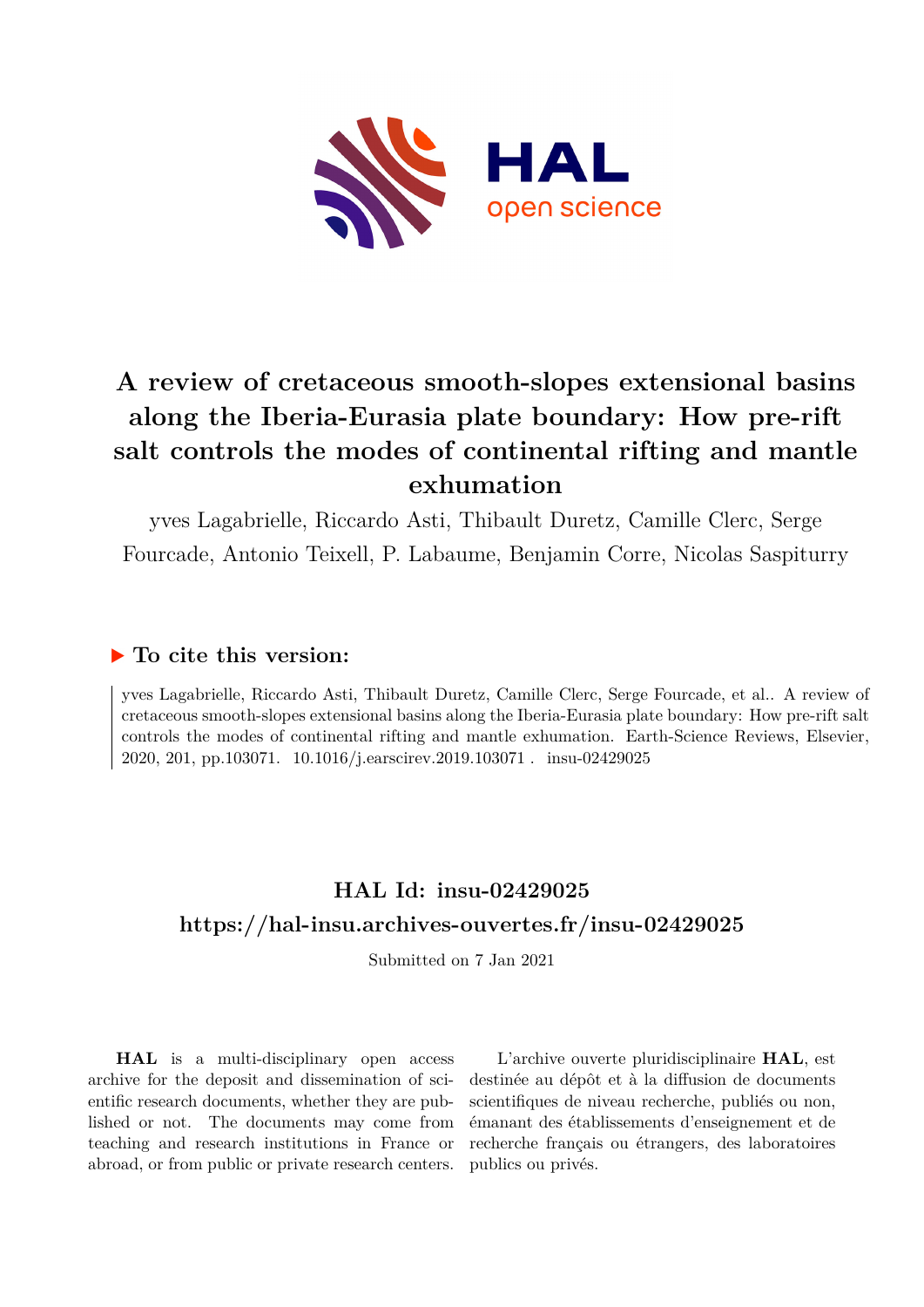| $\mathbf{1}$   | Earth Science Reviews, accepted manuscript, 2019                                                                                                                                                                    |
|----------------|---------------------------------------------------------------------------------------------------------------------------------------------------------------------------------------------------------------------|
| $\overline{2}$ |                                                                                                                                                                                                                     |
| 3              | A review of Cretaceous smooth-slopes extensional basins along the Iberia-                                                                                                                                           |
| 4              | Eurasia plate boundary: how pre-rift salt controls the modes of continental                                                                                                                                         |
| 5              | rifting and mantle exhumation                                                                                                                                                                                       |
| 6              |                                                                                                                                                                                                                     |
|                | $7$ by :                                                                                                                                                                                                            |
| 8              |                                                                                                                                                                                                                     |
|                | 9 Yves Lagabrielle <sup>1</sup> , Riccardo Asti <sup>1</sup> , Thibault Duretz <sup>1</sup> , Camille Clerc <sup>2</sup> , Serge Fourcade <sup>1</sup> , Antonio                                                    |
|                | 10 Teixell <sup>4</sup> , Pierre Labaume <sup>3</sup> , Benjamin Corre <sup>1</sup> , Nicolas Saspiturry <sup>5</sup>                                                                                               |
| 11             |                                                                                                                                                                                                                     |
| 12             |                                                                                                                                                                                                                     |
|                | 13 Addresses                                                                                                                                                                                                        |
|                | 14 1. Université de Rennes, CNRS, UMR 6118 Géosciences Rennes, Campus de Beaulieu, 35000 Rennes, France                                                                                                             |
| 15             |                                                                                                                                                                                                                     |
|                | 16 2. ISEA, Université de la Nouvelle Calédonie, 98800 Nouméa, Nouvelle Calédonie                                                                                                                                   |
| 17             |                                                                                                                                                                                                                     |
| 19             | 18 3. Géosciences Montpellier, CNRS-Université de Montpellier-Université des Antilles, 34095 Montpellier, France                                                                                                    |
|                | 20 4. Dept. de Geologia, Universitat Autònoma de Barcelona, 08193 Bellaterra, Spain                                                                                                                                 |
| 21             |                                                                                                                                                                                                                     |
|                | 22 5. EA4592 Géoressources & Environnement, Bordeaux INP, Université Bordeaux Montaigne, 1 Allée Daguin,                                                                                                            |
| 23             | 33607 Pessac, France                                                                                                                                                                                                |
| 24             |                                                                                                                                                                                                                     |
|                | 25 Riccardo Asti riccardo.asti@univ-rennes1.fr, Duretz Thibault thibault.duretz@univ-rennes1.fr, Camille Clerc                                                                                                      |
| 27             | 26 camille.clerc@univ-nc.nc, "Serge Fourcade; sg.fourcade@orange.fr" sg.fourcade@orange.fr, Antonio Teixell<br>antonio.teixell@uab.cat,<br>Labaume"<br>"Benjamin<br>Corre"<br>"Pierre<br>labaume@gm.univ-montp2.fr, |
| 28             | benjcorre@hotmail.fr, Saspiturry Nicolas saspiturry.nicolas@gmail.com,                                                                                                                                              |
| 29             |                                                                                                                                                                                                                     |
| 30             |                                                                                                                                                                                                                     |
|                | 31 Corresponding author: Yves Lagabrielle. yves.lagabrielle@univ-rennes1.fr                                                                                                                                         |
| 32             |                                                                                                                                                                                                                     |
|                |                                                                                                                                                                                                                     |
|                |                                                                                                                                                                                                                     |
|                | 1                                                                                                                                                                                                                   |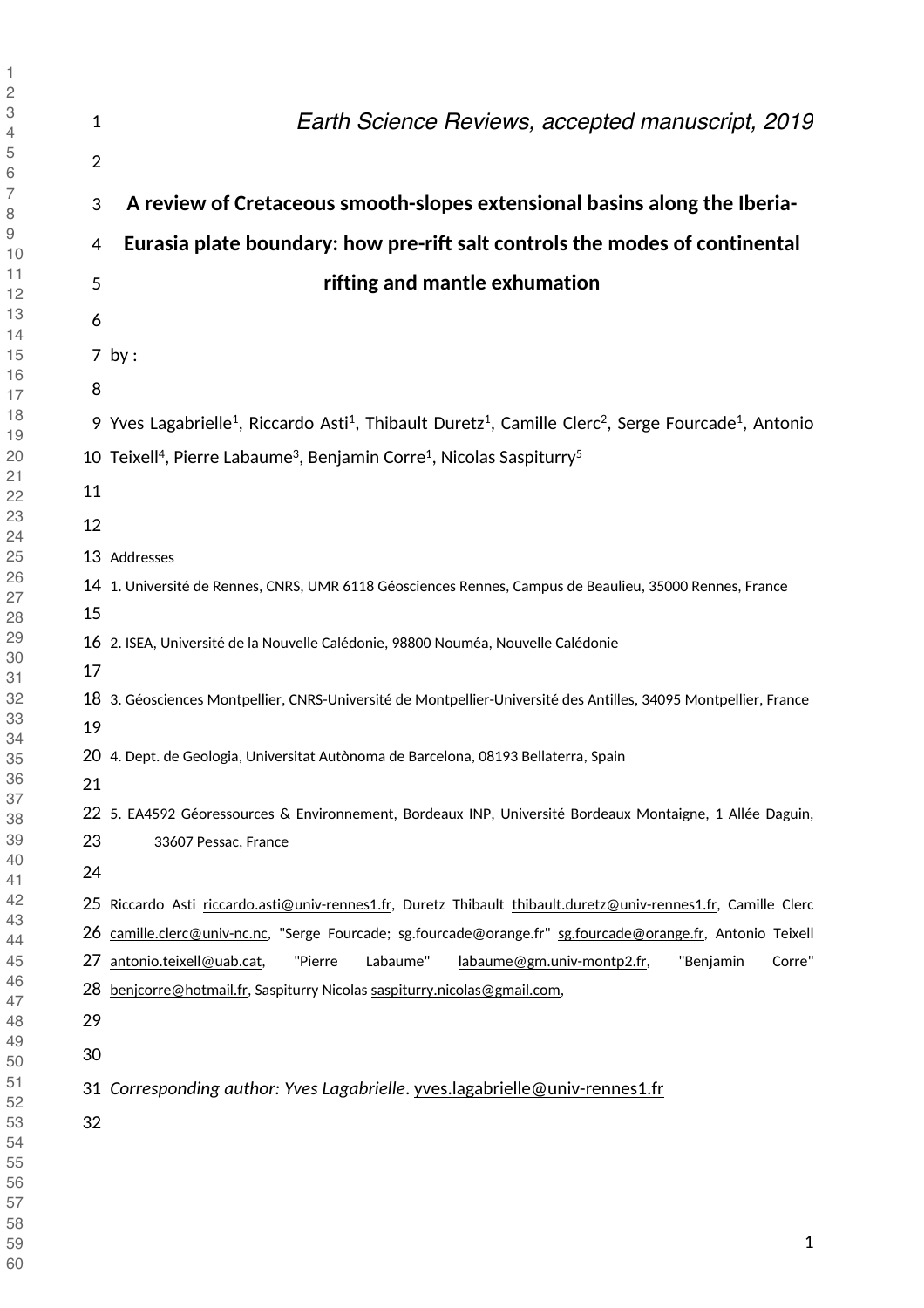**Key words** : Smooth-slopes basins; symmetrical profile; Iberia; Eurasia; Triassic evaporites;

35 décollement layer; thermal anomaly; sedimentary burial; dominating-ductile tectonic

36 regime.

#### **Short abstract (for submission)**

38 We enhance a striking correlation between the paleogeography of Upper Triassic deposits 39 and the mode of crustal stretching of the north Iberia plate during the Cretaceous 40 transtensional event. The basins which opened during the mid-Cretaceous times along the 41 Iberia-Eurasia plate boundary (like the emblematic Parentis basin) exhibit a peculiar 42 synclinal-shaped profile and are devoid of prominent block faulting. The top of the basement 43 is characterized by gentle slopes dipping symmetrically towards the basin center. Based on a 44 comparison with rifting models established from the North Pyrenean Zone, this architecture 45 appear to result from the thinning of the central basin continental crust under dominating-46 ductile deformation in greenschist facies conditions. The common character shared by all 47 the pre-rift sequences of the studied basins is the presence of a thick low-strength Upper 48 Triassic evaporites and clays layer belonging to the Keuper group and forming a thick pre-rift 49 low-strength unit. Efficient décollement along this layer triggers mechanical decoupling and 50 gliding of the pre-rift cover remaining in the basin center as the continental crust is laterally 51 extracted. Using recent paleogeographic reconstructions, we show that the distribution of 52 the Keuper sedeiments remarkably matches the distribution of the Pyrenean and peri-53 Pyrenean, Parentis-type basins. This allows for the first time to propose a genetic link 54 between the distribution of evaporite-bearing pre-rift sedimentary formations and the 55 development of smooth-slopes rift basins.

#### **Abstract**

60 This article enhances for the first time a striking correlation between the paleogeography of 61 Upper Triassic deposits and the mode of crustal stretching around and inside the Iberia plate 62 during the Cretaceous transtensional event. In a first step, we propose a review of the 63 architecture of the basins which opened during the mid-Cretaceous times along the Iberia-64 Eurasia plate boundary. Like the emblematic Parentis basin, all these basins exhibit a 65 peculiar synclinal-shaped profile and are devoid of prominent block faulting. The top of the 66 basement is characterized by gentle slopes, which dip symmetrically towards the center of 67 the basins. Based on a comparison with recent geologically-based rifting models established 68 from the North Pyrenean Zone, we propose that this architecture results from the thinning 69 of the central basin continental crust under dominating-ductile deformation in greenschist 70 facies conditions. The common character shared by all the pre-rift sequences of the studied 71 basins is the presence of a thick low-strength Upper Triassic evaporites and clays layer 72 belonging to the Keuper group and forming a specific pre-rift salt unit. In the studied basins,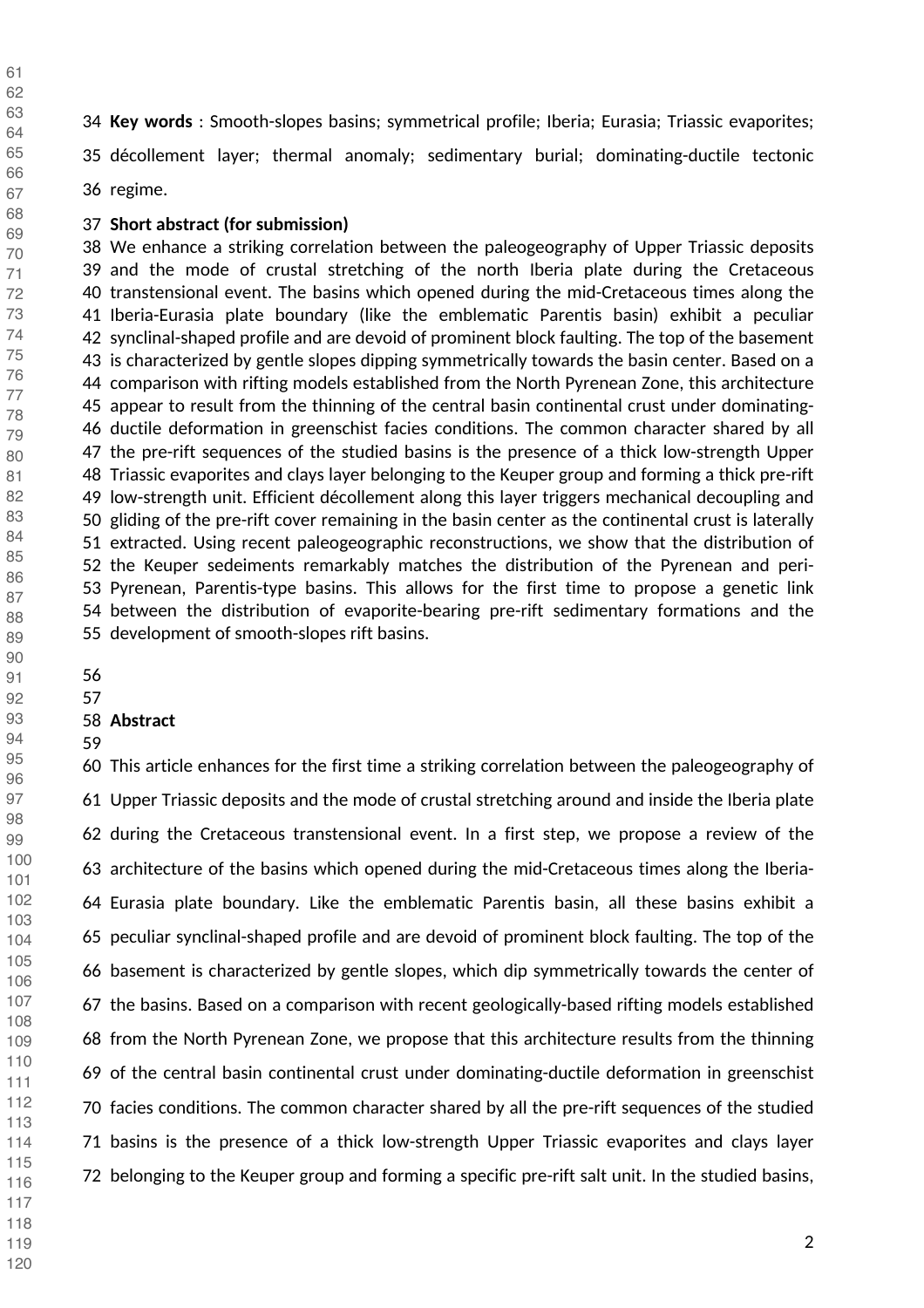73 efficient décollement along the Keuper evaporites and clays triggers mechanical decoupling 74 and gliding of the pre-rift cover that remains in the center of the basin as the continental 75 crust is laterally extracted. Thus, during the early rifting phase, the basement undergoes 76 thinning while the pre-rift cover remains preserved in the basin center. In response to hyper-77 thinning and horizontal extraction of the continental crust, hot mantle material approaches 78 the detached pre-rift cover. The major consequences of this central basin thermal anomaly 79 are twofolds: (i) the ductile deformation of the thinned continental crust beneath the 80 detached pre-rift units, and (ii) the development of HT-LP metamorphic conditions in the 81 pre-rift sediments and at the base of the syn-rift flysch levels. This thermal event is well 82 recorded in the axial portion of the Pyrenean realm (future North Pyrenean Zone) as well as 83 in the pre-rift sediments of the Cameros basin (northern Spain). Continental stretching is 84 accommodated by shearing in the bulk upper and middle crust leading to the formation of 85 thin tectonic lenses of mylonitic crustal material remaining welded on the exhuming mantle. 86 The architecture of the smooth-slopes, Parentis-type basins studied in this article thus 87 contrasts with the structure of the Iberia-Newfoundland Atlantic margins which are 88 characterized by (i) top-basement detachment faults accommodating crustal extension 89 through rotation and translation of undeformed basement blocks, and (ii) by the 90 individualization of continental extensional allochthons lying tectonically over exhumed 91 lower crust or mantle rocks. Finally, using recent paleogeographic reconstructions, we show 92 that the distribution of the Keuper evaporites and clays remarkably matches the distribution 93 of the Pyrenean and peri-Pyrenean, Parentis-type basins. This allows for the first time to 94 propose a genetic link between the distribution of evaporite-bearing pre-rift sedimentary 95 formations and the development of smooth-slopes rift basins.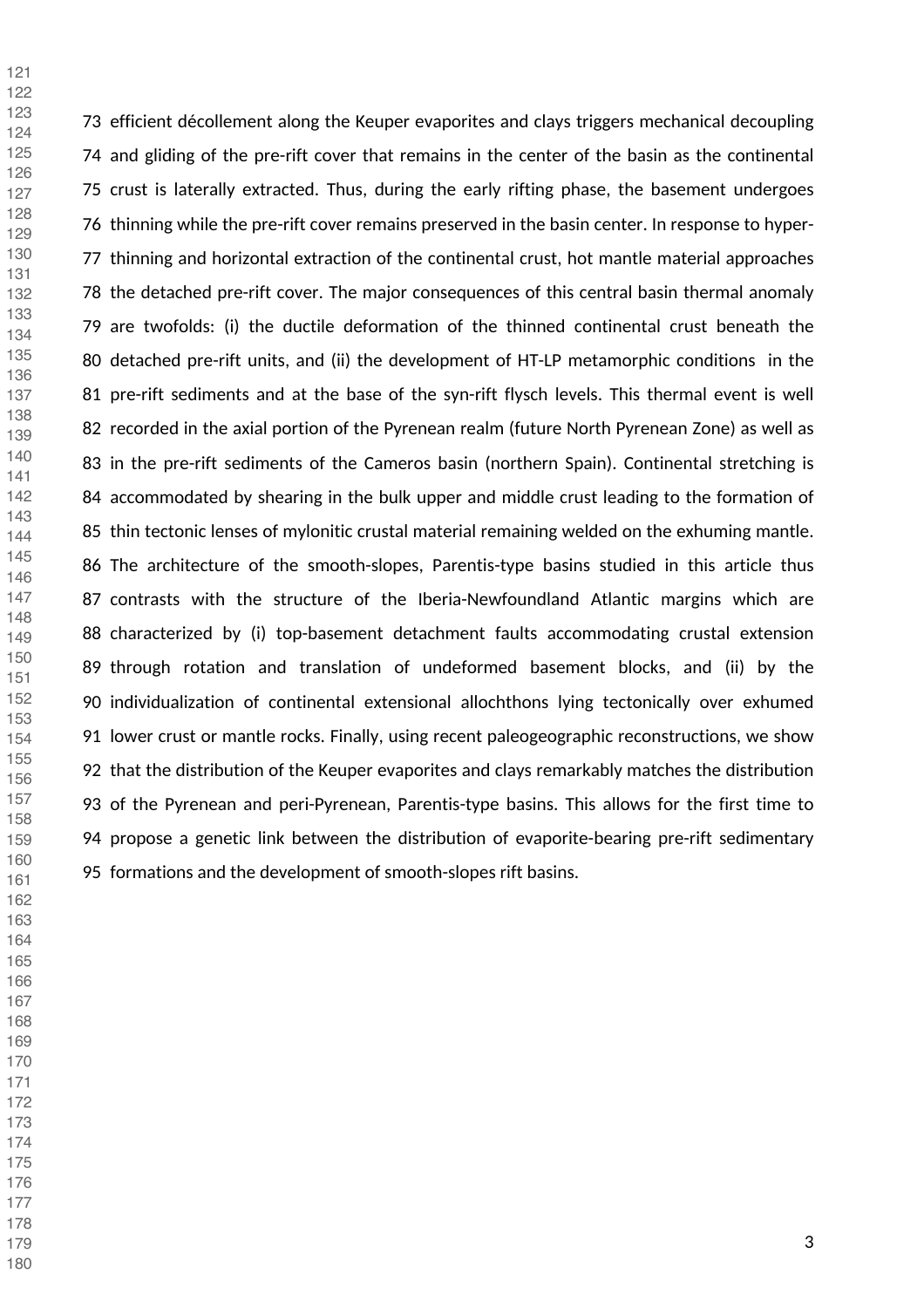#### **Introduction**

99 More than 30 years ago, important steps in our understanding of the mechanisms of 100 continental rifting were achieved through the acquisition and interpretation of ECORS 101 seismic reflection profiles (1983-1994) (Damotte et al., 1998). New images of crustal and 102 Moho geometries beneath stretched continental crusts were obtained, shading light on 103 important discrepancies between structural patterns at the base of rift systems. In 104 particular, ECORS profiles from the Rhine graben and the Parentis basin displayed 105 contrasting images of the thinned upper lithosphere. In the first case, the upper crust 106 appears clearly rifted and offset by stepping normal faults (Brun et al., 1991) whilst, despite 107 slight tectonic inversion, the second case exhibits a smooth basement top, with gentle 108 slopes dipping symmetrically towards the basin center (Bois et al., 1997). Because only few 109 cases of Parentis-type architecture were observed worldwide, little attention has been paid 110 to this symmetrical, smooth-slopes type of continental rift, which apparently lacks major 111 upper crustal faulting and block tilting. Rather, most of the current models of rift-related 112 crustal thinning generally point to the individualization of a series of tilted continental blocks 113 indicating that the upper crustal levels behave in a dominant brittle mode in the proximal (or 114 continentward) as well as in the distal (or oceanward) margin domains. In such models, 115 shallow detachment faults accommodate the upper crustal extension through the rotation 116 and the translation of undeformed basement blocks. In the distal margin, these blocks, 117 referred to as extensional allochthons, are covered by syn-rift and post-rift sediments and 118 may lie tectonically over exhumed lower levels, including subcontinental mantle (Reston et 119 al., 1995; Manatschal et al., 2001; Jammes et al., 2010c; Osmundsen and Peron-Pinvidic, 120 2018, and references therein).

121 Recent geological investigations in the northern units of the Pyrenean belt forming the 122 North Pyrenean Zone (NPZ) as well as in the Basque-Cantabrian basin (fig. 1) show that 123 Parentis-type basins of mid-Cretaceous age were distributed all along the boundary between 124 the northern Iberia and southern Eurasia plates, thus introducing doubts regarding the 125 ubiquitous character of Iberia-Newfoundland-type margins (Lagabrielle et al., 2010 ; Clerc 126 and Lagabrielle, 2014; Teixell et al., 2016; 2018; Asti et al., 2019). In this article, we first list 127 the main characteristics of these Parentis-type basins, based on the analysis of detailed 128 geological reconstructions from areas exposed all along the northern flank of the Pyrenean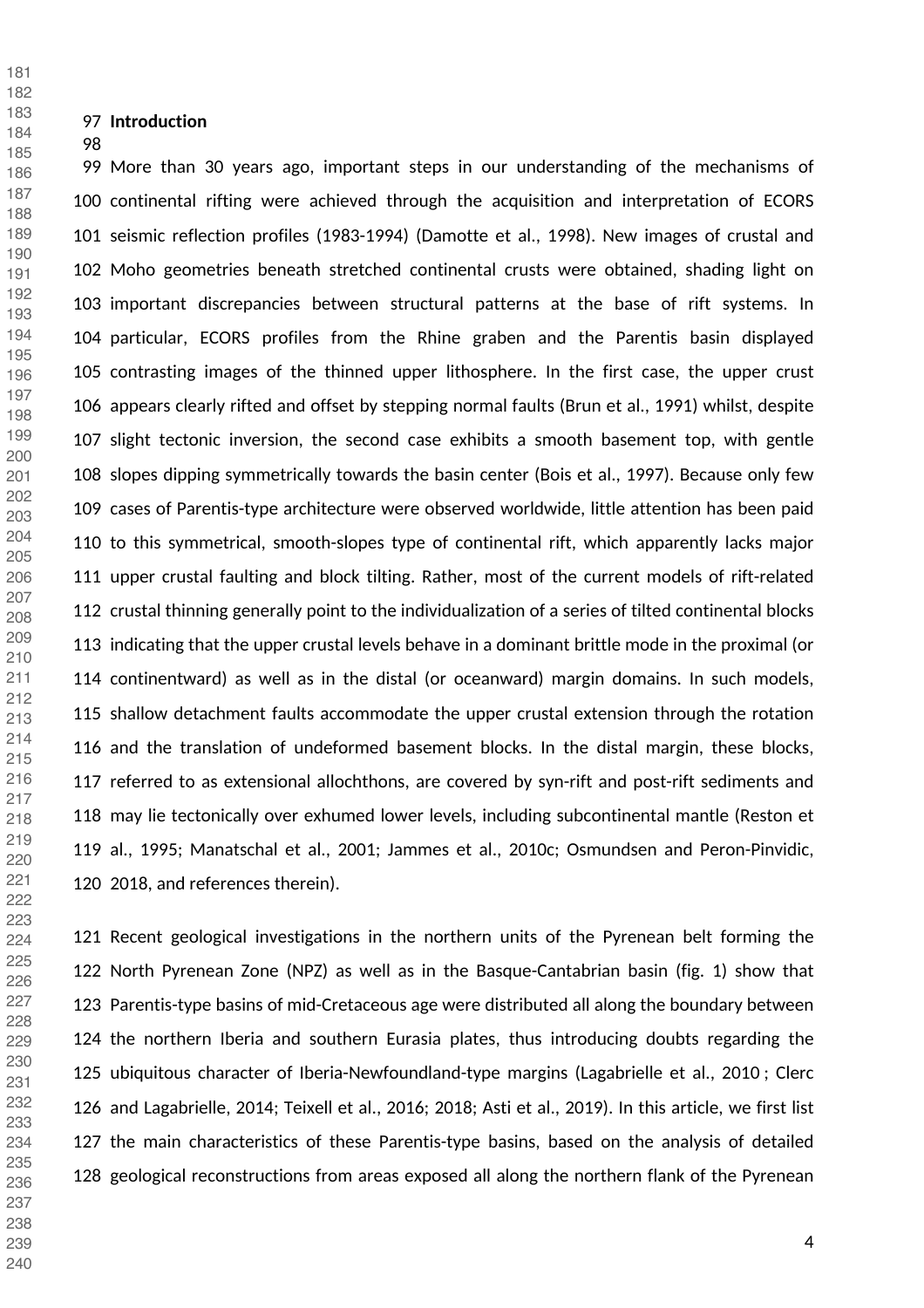129 belt. Then we review the distribution of such basins at the scale of the Iberia and Eurasia 130 plates. We finally discuss some of the key-factors controlling the evolution of smooth-slopes 131 basins and we evaluate how such information increases our understanding of the 132 mechanisms of continental rifting and passive margin formation.

# **I. Symmetrical, smooth-slopes basins of the north Iberia margin: insights from the North Pyrenean Zone (NPZ) and the Basque-Cantabrian range**

137 The Pyrenees and the Cantabrian mountain (fig. 1) form a narrow, N110 trending fold-and-138 thrust belt resulting from the collision of the northern edge of the Iberia plate (north Iberia 139 margin) with the southern edge of the Eurasia plate during the Late Cretaceous-Tertiary 140 (Choukroune and ECORS team, 1989; Muñoz, 1992; Deramond et al., 1993; Roure and 141 Choukroune, 1998; Teixell, 1998; Vergés and Garcia-Senz, 2001; Pedrera et al., 2017; Teixell 142 et al., 2018). Convergence initiated ca. 83 Ma, following an almost 40 Ma long period of 143 transtensional motion in relation with the counterclockwise rotation of Iberia relative to 144 Eurasia, also leading to oceanic spreading in the Bay of Biscaye between Chron M0 and A33o 145 (ca. 125-83 Ma) (Le Pichon et al., 1971; Choukroune and Mattauer, 1978; Olivet, 1996; 146 Sibuet et al., 2004). Convergence led to the partial or complete tectonic inversion of 147 discontinuous Cretaceous rift basins opened along the Iberia-Eurasia plate boundary during 148 the transtensional episode (Puigdefàbregas and Souquet, 1986; Debroas, 1990). Rotation 149 was achieved just before the Albian according to paleomagnetic data collected onland (Gong 150 et al., 2008). Earlier Triassic and Jurassic rifting events preceded the development of the 151 Cretaceous rifts (Canérot, 2017, and references therein).

152 Along the northern flank of the Pyrenees, more than forty, up to km-sized exposures of 153 subcontinental lherzolites are widespread within the Mesozoic pre-rift and syn-rift 154 sediments forming the NPZ (Monchoux, 1970; Vielzeuf and Kornprobst, 1984; Fabriès *et al.,*  155 1991, 1998). The NPZ is bounded by two major post-metamorphic thrusts, the North 156 Pyrenean Fault (NPF) to the South and the North Pyrenean Frontal Thrust (NPFT) to the 157 North. The NPF represents the tectonic boundary between the NPZ and the prominent axial 158 zone of the belt (AZ) constituted of a stack of Paleozoic basement units (Choukroune, 1976a; 159 1976b; 1978b). 

160 Based on field and geophysical evidence from the central and western NPZ, exhumation of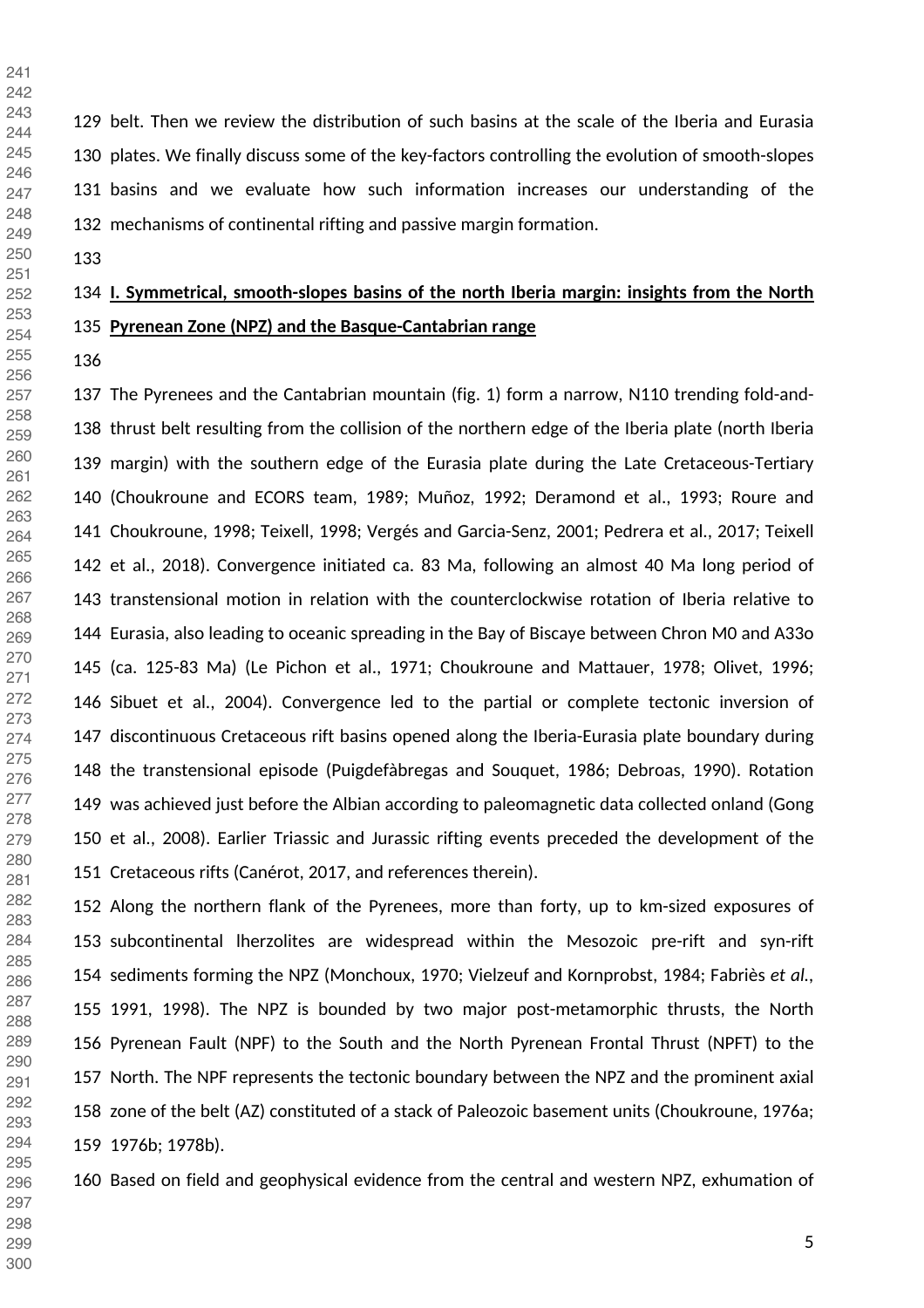161 sub-continental mantle is shown to have occurred coevaly with extreme thinning of the 162 continental crust in the Pyrenean realm during the mid-Cretaceous (Lagabrielle and 163 Bodinier, 2008; Jammes et al., 2009; Masini et al., 2014). Therefore, mantle exhumation 164 (locally followed by peridotite exposure up to the floor of the Pyrenean basins) is now 165 considered as a general mechanism accounting for the presence of ultramafic material 166 within the NPZ. It is established that the well-known regional high temperature and low 167 pressure (HT–LP) Pyrenean metamorphism (Ravier, 1957; Azambre & Rossy, 1976; Bernus-168 Maury, 1984) developed along the southern NPZ in relation with continental thinning during 169 the major Cretaceous extensional event (Vielzeuf and Kornprobst, 1984; Dauteuil and Ricou, 170 1989; Golberg & Leyreloup 1990; Clerc et al., 2015b; 2016). Following the early ECORS 171 profiles (Choukroune and ECORS team, 1989), additional information on the architecture of 172 the paleo-margin of Northern Iberia in the Pyrenees is provided by recent interpretation of 173 tomographic data acquired during the temporary PYROPE and IBERARRAY experiments 174 across the Pyrenees (Chevrot et al., 2015; 2018; fig. 1). Based on such data set, Wang et al. 175 (2016) suggest the inversion of a northern Iberia margin characterized by a short necking 176 domain and a large distal domain made of strongly attenuated crust (less than 10 km thick) 177 overlying a large volume of subcontinental mantle. As discussed further in this article, this 178 domain can be compared to large sheets of hyper-extended continental crust found in the 179 distal portions of present-day passive continental margins (see section III C) 

 

181 Various models of continental crust thinning and associated mantle exhumation have been 182 proposed recently to account for geological constraints collected inside the metamorphic 183 NPZ. In figure 2 (profiles a to e), we present a selection of reconstructions extracted from 184 recent literature, which highlights numerous similarities between recently published models 185 of Cretaceous NPZ basins structure (Lagabrielle et al., 2010; Clerc and Lagabrielle, 2014; 186 Masini et al., 2014; Tugend et al., 2014; 2015; Clerc et al., 2016; Teixell et al., 2016, 2018; 187 Corre et al., 2016; Lagabrielle et al., 2016; DeFelipe et al., 2017; Pedrera et al., 2017; Espurt 188 et al., 2019; Saspiturry et al., 2019; Asti et al., 2019; Ducoux et al., in review). Most of these 189 architecture models stress the role played by a major cover décollement layer during the 190 Cretaceous crustal thinning. This weak layer corresponds to the Upper Triassic Keuper 191 evaporites which contain clays and sands as well as minor carbonates and doleritic MORB 192 basalts (ophites). Its maximum thickness in the Pyrenean realm reached 2.7 km, as deduced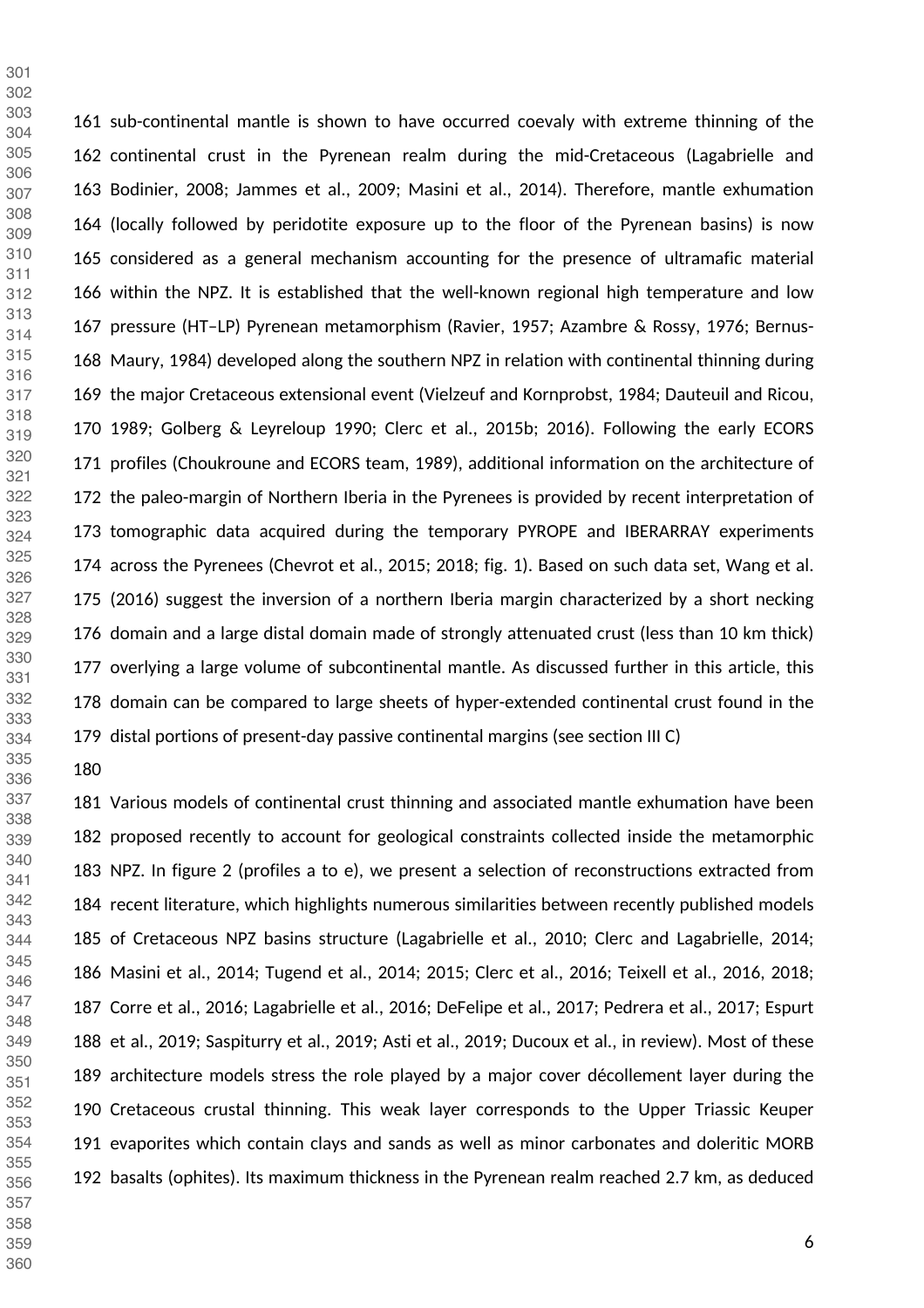193 from field data in the southern Pyrenees coupled to well data in the Mauléon and Aquitaine 194 basins and the Bay of Biscay region (James & Canérot, 1988; McClay et al., 2004; Biteau et 195 al., 2006; Jammes et al., 2010a; 2010b; 2010c; Roca et al., 2011; Saura et al., 2016; Orti et 196 al., 2017; Saspiturry et al., 2019). In the décollement layer now exposed in the metamorphic 197 NPZ, the Triassic clays were transformed into talc and chlorite, and the carbonates most 198 often suffered intense tectonic brecciation with talc, tremolite and dolomite 199 recrystallizations (Thiébault et al., 1992; Lagabrielle et al., 2019a, 2019b). Pre-rift to syn-rift 200 salt diapirism was also frequently observed in the non-metamorphic NPZ and in the 201 Southern Pyrenees (e.g. Canérot, 1988; 1989; Lenoble and Canérot, 1992; Canérot and 202 Lenoble, 1989; 1993; James and Canérot, 1999; Canérot et al., 2005; Jammes et al., 2009; 203 Jammes et al., 2010a; 2010b; Roca et al., 2011; Saura et al., 2016; Teixell et al., 2016). 

205 As early stated by Clerc and Lagabrielle, (2014), the main consequence of the presence of 206 the low-strength Keuper layer along the north Iberia margin is that during the Cretaceous 207 rifting, the pre-rift Mesozoic cover was efficiently decoupled from the Paleozoic basement 208 along the evaporites and thus remained on top of the stretched continental lithosphere in 209 the center of the basin. It must be noted that in the external parts of the Pyrenean rift, the 210 borders of the subsiding Cretaceous flysch basins remain at low temperature and display 211 classical faulted and tilted blocks (e.g. half-grabens of Quillan basin, Camarade basin, 212 Gensac-Bonrepos basin, western border of the Mauléon basin, edges of the Gran Rieu high 213 and Lacq basin) (Debroas, 1978; 1990; Biteau et al., 2006; Lagabrielle et al., 2010; Masini et 214 al., 2014; Grool et al., 2018; Espurt et al., 2019). 

 

 

216 The Cinco Villas Paleozoic massif and the Le Danois Bank (fig. 1) respectively form the 217 eastern and western boundary of the Basque-Cantabrian basin which develops to the west 218 of the NPZ towards the northern Iberia Peninsula. It is filled by an up to 12.5 km thick 219 succession of Upper Jurassic-Cretaceous sediments with interlayered Aptian to Santonian 220 basic volcanic rocks (Azambre and Rossy, 1976; Rat et al., 1983; Rat, 1988; Castañares et al., 221 2001; García-Mondéjar et al., 1996; 2004; Floquet, 2004) (fig. 2f-h). This basin was floored by 222 an extremely thinned lithosphere in its central parts (Biscay Synclinorium and Nappes des 223 Marbres) and was also affected by a Late Cretaceous thermal metamorphism (Golberg and 224 Leyreloup, 1990; Cuevas and Tubía, 1999; Pedrera et al., 2017). A peridotite outcrop close to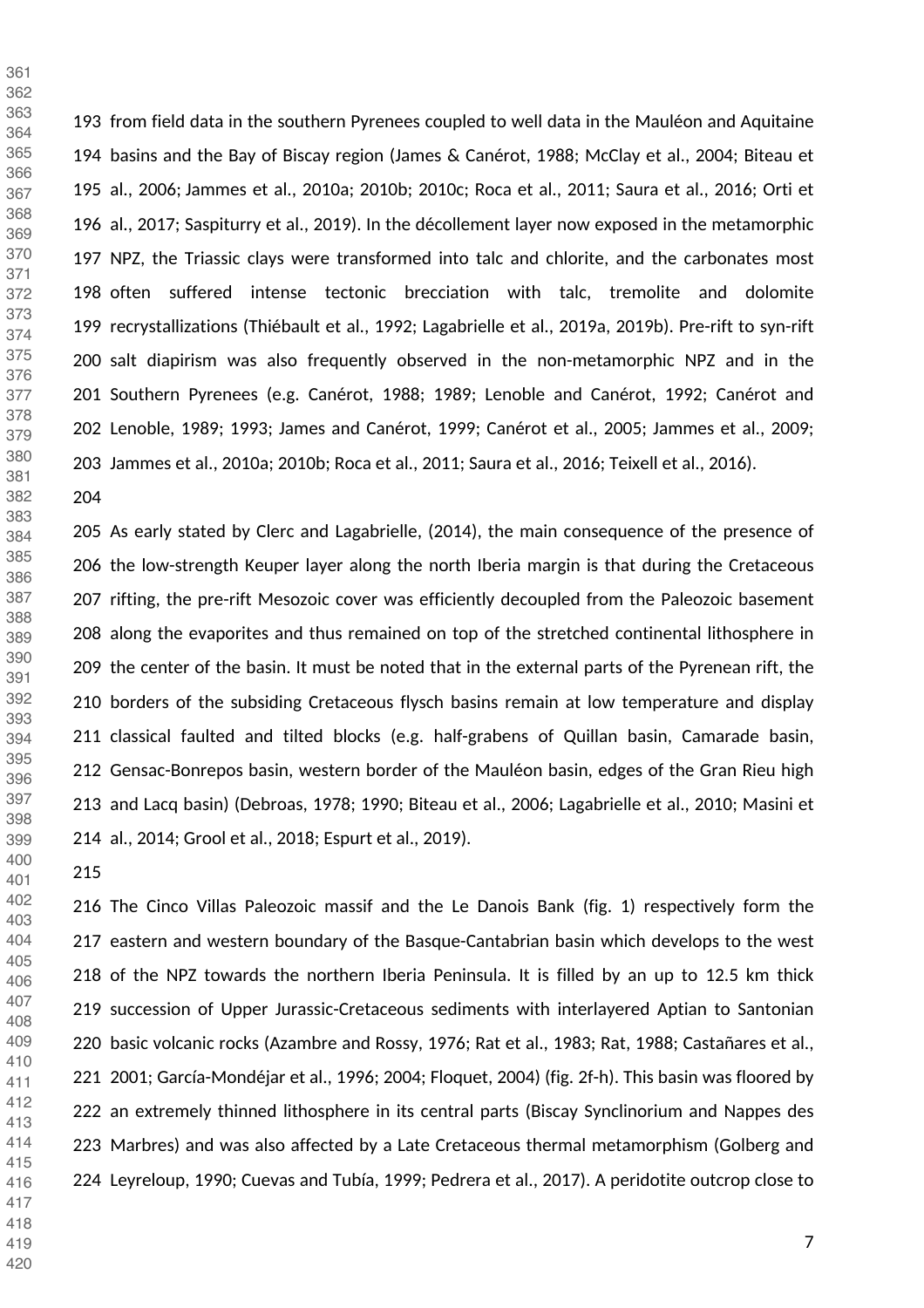225 the Leiza fault shows that crustal thinning led to the exhumation of the upper mantle close 226 to the floor of the basin (Mendia and Gil-Ibarguchi, 1991; deFelipe et al., 2017). The basin 227 architecture deduced from field investigations in the eastern part of the Basque-Cantabrian 228 basin (the "Nappe des Marbres" area) includes smooth-slopes margins with normal faults 229 and tilted blocks restricted to the external domains (deFelipe et al., 2017; Pedrera et al., 230 2017; Ducoux et al., in review). These reconstructed geometries bear affinities with basin 231 architectures deduced from geological observations in the NPZ (fig. 2f-h). Indeed, such 232 architecture and the overall evolution deduced for this rift system implie gliding of the pre-233 rift sequence over its basement during crustal extension with ductile crustal thinning in its 234 central part in a way similar to models deduced from NPZ studies (e.g. Clerc and Lagabrielle, 235 2014; Corre et al., 2016; Teixell et al., 2016). The Leiza détachment system of deFelipe et al. 236 (2017) (fig. 2g) corresponds to the basal décollement allowing pre-rift sequence allochthony. 237 The presence of a high-density mantle body beneath the Basque-Cantabrian basin has been 238 established on the basis of lithospheric-scale gravity inversion (Pedrera et al., 2017). The 239 association of this exhumed mantle body with rift and post-rift structural geometries 240 suggests the activation of a major south-dipping ramp-flat-ramp extensional detachment 241 between Valanginian and early Cenomanian times with horizontal extension of ~48 km. 242 Interpretation of geophysical data shows that low-strength Triassic Keuper evaporites and 243 mudstones above the basement favor the decoupling of the cover with formation of 244 minibasins, expulsion rollovers, and diapirs (Pedrera et al., 2017). 

 

 

246 Finally, the presence of a thick pre-rift salt layer underlying the Mesozoic carbonates 247 appears as an ubiquitous parameter to take into account when reconstructing the evolution 248 of the Cantabrian-Pyrenean range. Recent models of rift development at the northern Iberia 249 margin show that Triassic lithology controls the three intrinsic characteristics of the 250 Pyrenean rifting which can be summarized as follows: 

251 i. Tectonic juxtaposition of exhumed peridotites and pre-rift sediments. This occurs 252 when the lateral extraction of the thinned continental crust is completed. In 253 response to plate separation, the stretched crust is removed horizontally from the 254 center of the rift and decoupling of the pre-rift cover from its basement occurs along 255 the Keuper décollement. As a consequence a tectonic contact is established between 256 the decoupled pre-rift sediments and the uplifted sub-continental mantle rocks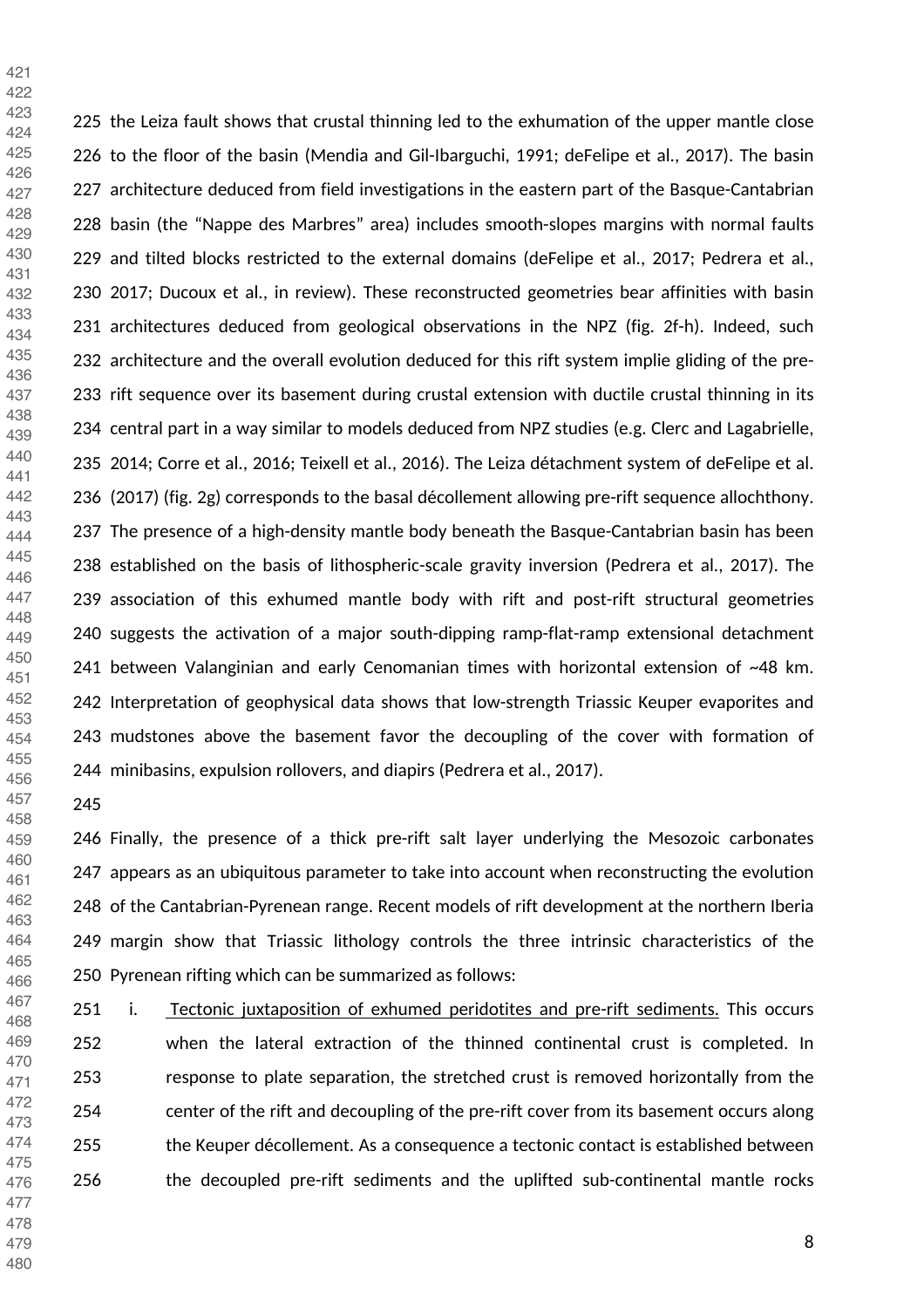257 (Clerc and Lagabrielle, 2014) (fig. 2e). In some locations, due to subsequent complete 258 removal of the pre-rift cover, mantle rocks may be in turn exposed to the seafloor as 259 observed around the Lherz, Urdach and Bestiac lherzolite bodies (Lagabrielle et al. 260 2010; 2016; de Saint Blanquat et al., 2016). 

261 ii. Crustal stretching under dominantly-ductile conditions. The geometry of the thinned 262 crustal units in the distal domain of the rift margins does not correspond to a 263 succession of triangular-shaped isolated undeformed blocks (extensional 264 allochthons) as described along the Iberia-Newfoundland conjugate margins and 265 along the reconstructed alpine paleomargins (Manatschal, 2001; Manatschal et al., 266 2001; 2006; Peron-Pinvidic and Manatschal, 2009; Mohn et al., 2010; 2012; 2015) 267 (fig. 3). By contrast, it appears as an assemblage of very thin lenses of ductilely 268 deformed pre-Mesozoic material, originating mainly from the middle crust, 269 separated by anastomozing shear zones that developed in greenschist facies 270 conditions at low pressure (e.g. Corre et al., 2016; Teixell et al., 2016; Asti et al., 271 2019; Espurt et al., 2019) (fig. 2b-d). This important feature occurs because stretching 272 develops under the allochthonous pre-rift cover that maintains moderate 273 temperature in the upper and middle crust. Microscopic study of crustal material 274 welded on the Urdach lherzolites demonstrates that the middle crust was extracted laterally from the rift axis and deformed ductilely at temperatures between 450 $\degree$ C 276 and 350°C (Asti et al., 2019). Large strains in the greenschist facies are testified by 277 strongly elongate quartz ribbons in ortho- and para-derived mylonites with bulging 278 recrystallization and brittle fracturing of feldspar in cataclastic flows (fig. 4a-b). 

279 iii. Dominantly ductile deformation of the pre-rift and syn-rift sediments under HT-LP 280 conditions. All along the rifting phase, the decoupled pre-rift cover remains in the 281 center of the rift where the rift-related rise of the isotherms is more pronounced and 282 where it is progressively buried under thick flysch sequence deposits. Sedimentary 283 burial first preserves heat acquired during early rifting stages and second trigger 284 temperature increase in the pre-rift cover. As a result, the detached pre-rift cover 285 locally undergoes drastic syn-metamorphic ductile thinning and boudinage during 286 continental breakup (fig. 5a-d). Such peculiar mechanical behaviour is outlined in all 287 published rifting models (i.e. base of Nappe des Marbres basins, Leiza detachment 288 system, base of Mauléon and Chaînons Béarnais basin infills, base of Baronnies and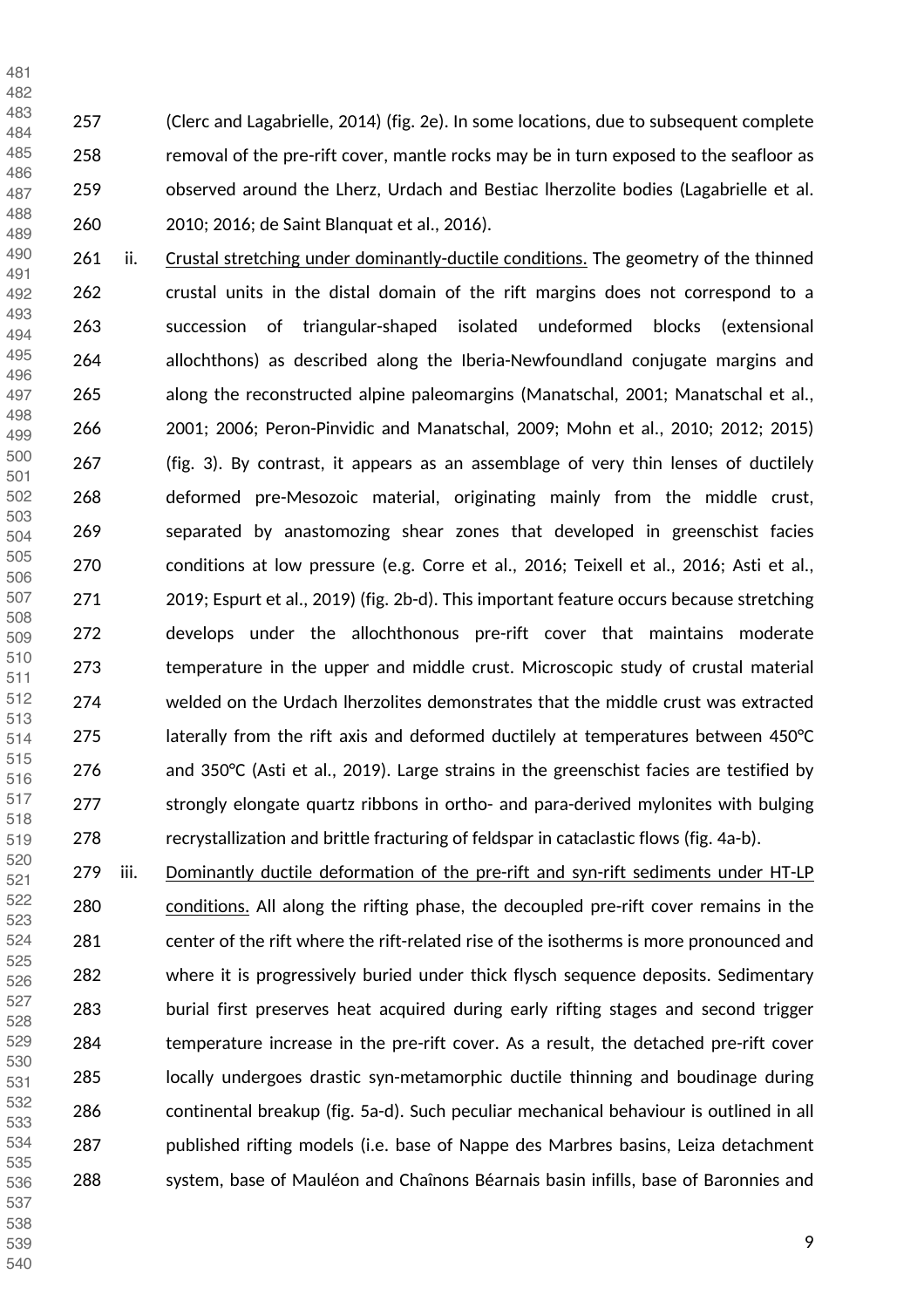289 Boucheville basins infill, fig. 2). Progressive rifting triggers the upward propagation of 290 the brittle-ductile transition which may reach syn-rift sediments deposited at the 291 early stage of the basin opening (Clerc et al., 2016). Brittle deformation dominated by 292 cataclastic brecciation follows ductile shearing and flattening in sedimentary units 293 accompanying final exposure of mantle rocks to the seafloor, as proposed from 294 studies in the Lherz area (Lagabrielle et al., 2016). The ductile-brittle transition is 295 frequently observed at the mesoscopic and microscopic scale with sets of normal 296 faults offsetting the extensional HT foliation (fig. 5e-f, 5h). Finally, at the scale of the 297 entire rift, extensional deformation in the lower margin is accompanied by tectonic 298 denudation of the cover in the upper margin (Lagabrielle et al., 2010; Teixell et al., 299 2016, 2018). 

 

 

> 301 To sum up, figure 6 presents the intrinsic characteristics of the Pyrenean rifting listed 302 above, compiled along an idealized column of the NPZ lithologies with photographs 303 illustrating the most emblematic deformed levels exposed along the NPZ.

#### **II. A review of smooth-slopes basins around the Pyrenees and Cantabrian ranges**

307 Seismic images of oceanic margins and intracontinental rifts in the close surroundings of the 308 Pyrenees and Cantabrian ranges bear crucial information on the mode of crustal thinning 309 along the northern Iberia margin and adjacent areas during the Cretaceous.

311 (1) Parentis basin (fig. 1 and 7a). First interpretations of the Parentis ECORS profile point to a 312 symmetrical, syncline-shaped basin, with only few normal faults in the stretched crust, even 313 in the proximal domain (Pinet et al., 1987; Bois et al., 1997). Beneath the Parentis basin fill, 314 the crust is less than 10 km thick and decreases westward from 7 km (along the ECORS Bay 315 of Biscay profile, fig. 1), to 6–5 km (along the MARCONI 3 profile, fig. 1) (Tomassino and 316 Marillier, 1997; Gallart et al., 2004; Ruiz, 2007). More recently, Jammes et al. (2010a), 317 proposed that the southern Parentis basin represents a lower plate sag basin floored by a 318 top-basement detachment system with an asymmetrical mode of opening. These authors 319 emphasize the presence of a thick pre-rift salt layer in the area undergoing extreme crustal 320 thinning, forcing sub- and suprasalt layers to deform differently. Whatever the processes of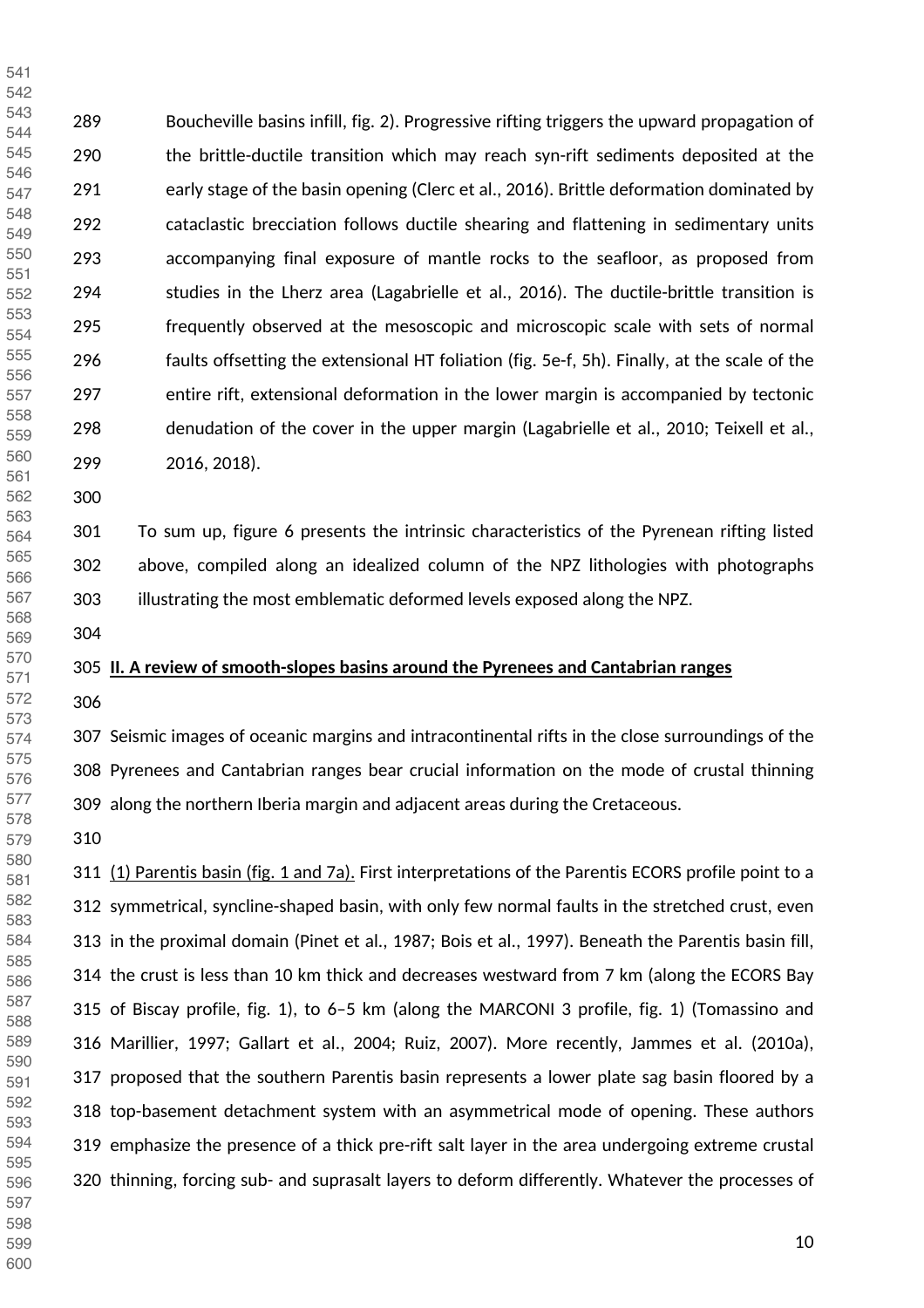321 crustal thinning are favoured, both older and recent models of Parentis basin evolution 322 highlight three major features: (1) the occurrence of symmetrical smooth-slopes gently 323 dipping basinward; (2) the presence of a crust which thins regularly towards basin axis, 324 without discrete steeply dipping faults, and (3) the presence of a thick pre-rift salt layer 325 allowing décollement of the pre-rift cover from its basement (Jammes et al., 2010b, 2010c).

326 (2) South Bay of Biscay margin (fig. 1, fig. 7b-c). Both the northern and southern margins of 327 the Bay of Biscay have been explored seismically. North-south transects of the Armorican 328 margin (Norgasis profiles, fig. 1: Thinon et al., 2003; Tugend et al., 2014) reveal a short 329 necking domain that concentrates most of the crustal deformation. Crustal thickness 330 decreases from 35 km at the shelf break to less than 10 km at the foot of the slope. Steep 331 rise of mantle implies the disappearance of the lower crust beneath the slope. Based on 332 results of gravity inversion combined with seismic interpretations, Tugend et al. (2014) map 333 a continuous domain of exhumed mantle from the Armorican basin toward the 334 hyperthinned Parentis basin where minimum crustal thickness occurs (fig. 7a) (Pinet et al., 335 1987, Bois et al., 1996, Jammes et al., 2010a). According to Roca et al. (2011), the Bay of 336 Biscay Abyssal Plain itself consists of a transitional zone formed by a thin (4–9 km) crust with 337 riders of Mesozoic pre-rift and syn-rift sediments and continental crustal rocks that are 338 extensionally detached over an exhumed sub-continental mantle with seismic velocities 339 comprised between 7.2 and 8 km/s. The distal domain of the Bay of Biscay Abyssal Plain 340 bounds to the north the North Iberian margin, an extended continental margin with 341 Cretaceous basins (e.g. the Asturian basin, up to 10 km thick, fig. 1) and basement highs as 342 the Le Danois Bank (Cadenas and Fernández Viejo, 2016; Teixell et al., 2018), where 343 granulites have been dredged (Capdevila et al., 1980; Fügenschuh et al., 2003) (fig. 1).

344 (3) North-eastern Iberia intra-crustal basins (Iberian Chain and Valencia trough) (fig 1 and fig. 345 7b-d). Helpful additional information regarding the thinning modes of the northern Iberia 346 crust can be obtained from seismic images of the Los Cameros, Maestrat and Columbrets 347 basins now partly inverted in the Iberian Chain (fig. 1). These basins result from the 348 distributed extension of the northern Iberia plate synchronously with the opening of the Bay 349 of Biscay-Pyrenees in the mid-Cretaceous (Verges and Garcia-Senz, 2001; Mas et al., 2011). 350 They represent a well-developed Mesozoic rift having similarities with the North Atlantic 351 margins (Salas and Casas, 1993; Salas et al., 2001). In their internal parts, reconstructed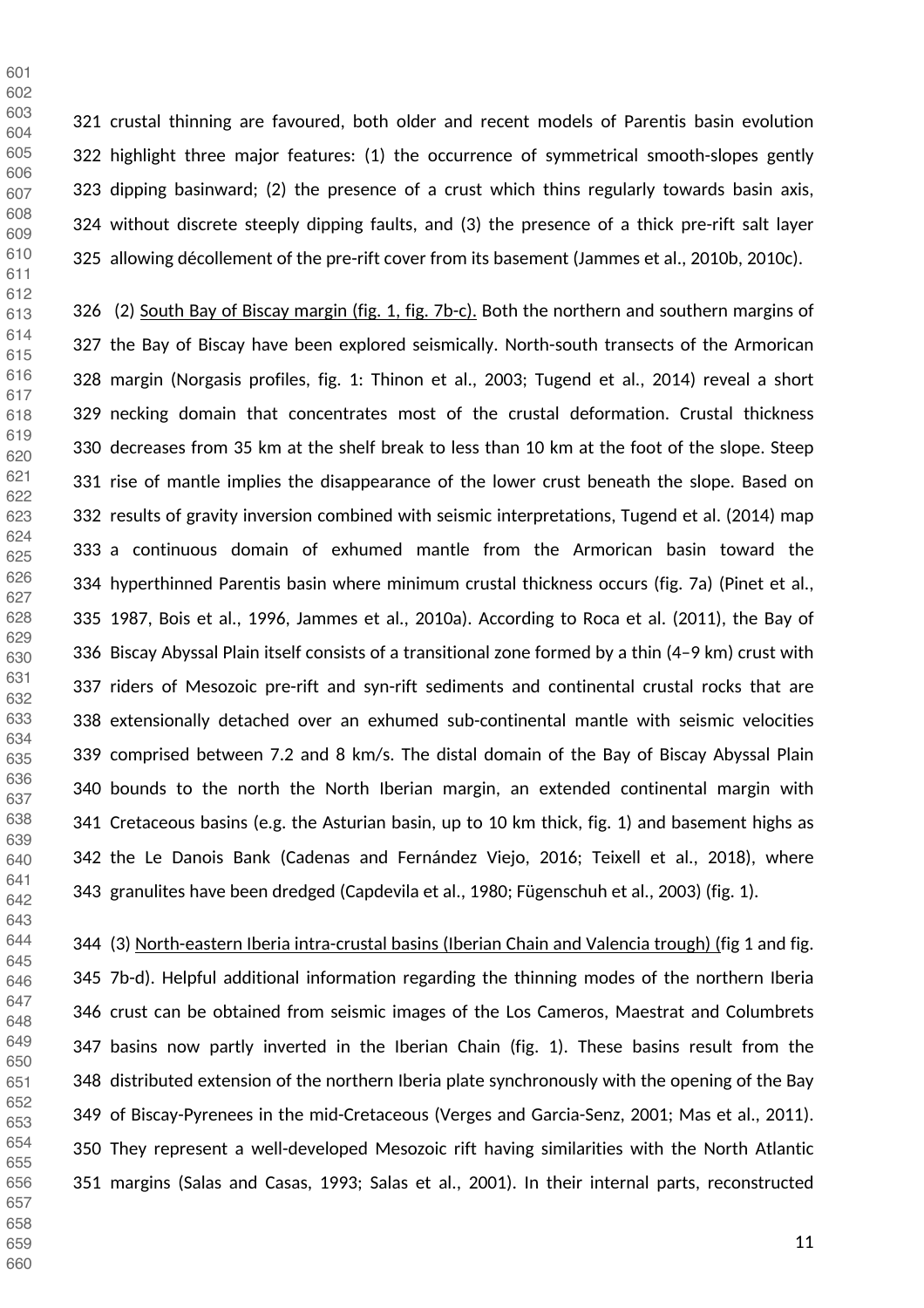352 Iberian Chain basin geometries point to simple troughs exhibiting gentle slopes devoid of 353 marked fault stepping, suggesting the absence of tilted blocks and a smooth basement top 354 (e.g. Guimerà et al., 1995; Casas-Sainz and Gil-Imaz, 1998; Omodeo et al., 2014). The Moho 355 generally shows an arched outline with a regular shallowing toward the basin center where 356 the crust is reduced to some kilometers only. The Triassic evaporites play an important role 357 during the Albian rifting in the basins of northeast Iberia. This role was recently well 358 illustrated by interpretation of seismic reflection profiles in the Valencia trough (Etheve et 359 al., 2018) (fig. 7b). These profiles reveal the presence of a large Albian basin, the Columbrets 360 basin (fig. 1), filled with up to 10 km thick Mesozoic sediments over a highly extended 361 continental basement locally only 3.5 km thick. The pre-rift and syn-rift successions form a 362 large-scale synclinal with thinned borders, in relation with displacement along local 363 extensional detachments. Whole deformation results of interaction between the thick pre-364 rift Triassic salt layer and dominantly ductile crustal thinning (Etheve et al. 2018) leading to 365 the development of an abnormally thin continental crust (Gallart et al., 1990; Dañobeitia et 366 al., 1992; Ayala et al., 2015). In the Cameros basin (fig. 7c-d), the pre-rift cover is decoupled 367 on Triassic evaporites and is smeared all over the streched domain. No major offset of the 368 top basement is attested by the syn-rift record (Casas-Sainz and Gil-Imaz, 1998; Casas-Sainz 369 et al., 2000). A striking feature is that like in the NPZ, HT-LP metamorphism associated with 370 crustal thinning is reported in the Cameros basin fill (Guiraud and Séguret, 1985; Goldberg et 371 al., 1988; Rat et al., 2019). 

#### **III. Discussion**

 

### **A. Smooth-slopes basins: symmetrical geometries versus asymmetrical tectonic regime**

376 A common characteristic of the smooth-slopes basins described in this review is the lack of 377 tilted crustal blocks and related stepping fault scarps in their central part, thus defining a 378 dominant symmetrical smooth-slopes profile of the basement top (figs. 2 and 7). Based on 379 field data from the NPZ, we have shown that stretching of the crustal basement occurs in a 380 dominant ductile mode under greenschist facies conditions, since the central part of the 381 basin remains overlain by a permanent cover of detached pre- and syn-rift sediments . An 382 important question is now to determine whether such symmetrical shapes result from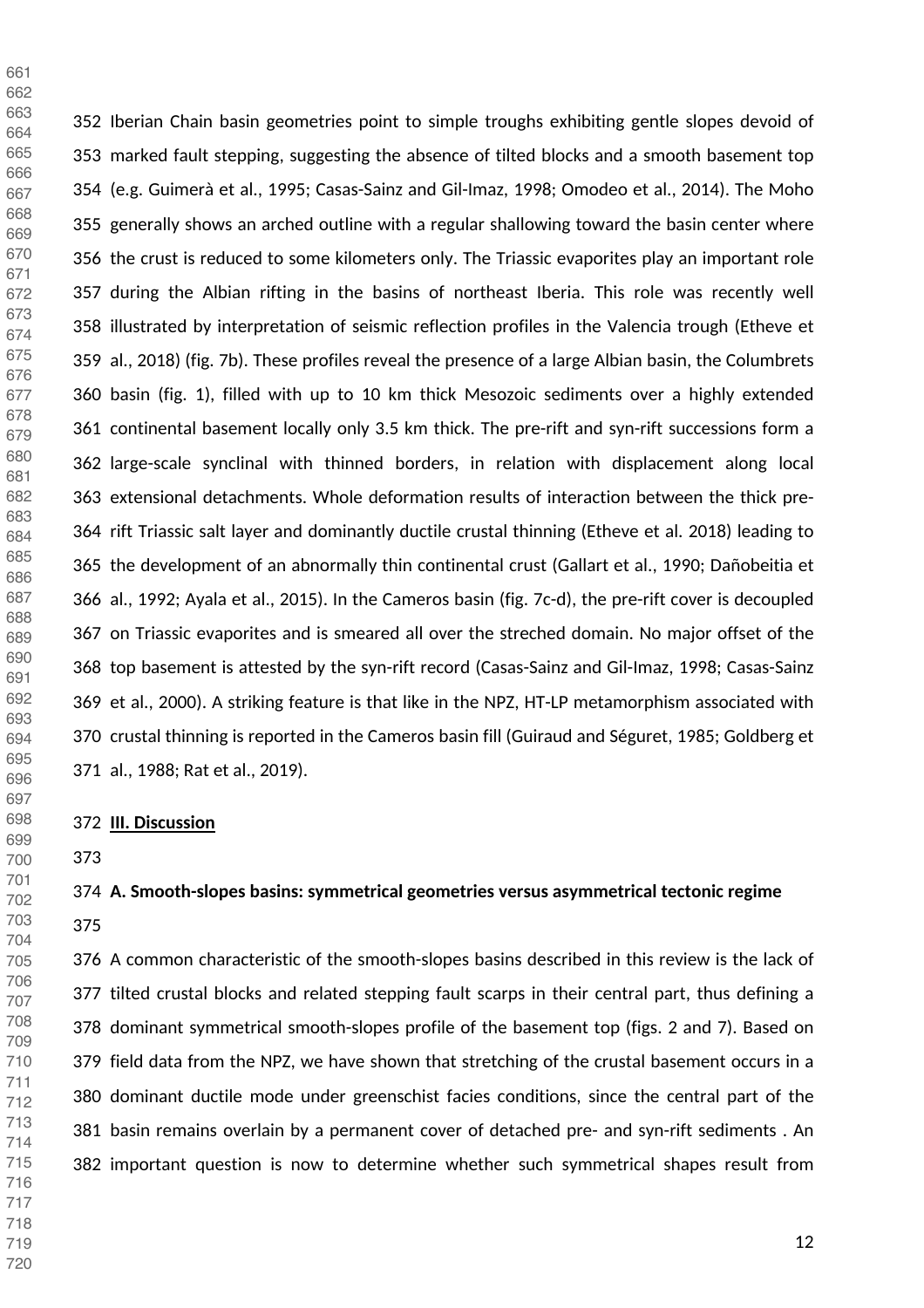383 symmetrical or asymmetrical stretching processes.

385 The symmetry or asymmetry of the processes of lithosphere stretching and continental 386 breakup has been largely debated over the last 30 years (i.e. Buck et al., 1988; Allemand et 387 al., 1989; Buck, 1991; Brun, 1999, with references therein). More recently, the symmetrical 388 character of the final architecture of passive margins has been discussed by many authors 389 (i.e. Michon and Merle, 2003; Huismans and Beaumont, 2007; Reston et al., 1995; Sutra et 390 al., 2013; Brune et al., 2014). Apparent symmetry does not imply dominant pure shear 391 thinning mechanisms but may result from asymmetrical tectonic processes involving large-392 scale discrete extensional shear zones (simple shear) as discussed by Nagel and Buck (2004) 393 (fig. 8a).

395 It is well admitted that architecture of extended crustal systems depends on the geometrical 396 and temporal associations between simple shear and pure shear regimes. In the pure shear 397 model of McKenzie (1978), designed to explain the evolution of sedimentary basins, the 398 lithosphere is stretched uniformly resulting in a symmetrical basin with faulting in the brittle 399 crust. By contrast, the simple shear model (Wernicke, 1981, 1985) points to one or few 400 detachment faults that originate at low-angle with dips less than  $30^{\circ}$  and concentrate the 401 entire deformation, so that, apart from the fault zones, the lithosphere is not deformed. The 402 simple shear model has been complicated with the adjonction of sequential detachments 403 faults (Lister and Davis, 1989). Combination of pure and simple shear model was further 404 proposed (Lister et al., 1991). In this combination model, crustal deformation is controlled 405 by low angle detachment faulting but thinning of the mantle lithosphere results from pure 406 shear. By introducing time-dependant rheological changes at the lithospheric scale, Reston 407 and Perez-Gussinye (2007) report a complex evolution from symmetric to asymmetric 408 extension, and back to symmetric, at margins displaying exhumed mantle in the hyper-409 extended domain.

411 A laboratory model combining simple and pure shear has been realized by Brun and Beslier 412 (1996) in order to account for the exhumation of mantle rocks at ocean-continent 413 boundaries (fig. 8b). This model applies easily to the case of rifts with exhumed mantle such 414 as the Pyrenean and peri-Pyrenean smooth-slopes basins. This four-layer model is composed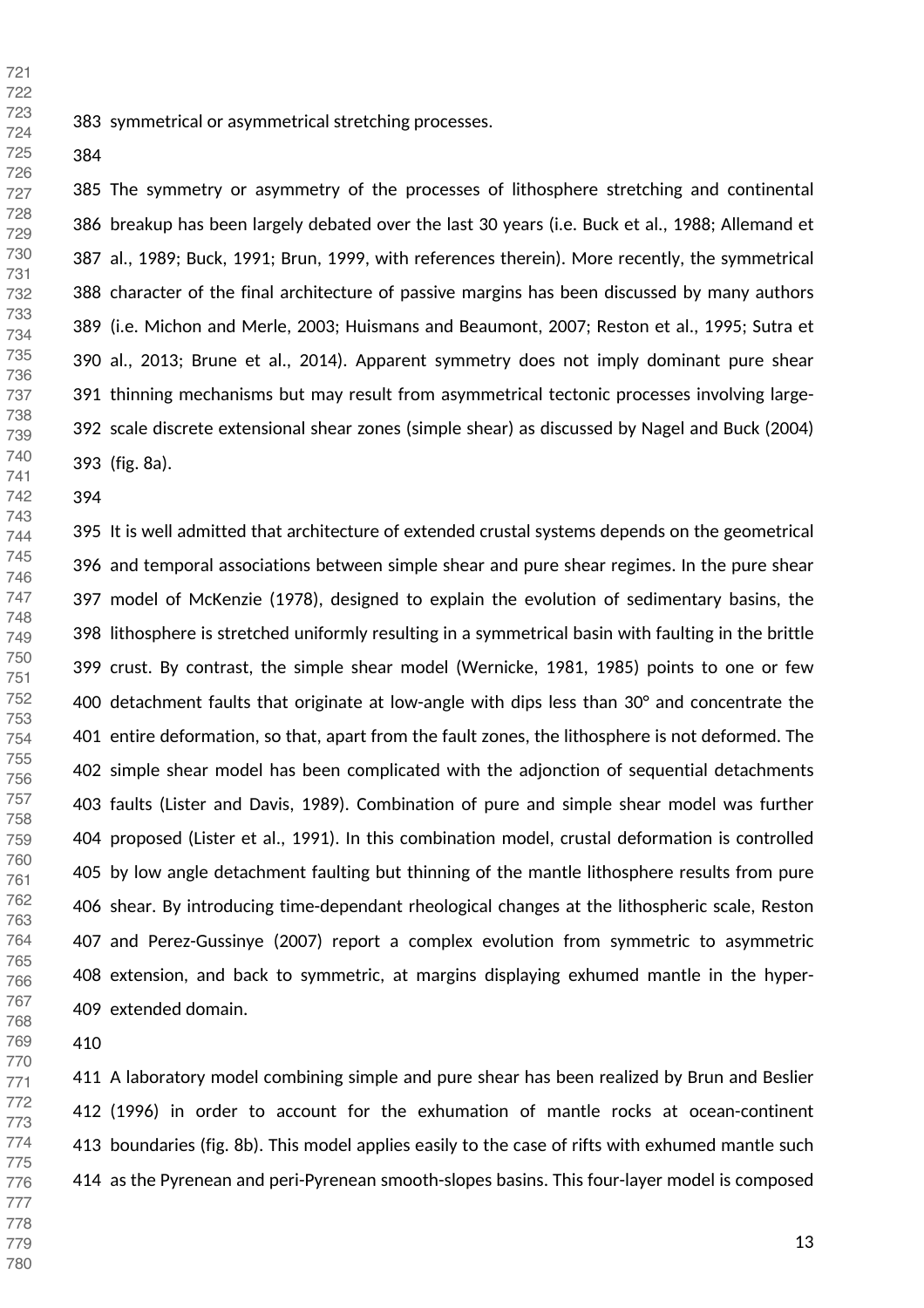415 of sand and silicone putty layers, regarded as analogues of the brittle and ductile layers of 416 both crust and mantle. However, it does not discriminate a mid-crustal level. The lower crust 417 deforms ductilely and the upper mantle is strong. Necking of the whole lithosphere model is 418 nearly symmetrical (pure shear) but asymmetrical structures (simple shear) develop 419 internally, due to boudinage and/or faulting of brittle layers. This model explains the 420 occurrence of shear zones in the mantle lithosphere as described by Vissers et al. (1995) in 421 the Pyrenean mantle and accounts for the ductile deformation of the crust as demonstrated 422 by Asti et al. (2019).

424 In contrast with the Brun and Beslier (1996) symmetrical model, recent models of margin 425 evolution based on the Iberian or Alpine examples have put forward asymmetric 426 architectures resulting from the development of few major detachment faults, and 427 promoted the use of "lower-" and "upper-plate" terminology (Manatschal, 2004; Mohn et 428 al., 2010, 2012, 2015; Sutra et al., 2013). Mohn et al. (2012) propose a model of three-layer 429 continental crust where the brittle upper and lower crusts are strongly decoupled by a 430 ductile middle crust (fig. 3b). Crustal thinning, accommodated through a so-called necking 431 zone, is the result of interplay between detachment faulting in the brittle layers and 432 decoupling in ductile quartzo-feldspatic mid-crustal levels along localized ductile 433 décollements. The excision of ductile mid-crustal layers and the progressive embrittlement 434 of the crust by coupling the lower and upper crusts enable major detachment faults to cut 435 into the underlying mantle, exhuming it to the seafloor.

436 In the Iberian and Alpine examples, authors envision the presence of one or few large-scale 437 discrete detachment faults controlling the entire crustal thinning and the basin subsidence. 438 This is also applied by Masini et al. (2014) in their model for the western NPZ where a major 439 north-dipping detachment fault accomodates the denudation of the sub-Eurasian mantle to 440 form the basement of the Mauléon basin (fig. 9a). Interpretation involving single 441 detachment faults has also been retained in the preliminary reconstructions of the NPZ 442 basins by Lagabrielle and Bodinier (2008), Lagabrielle et al. (2010) and Vauchez et al. (2013) 443 (fig.9b, c), as well as in the reconstructed S-N transect from the Basque – Cantabrian to the 444 Armorican margin by Roca et al. (2011) (fig. 9d). Similarly, few detachment faults are used in 445 the Espurt et al. (2019), Saspiturry et al. (2019) and Ducoux et al. (in review) models for the 446 Barronies, Mauléon and "Nappe des Marbres" basins respectively (fig. 2). Others models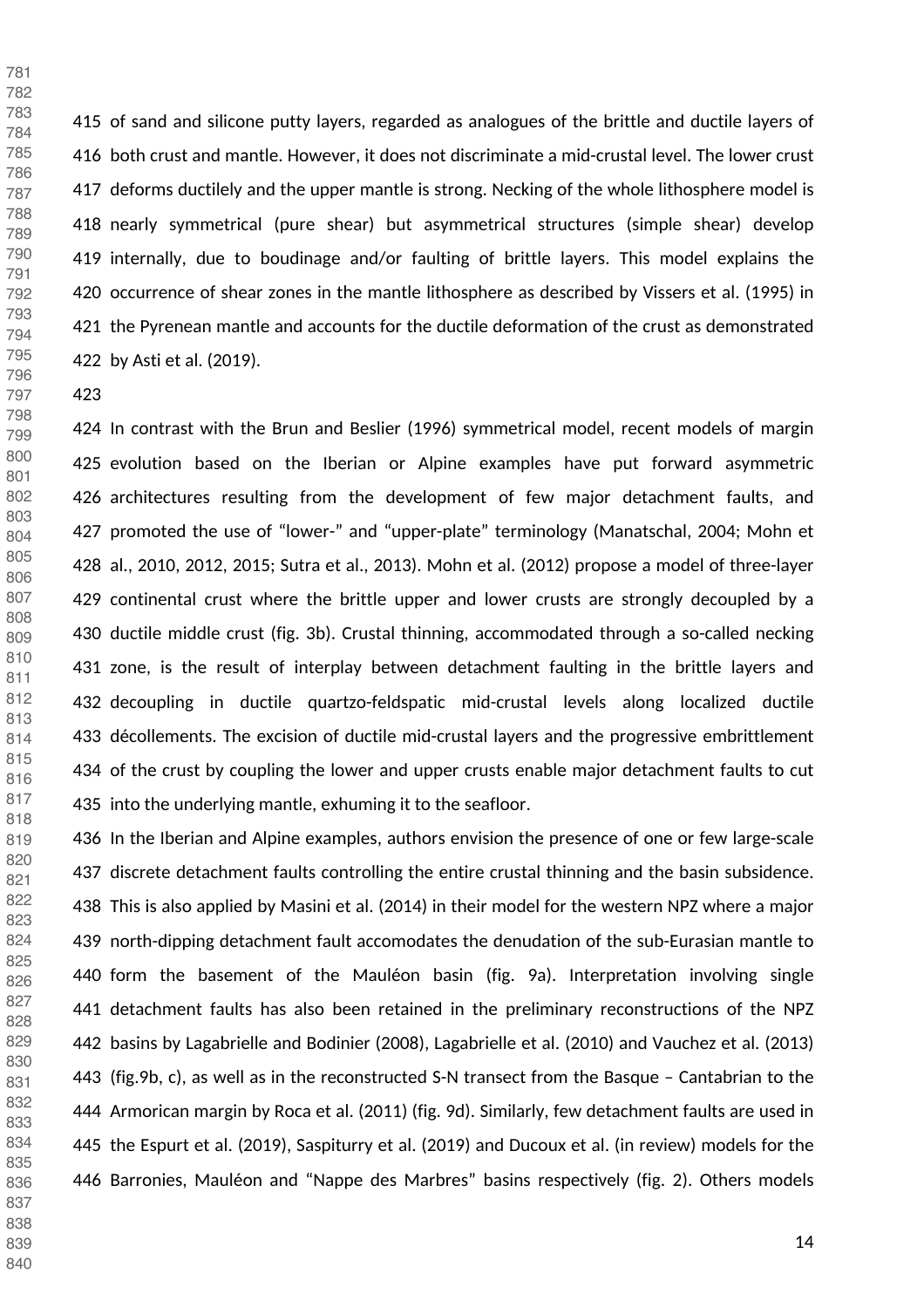447 invoke deep-seated staircase extensional faults accounting for large-scale ramp-synclinal 448 folding as documented in the Cameros and Columbrets basins (Guimerà et al., 1995; Roma 449 et al., 2018). By contrast, models from the western NPZ by Corre et al. (2016) and Teixell et 450 al. (2016, 2018) (fig. 2) do not favor the activation of single detachment faults alone. Rather, 451 they involve symmetrical tectonic processes triggering a homogeneous thinning of the crust 452 during its lateral extraction from the rift axis. 

453 In their study of the evolution of the western Betics including the exhumation of the Ronda 454 subcontinental mantle, Frasca et al. (2016) identify three successive steps: (i) ductile crust 455 thinning and ascent of subcontinental mantle thanks to mid-crustal shear zone and crust-456 mantle shear zones acting synchronously; (ii) disappearance of the ductile crust bringing the 457 upper crust in contact with the subcontinental mantle, (iii) complete exhumation of the 458 mantle in the zone of localized stretching and high-angle normal faulting cutting through the 459 Moho, with related block tilting. These steps do not completely apply to the Pyrenean case, 460 notably because field and geophysical studies of the metamorphic NPZ never evidenced 461 brittle faulting of the Moho during the Cretaceous rifting.

 

463 Based on these examples of recent interpretations of rifting evolution, we stress that both 464 Alpine and Betic examples do not refer to a décollement level at the base of the pre-rift 465 cover. They promote evolutionary models lacking allochthony of the detached pre-rift 466 sediments, in contradiction with the examples detailed in section I and II. In addition, both 467 Alpine and Betic models refer to a progressive embrittlement in the rift axis resulting in the 468 complete elimination of ductile crustal layers. Again, this contrasts with the NPZ examples 469 where thin ductile crustal layers are extracted in the distal domain and remain welded on 470 the exhumed mantle.

#### **B. Smooth-slopes basins: crustal shear zones and lenticular fabrics at the mesoscale.**

474 Petrological studies of continental units exposed around the Urdach and Saraillé lherzolite 475 bodies (western NPZ) provide information on the deformation mode associated with crustal 476 thinning and mantle exhumation (Corre et al., 2016; Asti et al., 2019). Reconstruction of 477 sections across the NPZ Cretaceous basins by Clerc et al. (2015b), Teixell et al. (2016), Corre 478 et al. (2016) and Asti et al. (2019) use such ductile deformation mode having affinities with a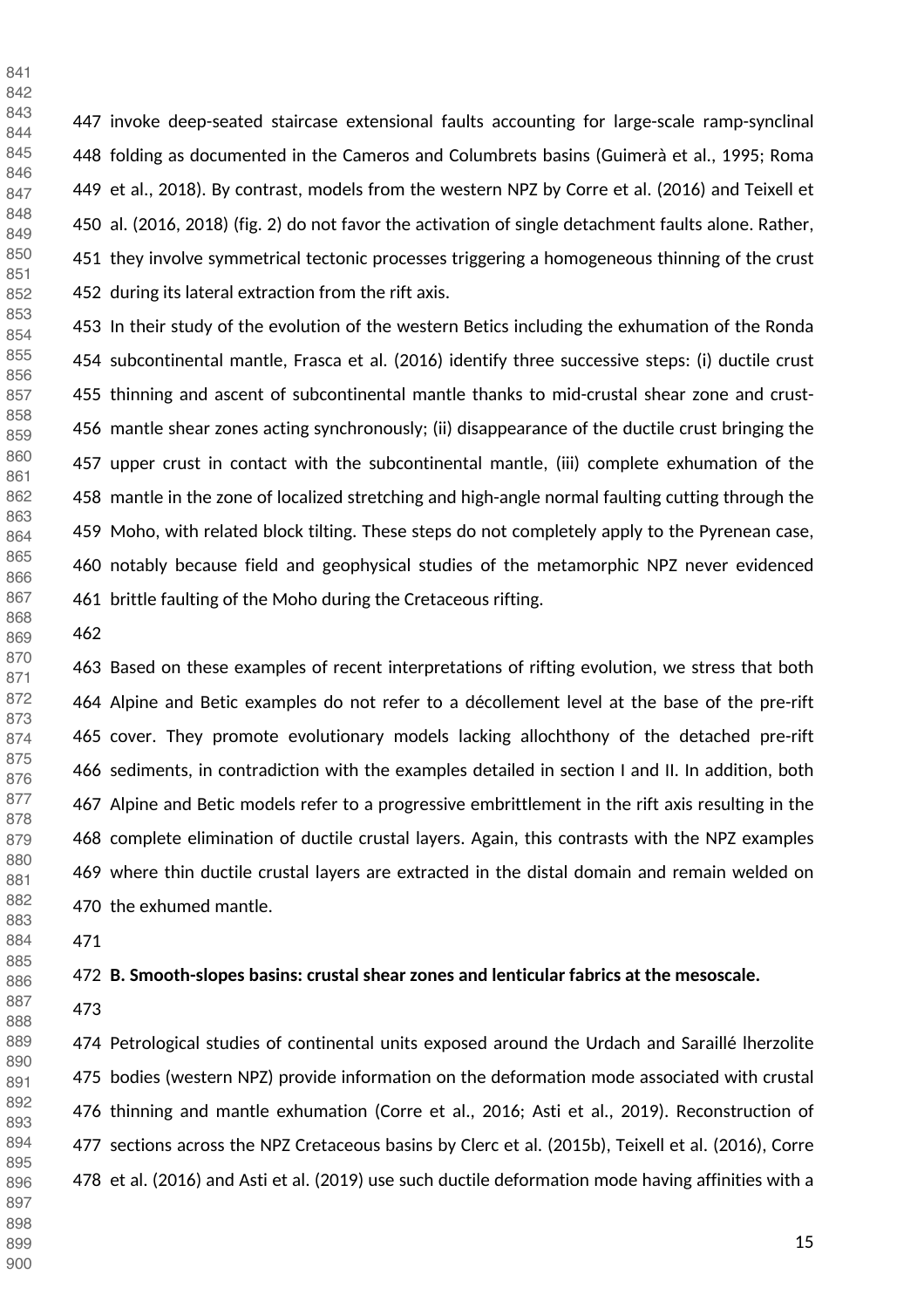479 regional-scale, uniform pure shear mechanism. It is shown that extension in the Paleozoic 480 basement was achieved through lenticular deformation and pervasive ductile flattening with 481 anastomosing extensional mylonitic shear zones developing at temperatures of 350-450°C. 482 Here, during its lateral extraction from the rift axis, the crust thinned ductilely under 483 greenschist facies P-T conditions. Stretching occurred by the mean of undulating shear 484 contacts between tectonic lenses of flattened crustal material as described in figure 10. At 485 the final step of the continental breakup, very thin continental crustal lenses remained 486 welded on the exhumed mantle.

487 A very similar lenticular mode of deformation derives from investigations in the Basin and 488 Range province. Hamilton (1987) describes tectonic lenses of middle crustal rocks that 489 normally lie at separate levels in the crust with undulating shear contacts between them (fig. 490 8c). This deformation mode allows the juxtaposition of different lithologies by uplifting 491 deeper lenses during the extensional deformation. In a different way, Gartrell (1997) 492 propose a large scale crustal boudinage involving successive necking regions where the 493 ductile middle crust is extremely sheared (fig. 8d). The resulting architecture is a succession 494 of tectonic lenses that may evolve toward a large-scale lenticular geometry as proposed by 495 Espurt et al. (2019) for the evolution of the North Pyrenean massifs (fig. 2d).

496 In their recent detailed study of the tectonic and metamorphic evolution of the Urdach and 497 Saraillé mantle bodies and associated units, Lagabrielle et al. (2019a; 2019b) describe two 498 types of low-angle shear zones that accommodated part of extension of the distal domain of 499 the Iberia passive margin during the mid-Cretaceous (fig. 10a, b). The deepest shear zone is 500 the crust-mantle detachment. It separates the ultramafic mantle rocks from strongly thinned 501 continental Paleozoic rocks. It is composed of a basal 20-50 m thick lenticular layer of 502 sheared serpentinites followed by a 10 m thick damage zone. The lenticular layer consists of 503 ultramafic symmetrical tectonic lenses, a few meters long, separated by anastamozing 504 serpentine-rich shear zones. The damage zone consists of an assemblage of centimeter-sized 505 symmetrical lenses of a soft, talc-rich, sheared material, separated by conjugate shear zones. 506 The shallowest shear zone is the cover sole décollement. It corresponds to the tectonic 507 boundary separating the base of the detached pre-rift Mesozoic metasedimentary cover 508 from either mantle lherzolites or continental basement rocks. It consists of a thick 509 deformation zone (some meters to tens of meters thick) that was the locus of important 510 metasomatic crystallizations involving notably fluids of Triassic origin (Corre et al., 2016).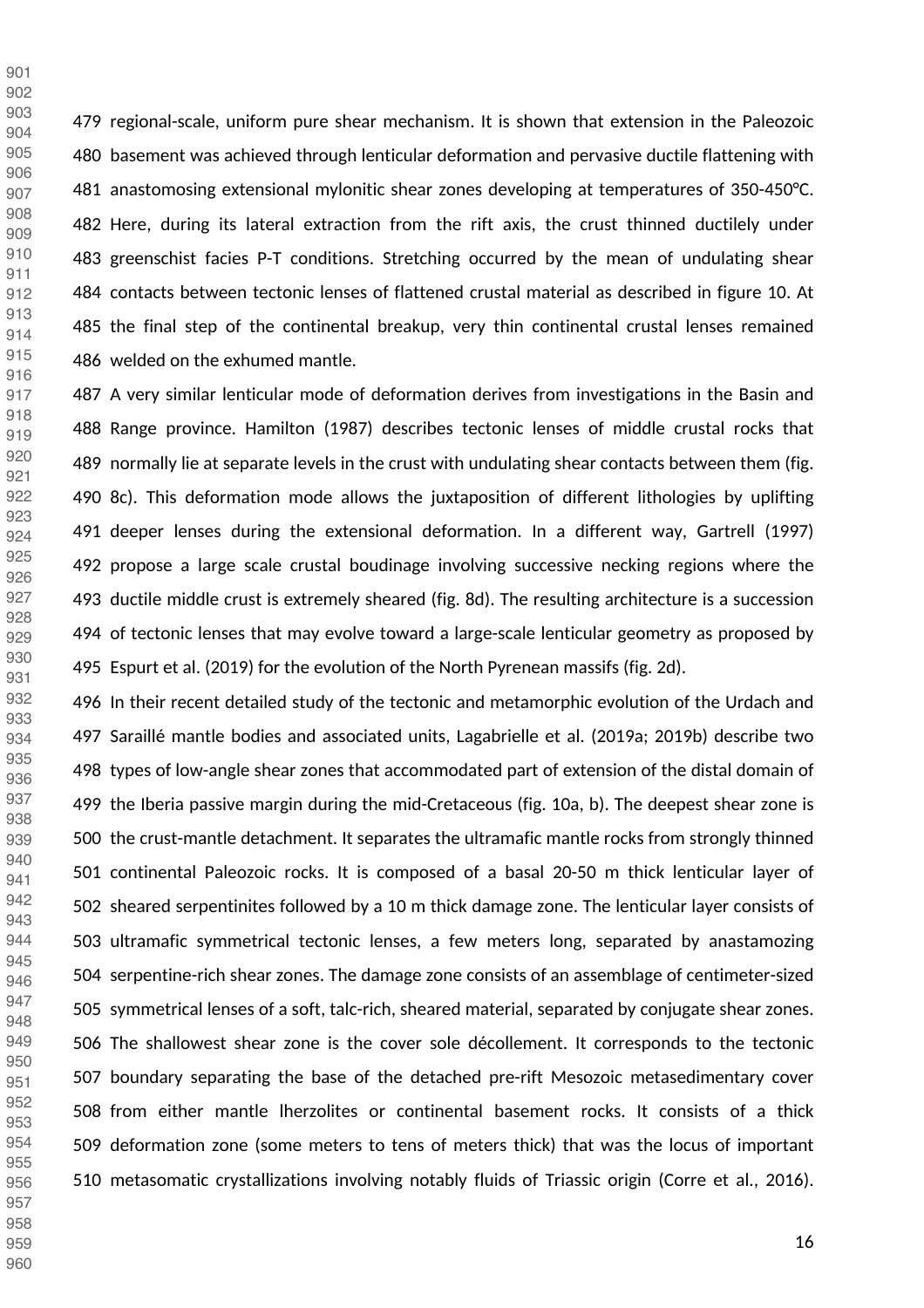511 Detailed structural study of the basement and mantle rocks shows that it is not easy to 512 discriminate between dominant pure shear and dominant simple shear processes at the 513 outcrop and regional scales (Lagabrielle et al. 2019a; 2019b). Indeed, a major detachment 514 fault zone (typically related to regional simple shear) may contain abundant symmetrical 515 lenses suggesting locally dominant pure shear. 

516 Finally, in the studied smooth-slopes basins, dominant pure shear mechanisms concentrate 517 into the strongly thinned continental tectonic lenses whereas simple shear mechanism 518 characterize the main detachments. Pure shear mechanisms associated with overall 519 flattening of the syn-rift and pre-rift sedimentary pile progressively develop into the basin 520 center as represented in figure 10a. Chronological constraints have to be integrated in order 521 to establish possible succession from simple shear-dominant toward pure shear-dominant 522 deformation mechanisms at the scale of the entire system. 

 

## **C. Smooth-slopes basins formation, insights for the evolution of passive, magma-poor continental margins.**

527 We deduce from section B above that dominant pure shear deformation concentrates into 528 anastomozed tectonic lenses forming the strongly stretched continental in the central region 529 of smooth-slopes basins. In the following, we review examples of comparable uniform 530 modes of ductile deformation worldwide.

531 A lenticular mode of deformation devoid of any steep normal fault is proposed at the scale 532 of an entire passive margin by Gernigon et al., (2014) to account for the symmetrical 533 stretching of the continental crust during the formation of the Barents margin (fig. 11a). This 534 geometry recalls the structures proposed by Gartrell (1997) (fig. 8d). Lenticular fabric is also 535 suggested for deep crustal units connected to tilted blocks through listric faults along the 536 Norway margin (Osmundsen and Ebbing, 2008; fig. 11b). These structures accommodate 537 crustal thinning to only a few kilometer thicknesses through dominant ductile mode. The 538 symmetrical mode of stretching implying ductile thinning or boudinage of some crustal layer 539 can be compared to processes of depth-dependent stretching or thinning (DDT and DDS) 540 envisioned by Reston and McDermott (2014) in order to account for extensional 541 discrepancies at some passive margins. It must be noted that according to an interpretation 542 of deep seismic reflection profiles by Reston (1988), lens-shaped low-strain lozenges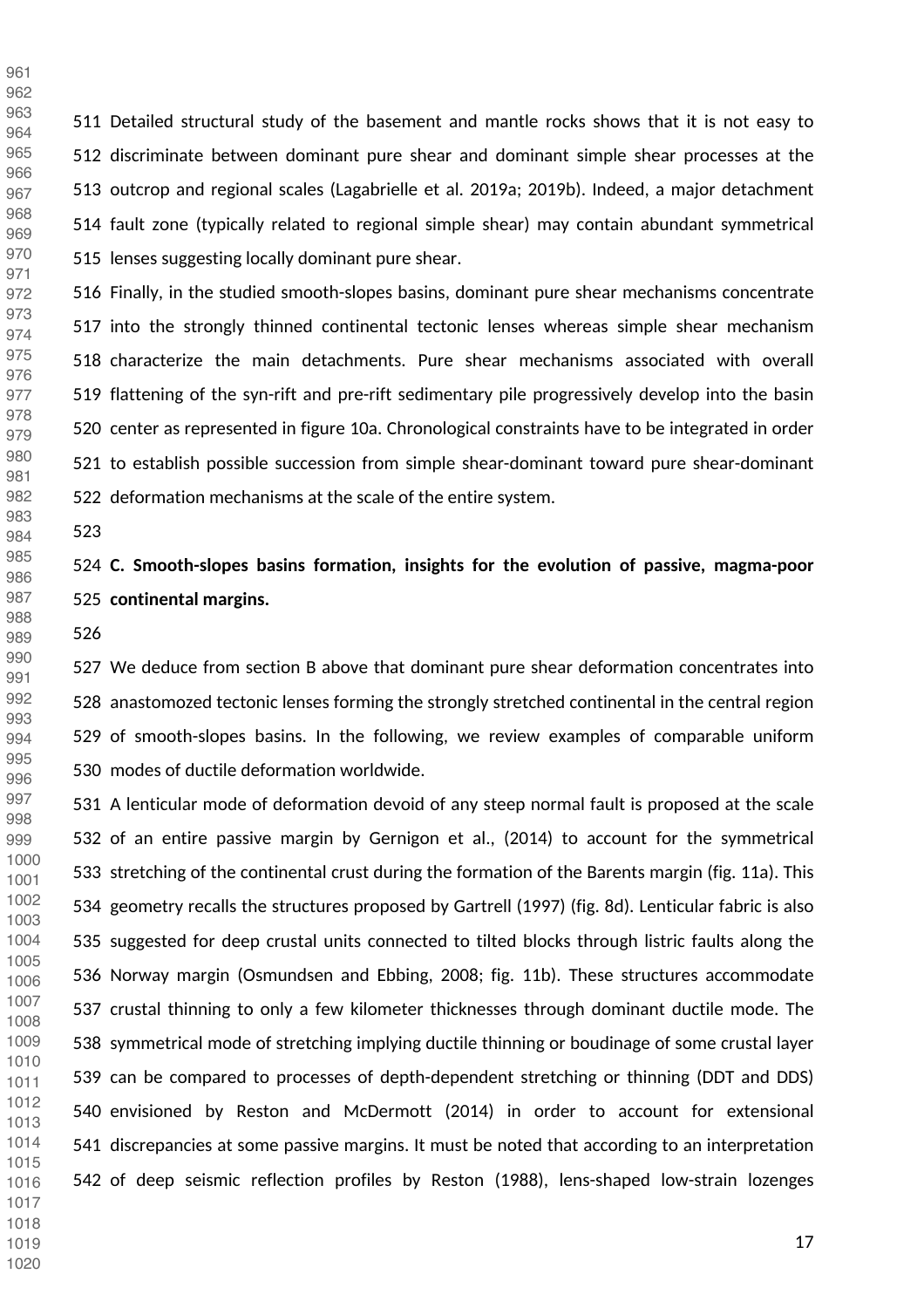543 separated by high strain shear zones form the structural pattern of the lower crust beneath 544 the United Kingdom. This overall pattern seems to be possibly applied to numerous units of 545 stretched crust at a large scale. 

546 Several distal domains of North Atlantic passive margins display geometries that suggest the 547 presence of lens-shaped units of thinned to hyper-thinned continental crust detached along 548 anastomosing shear zones and now separated by large zones exposing exhumed mantle (e.g. 549 Labrador and West Greenland margins; Reston and Perez-Gussinyé, 2007) (fig. 11c, d). These 550 units do not resemble extensional allochthons of the West Iberia-type margins (figs. 2 and 551 11e) and show geometrical affinities with crustal boudins extracted during the Pyrenean 552 extension in the center of the Cretaceous rift (e.g. the Baronnies and Agly crustal boudins; 553 Espurt et al., 2019; Clerc et al., 2016) (fig. 2). Such large areas of hyper-thinned continental 554 crust possibly composed of an assemblage of heterogeneous boudins, can be viewed as 555 sheets representing considerable volumes of sheared and flattened continental material 556 (thickness less than 10 km, width of 100 km and length more that few 1000 km, along the 557 margin), formed through processes of uniform pure shear at a crustal scale. We infer that 558 the modes of deformation exhibited by the Pyrenean crustal units welded on the exhumed 559 mantle (although at a much smaller scale) can apply to the formation of these crustal sheets, 560 suggesting predominance of greenschists facies mylonites. Similar crustal sheets underlying 561 sag basins are well imaged in recent numerical models of margin evolution (Brune et al., 562 2014 ; Huismans and Beaumont, 2011; 2014) as shown in figure 12a, b. Crustal sheets are 563 present along the Angola margin (fig. 12d), they may be present in the very distal domain of 564 the Gulf of Lion margin where they may originate by extraction of lower crustal material 565 (Jolivet et al., 2017) (fig. 11f). Similar long and thin sheets are typically imaged by Wang et al. 566 (2016) at the base of the reconstructed Iberia margin of the Mauléon basin, and by Roca et 567 al. (2011) in their reconstruction of the north Iberia margin north of the Cantabrian coast 568 (fig. 9d). 

569 In their compilation of high-quality and deep penetration seismic profiles of several passive 570 margins (Uruguay, Southern Namibia, Gabon, South China Sea and Barents Sea), Clerc et al. 571 (2015a; 2018) suggest that the lower crust of some margins is weaker than assumed and 572 accommodates a large part of extension by ductile shearing (fig. 8e). Boudinage appears as a 573 recurrent deformation process accounting for the thinning of the continental crust at 574 variable scales. This leads authors to an unorthodox vision of some type of passive margins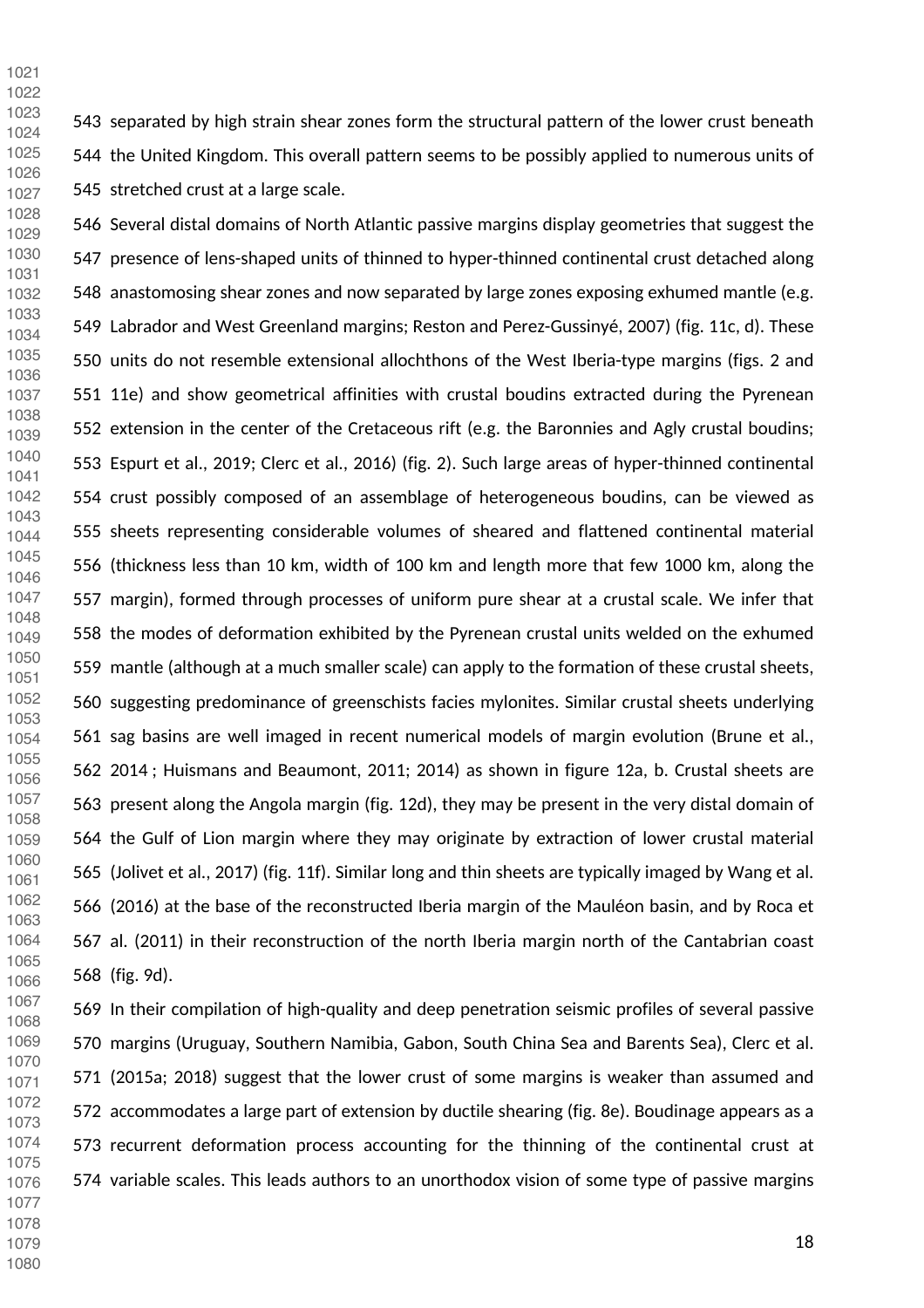575 where: (i) the lower crust is weak, (ii) boudinage controls a large part of the deformation and 576 localization of low-angle normal faults, and (iii) these normal faults often dip toward the 577 continent. This study highlights a crustal behavior dominated by boudinage and 578 lenticulation, implying interplay between ductile shear zones (boudin egdes) and more 579 resistant crustal volumes (boudin cores). As discussed above in section B, this deformation 580 mode may apply to the thinned crustal levels in the axis of the Cretaceous Pyrenean rifts 581 (Teixell et al. 2016, 2018; Asti et al., 2019) (fig. 10) and is supported by recent numerical 582 models of lithospheric rifting incorporating macroscale anisotropy (Duretz et al., 2016). 

583 In their interpretation of deep seismic profiles of the Gulf of Lion margin, Jolivet et al. (2015) 584 point to an intense stretching of the distal margin and reveal a 80 km-wide ocean-continent 585 transition zone that may consist of thin lower continental crust (the "Gulf of Lion 586 metamorphic core complex") and exhumed mantle (fig. 11f). They infer an overall hot 587 geodynamic environment with a shallow lithosphere-asthenosphere boundary able to 588 weaken the upper mantle and the lower crust enough to make them flow south-eastward. In 589 this example, the lower crust bears an important role, which is not fully documented by field 590 data in the NPZ since evidence of exposure of lower crustal levels during the Cretaceous 591 rifting event has not yet been reported with confidence. Moreover, in most of the sections 592 of figures 3 and 7, the lower crust is considered as a high-strength layer that does not 593 deform ductilely but tends to break into large scale boudins and to remain at depth during 594 the rifting processes (e.g. figs. 2a, e, f, h). 

 

 

#### **D. Comparison with thermo-mechanical models of crustal hyper-extension.**

 

598 The examples discussed above lead us to emphasize the frequency of lenticular fabrics at 599 various scales reported from different studies in both the upper mantle and the crust. The 600 formation of lenticular fabrics, necking and lateral extraction during continental rifting have 601 been addressed in mechanical and thermo-mechanical numerical models (Duretz and 602 Schmalholz, 2015; Duretz et al., 2016). These models emphasize the role of a pre-existing 603 macroscopic mechanical anisotropy on the development of continental rifts. They illustrate 604 the interplay between necking and lateral extraction of strong layers along weak 605 décollements, thus defining a lenticular fabric and anastomosed shear zone networks at the 606 regional scale as envisioned in the NPZ case.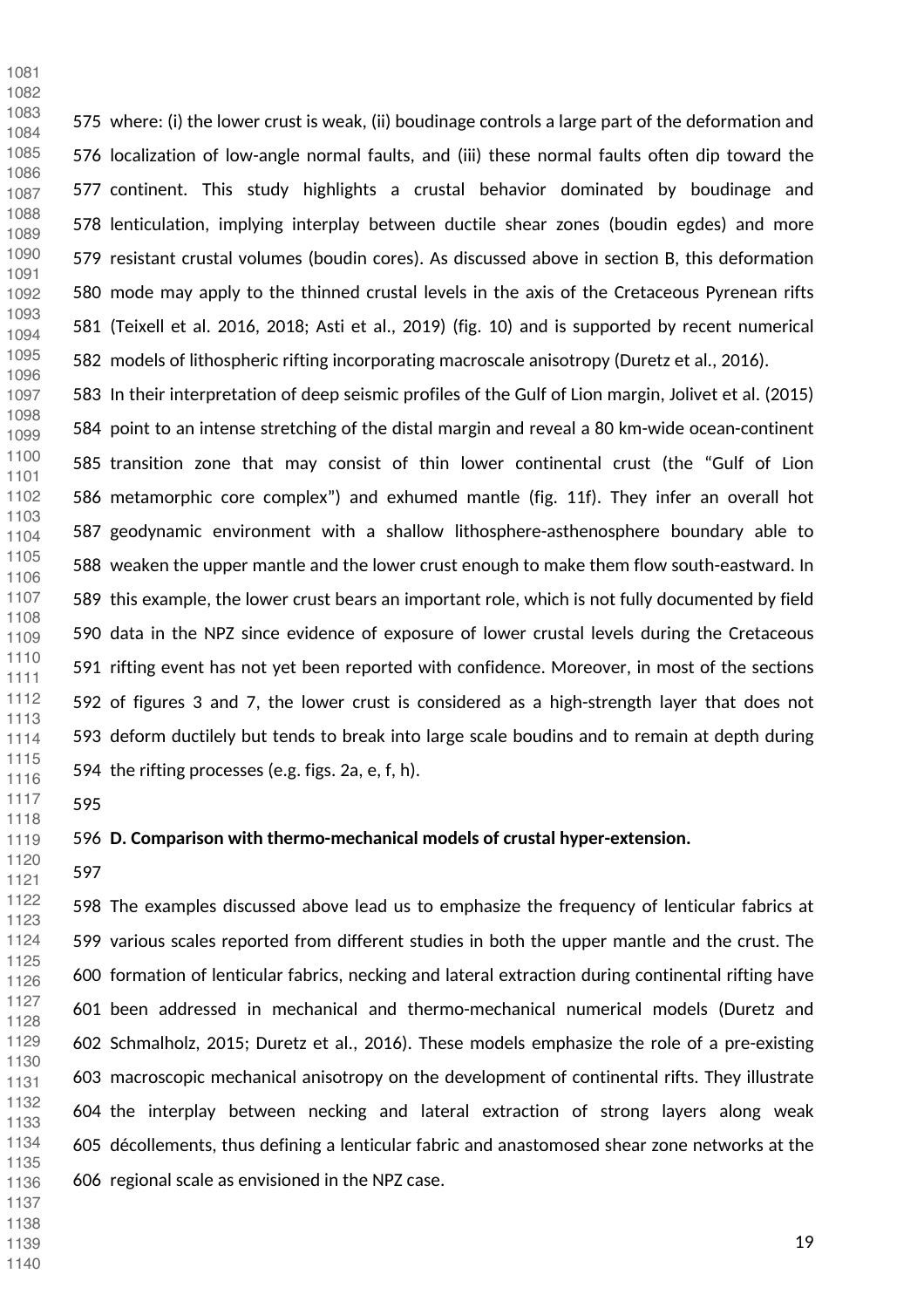607 Models of metamorphic core complexes (MCCs) formation generally involve a thick and hot 608 continental crust (Brun and van den Driessche, 1994). This does not apply to the Pyrenean 609 case but constructive inputs can be expected from a confrontation with the rheological 610 parameters used for MCCs modeling. For instance, Tirel et al. (2008) use initial Moho 611 temperatures of 800°C or higher, with crustal thicknesses of 45 km or greater. This is much 612 more than what can be retained for the post-Variscan crust in the Pyrenees (thicknesses 613 between 30 and 20 km) (Teixell et al., 2018, and references therein) and Moho 614 temperatures lower than 800°C. In the Tirel et al. (2008) experiment, the exhumation 615 process of the metamorphic dome results in the progressive development of a detachment 616 zone and the Moho remains flat because the lower crust has a low viscosity and the upper 617 mantle is weak enough. With Moho temperatures lower than 800°C, the sub-Moho mantle 618 has high strength and effective viscosity resulting in strong Moho deflection and crustal-619 scale necking. These conditions (relatively cold mantle and thin crust) are reached in the 620 Pyrenean rift explaining why the Pyrenean mantle rapidly reached the surface when it was 621 passively mobilized in response to the drift of the Iberia plate. 

622 A former numerical model that applies to the formation of passive continental margins 623 suggests that the crust may be thinned by permanent pure shear both at the proximal and 624 distal margin (Huismans and Beaumont, 2011) (fig. 12a). This scenario can apply easily to the 625 Pyrenean case where the ductile behaviour of the middle crust is demonstrated (Asti et al., 626 2019). The Huismans and Beaumont (2011) model produces symmetric margins associated 627 with distal domain characterized by large sheets of thinned crustal material, as discussed 628 above. The symmetrical outline is well imaged by current reconstructions of the Pyrenean 629 basins from the North Pyrenean Zone and associated examples (Parentis, Cameros and 630 Columbrets basins, fig. 1, 2 and 7). 

631 Brune et al. (2014) produce a different numerical model that emphasizes a rift migration 632 accomplished by sequential upper crustal faults balanced through lower crustal flow (fig. 633 12b). An interesting concept is that of 'exhumation channel', a weak locus of deformation 634 where the crust and part of the uppermost mantle are actively deformed and extremely 635 thinned during their transfer from lower to shallower levels, over a dome of upwelling 636 lithospheric mantle. This high strain volume is not a detachment fault and thus may bear 637 some affinity with the lenses of crustal material exhumed with NPZ mantle and described by 638 Asti et al. (2019). As discussed in section C above, the resulting geometry is that of areas of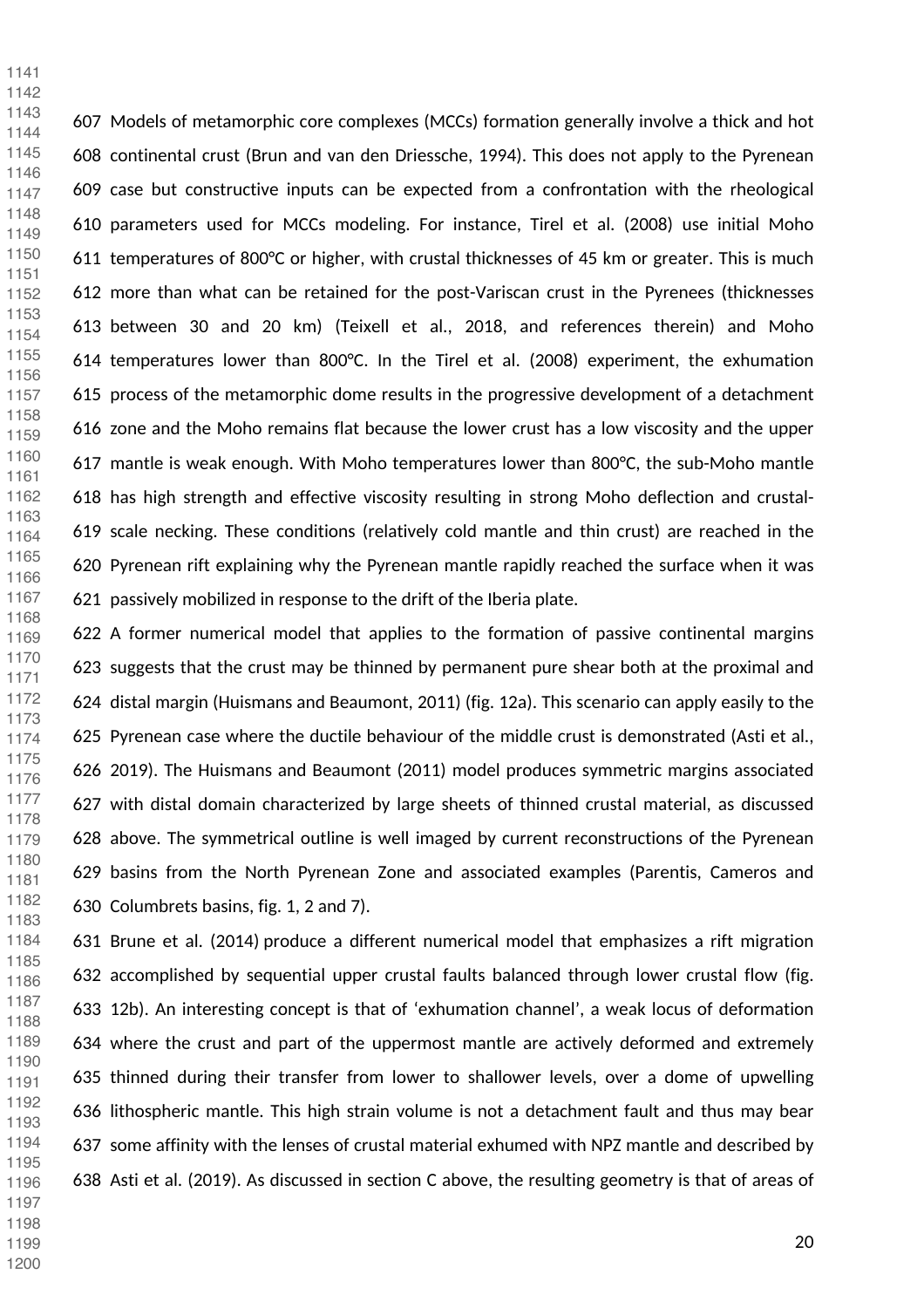639 drastically thinned crust (named *crustal sheets* in the following) forming the distal margin 640 domain lying over a cooled and strengthened mantle. This mantle is exposed locally at the 641 rift axis depending on the extension rate. The final sketch derived from this model, including 642 a dome of strong mantle rimmed in its upper part by a thin layer of mylonitic crust, is a 643 reliable image for the geometry resulting from the Pyrenean rifting and associated basins at 644 a lithospheric scale. 

645 Jammes et al. (2015) and Jammes and Lavier (2016), introduced compositional complexities 646 in the lithosphere by using an explicit bimineralic assemblage which results in the 647 development of anastomosing shear zone. In their models, the deformation appears 648 localized in the middle/lower crust and the upper lithospheric mantle and leads to the 649 preservation of almost undeformed lenses of material surrounded by localized shear zones 650 concentrating most of the deformation. Such a lenticular final geometry is also evocative of 651 the one observed in the North Pyrenean Zone as discussed in detail by Asti et al. (2019) and 652 illustrated in fig. 10. 

653 To unravel the dynamic evolution of the Cretaceous Pyrenean rift, Duretz et al. (2019) 654 carried out a set of thermo-mechanical numerical models of lithosphere-scale extension 655 based on the available geological constraints listed above in section I. The models were used 656 to explore the role of a km-thick basement-cover décollement layer at the base of the pre-657 rift sediments. These numerical experiments highlight the key-role of the décollement layer 658 that can alone explain collectively: (i) salt tectonics deformation style and cover 659 décollement, (ii) high temperature metamorphism of the pre-rift cover, and (iii) ductile 660 mode of crustal thinning in the inner domain of the models. In the axis of the synclinal-661 shaped basin ("sag" basin in the margin literature), extreme pure shear leads to the 662 development of a very thin basement layer, overlain by poorly-thinned pre-rift and syn-rift 663 sediments and underlain by exhuming mantle. These models are in good agreement with the 664 current knowledge of the architecture of the Cretaceous Pyrenean basins as exemplified by 665 reconstructions of figs. 2 and 7, as well as with the presence of large sheets of hyper thinned 666 crustal material (crustal sheets) in the distal part of numerous magma poor passive margins. 

 

 

- 
- 
- 
-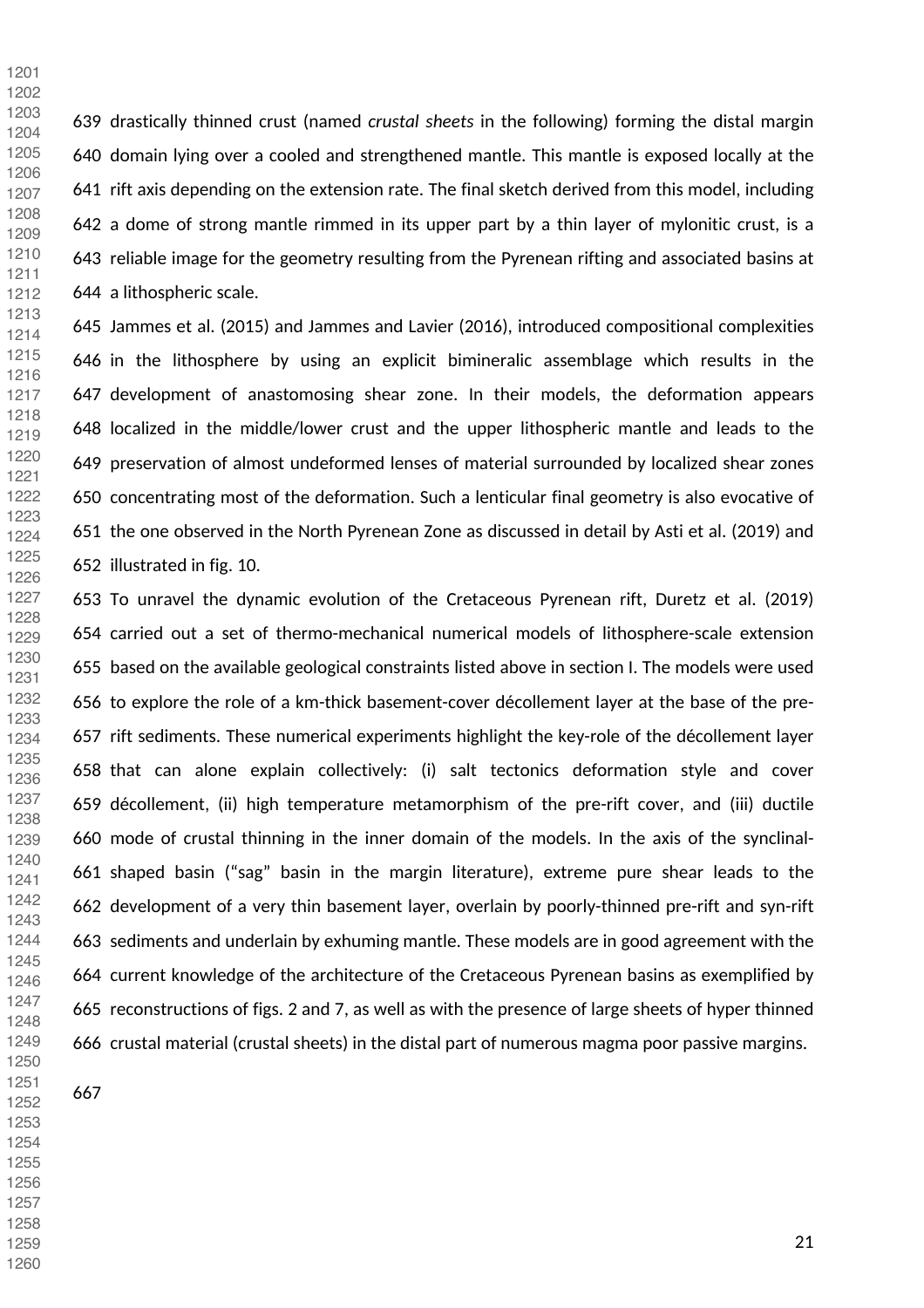**E. The pre-rift salt décollement layer: a mechanical key-factor in the evolution of smooth- slopes basins. Establishing a new link between Triassic paleogeography and rifting mechanisms.**

 

672 As reported in section I and II, the common character between all pre-rift sequences of the 673 aforementioned smooth-slopes basins is the presence of the thick low-strength Late Triassic 674 evaporitic layer (Keuper). All related geological and geophysical studies highlight the 675 importance of this décollement layer in the evolution of the rift basins under study. As 676 detailed above, efficient décollement along the Keuper evaporites and clays triggers 677 mechanical decoupling and gliding of the pre-rift cover that remains in the center of the 678 basin as the crust is laterally extracted. In response to crustal hyper-thinning and horizontal 679 crustal extraction, hot mantle material approaches the detached pre-rift cover. As a 680 consequence, HT-LP metamorphism develops in the pre-rift sediments and at the base of 681 the syn-rift flysch levels as recorded in the NPZ and in the pre-rift sediments of the Cameros 682 basin. Subsequent deposition of syn-rift sediments allows preservation of the initial thermal 683 anomaly with a major consequence on the deformation regime in the pre-rift sediments and 684 crustal basement. Temperature increase in the NPZ basins center progressively leads to the 685 uprise of the brittle/ductile transition avoiding the development of prominent crustal normal 686 faults and leading to the dominantly ductile thinning of the Paleozoic basement and parts of 687 the pre-rift and syn-rift sediments (Clerc and Lagabrielle, 2014; Clerc et al., 2015b; Asti et al., 688 2019; Duretz et al., 2019). We may now question the paleogeographic distribution of the 689 Keuper group sediments at the Europa-Iberia scale in order to evaluate a possible link 690 between modes of rift development and the occurrence of a thick Keuper layer at the base 691 of the pre-rift sequence. 

692 Several extensional systems interacted in the Iberia platform during the Trias, resulting in 693 the creation of intraplate basins or troughs including the Valencian, Basque-Cantabrian, and 694 Pyrenean basins (figs. 1 and 13). The sedimentary infill of these platform basins continued 695 throughout the Mesozoic. Seismic, well and field data from the Bay of Biscay region, the 696 Pyrenees and the Aquitanian Basin, suggest initial thickness of Upper Triassic formations 697 ranging from 1000 to 2700 m (James and Canérot, 1999; Biteau et al., 2006; Jammes et al., 698 2010a; Roca et al., 2011; Rowan, 2014; Lopez-Mir et al., 2014; Saura et al., 2016; Soto et al., 699 2017; Zamora et al., 2017). The salt-rich layers generally consist of shales and evaporites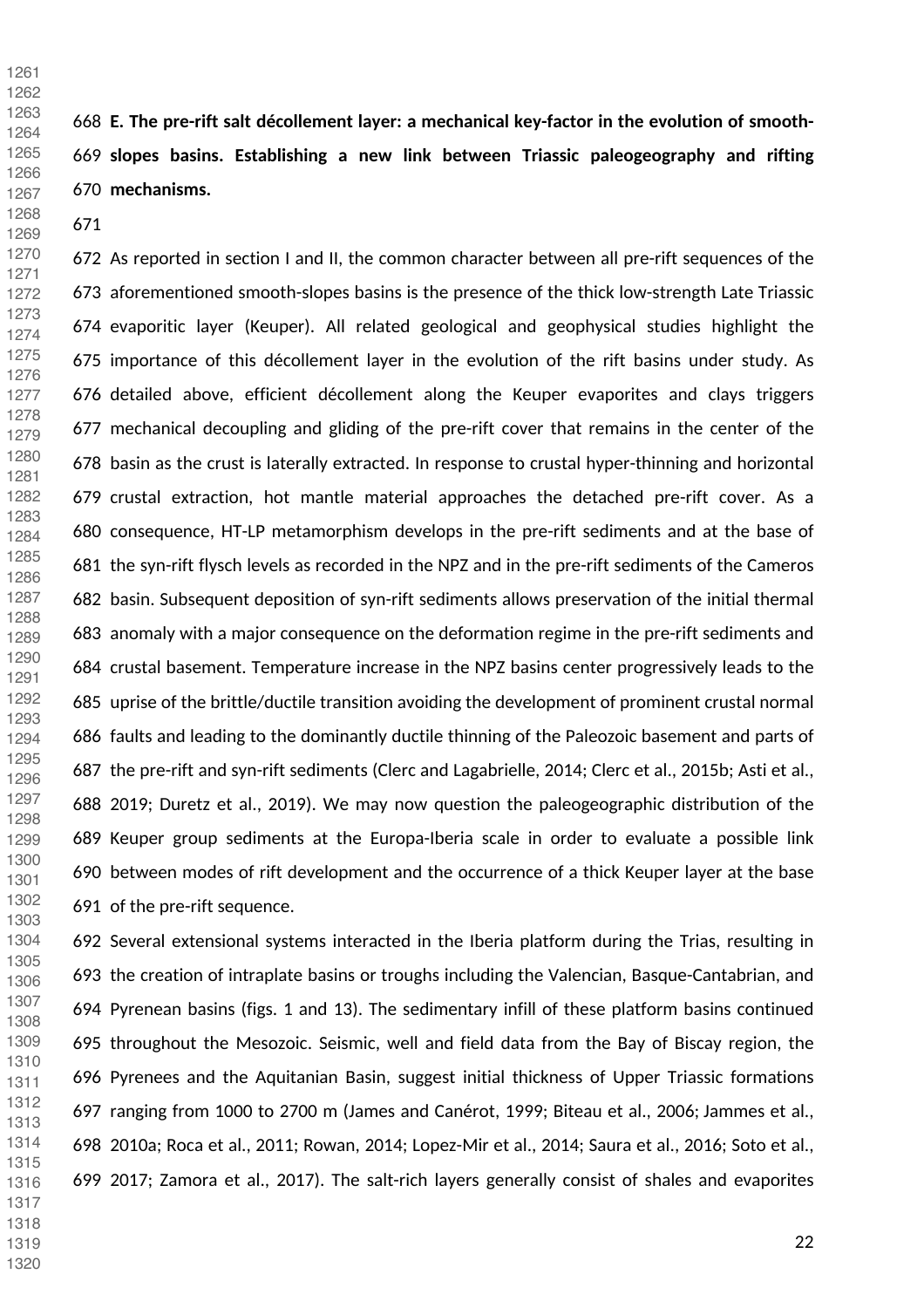700 including dominant gypsum and minor halite and anhydrite (figs. 13 and 14). 701 Paleogeographic reconstructions are available for the Triassic period at the scale of the 702 Iberia-western Europa region (Dercourt et al., 1986; 1993; Ziegler, 1988; Ortí et al., 2017; 703 Soto et al., 2017). The distribution of Triassic shales and evaporites is contrasted around the 704 future Iberia plate margins. This paleogeography is confirmed by a compilation of data 705 collected independantly by D. Frizon de Lamotte (fig. 13c). Evaporites are well developed 706 along the eastern edge of Iberia (Tethys side) and in the rift opened at the place of the 707 future NPZ, the Basque-Cantabrian basin, the Bay of Biscaye basin and the southern part of 708 the Armorican margin. In the place of the future North Atlantic rift system, evaporites are 709 restricted to the Peniche, Lusitanian, Alentejo and Algarve basins along the southern half of 710 the Portugal margin and are lacking along the northern half of the Iberia Atlantic margin. 711 Along the conjugate north American margin, evaporites are known at the base of the 712 Jeanne-d'Arc basin and are of restricted extension compared to the Keuper group exposed in 713 Central Europe (fig. 13b, c). 

714 Finally, along the western half of the Iberia-Newfounland transect, evaporitic formation are 715 not reported, whereas thick evaporites are reported from areas characterized by Parentis-716 type basins. As outlined in figures 13 and 14, this paleogeography matches the distribution 717 of the two opposite types of basins discussed in this article (Parentis type vs. Iberia-718 Newfoundland type). Thus, we establish a link between the presence of a pre-rift salt layer 719 and the deep mechanisms of crustal stretching. Because they remain in the center of the 720 basin, evaporites contribute to the preservation of a rather high thermal gradient in the axial 721 rift allowing a dominant-ductile deformation of the basement. The lack of a major 722 décollement level at the base of the pre-rift sequence may explain by itself why pre-rift 723 sediments remain welded and coupled to the basement on the top of tilted blocks in the 724 Iberia-Newfounland-type margins as illustrated in figure 3a, b. Indeed, in the Iberia as well as 725 in Alpine margin-types, only syn-rift sediments are deposited over the exhumed lower 726 crustal levels and subcontinental mantle (Péron-Pinvidic et al., 2007; Péron-Pinvidic and 727 Manatschal, 2009; Mohn et al., 2012), which contrasts with the evolution of the Parentis-728 type basins. 

 

730 In this review, on the basis of examples clustering along the Iberia-Eurasia plates boudaries, 731 we emphasize the major role played by the Upper Triassic evaporitic layer during extensional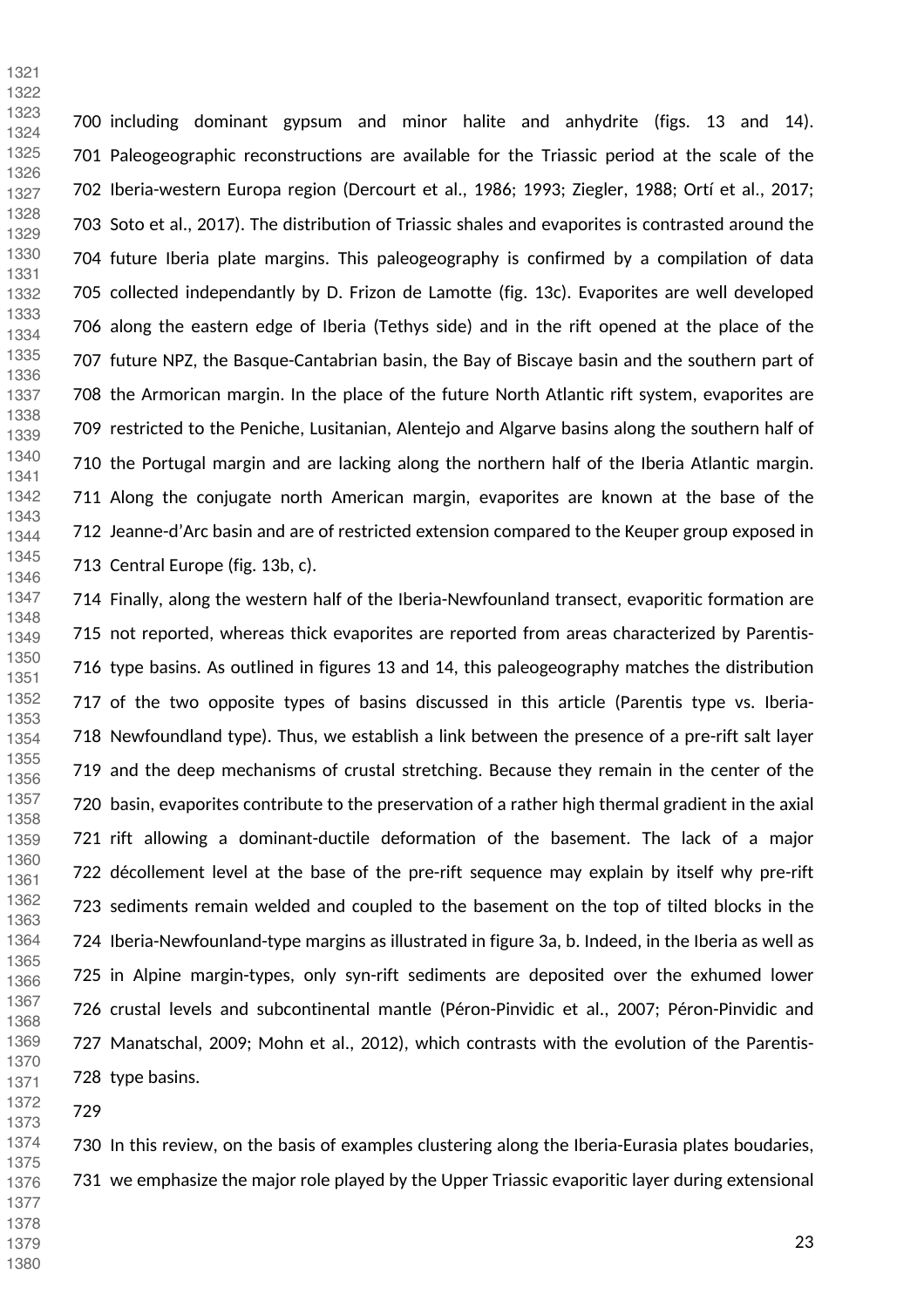732 processes. In the reported smooth-slopes basin examples, cover gliding occurred on a pre-733 rift layer and thus contrasts with cases involving syn- to post-rift weak layers. The latter 734 cases have been largely documented by studies of passive margins displaying thick syn-rift 735 salt formations such as the Angola margin where the post-salt sedimentary units have glided 736 gravitationally after the margin formation (e.g. Brun and Fort, 2011, and references therein, 737 see also additionnal discussion relative to the pre-rift/post-rift salt effects during rifting in 738 Jammes et al., 2010c). To sum up, the specific characters emphasized in this review are 739 twofold : (i) the peri-Pyrenean salt is pre-rift allowing conservation of the pre-rift cover over 740 the high-strain axial rift. Crustal faulting has not disrupted the continuity of the Triassic 741 evaporite formation, allowing for décollement of the pre-rift sequence basinward, down to 742 the distal margin. (ii) Consequently, the axial thermal anomaly is preserved and the 743 dominant ductile mode of crustal deformation prevented the formation of faulting–related 744 steps leading to smooth-slopes basin edges. 

 

 

#### **F. Time-dependent rheology during the evolution of smooth-slopes basins**

 

 

748 From the statements listed at the end of section I as well as from the discussion above, we 749 first stress that the models of Pyrenean Cretaceous rifting established on the basis of 750 geological constraints from the NPZ differ significantly from the classical models of passive 751 margin formation based on the Iberia-Newfoundland margins example (Peron-Pinvidic and 752 Manatschal, 2009; Sutra et al., 2013; Osmundsen and Peron-Pinvidic, 2018, and references 753 therein). The latter models involve a dominantly brittle behavior of the crust and the 754 individualization of tilted faulted blocks bearing a concordant pre-rift cover permanently 755 welded on their back (fig. 3). In the models based on the geology of the NPZ (e.g. models of 756 Clerc et al., 2016; Teixell et al., 2016; Espurt et al., 2019), the external borders of the 757 subsiding Cretaceous flysch basins remain at low temperature and display classical faulted 758 and tilted blocks (e.g. half-grabens of Quillan basin, Camarade basin, Gensac-Bonrepos 759 basin, western border of the Mauléon basin, Arbailles basin, edges of the Gran Rieu high and 760 Lacq basin). By contrast, in the internal regions of the rift system (corresponding to the 761 future metamorphic NPZ), the basement thinned in a dominant-ductile mode because 762 temperature conditions reached 350°C to 450°C beneath the detached pre-rift cover and the 763 syn-rift flysch. 

- 
-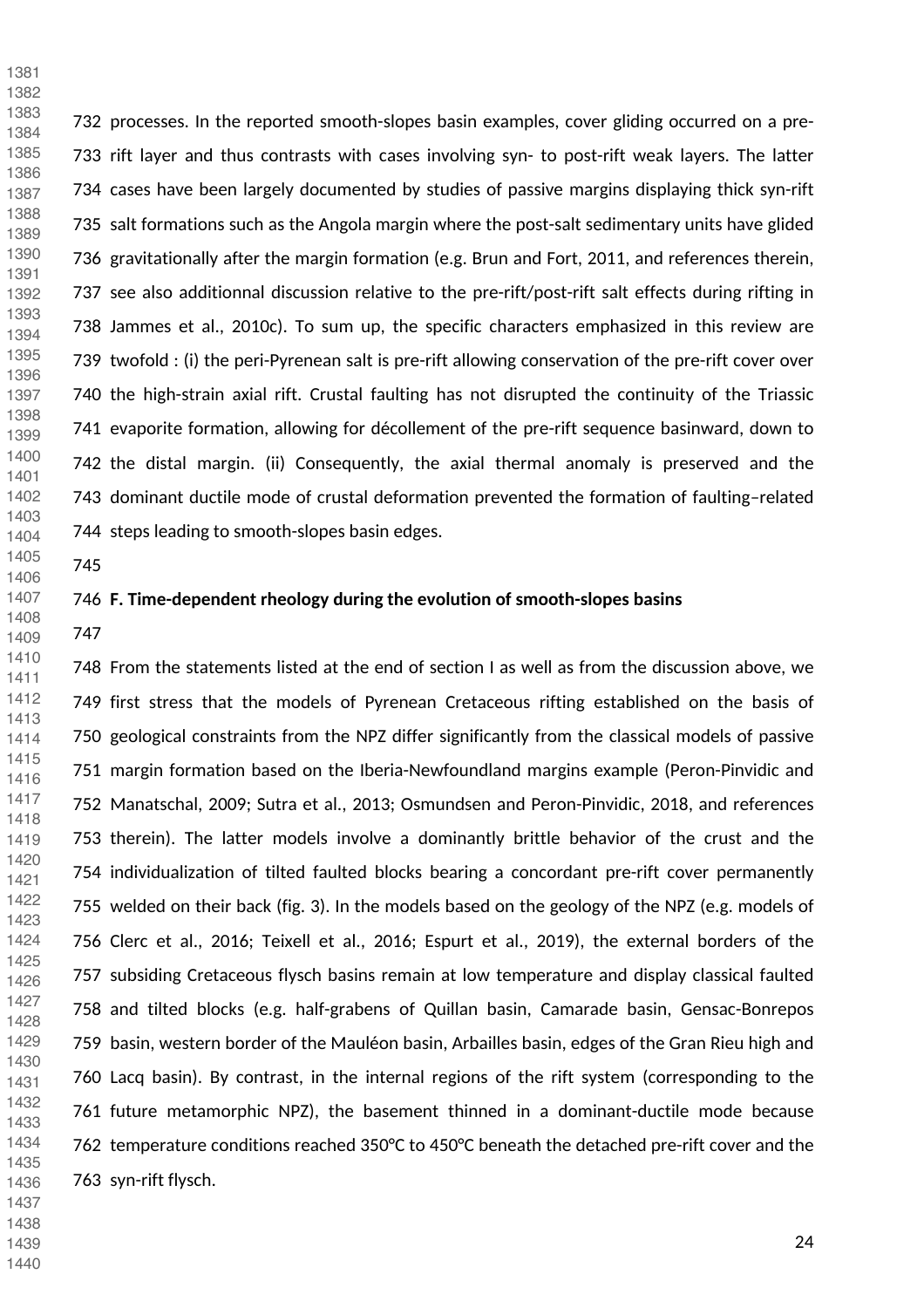764 The peculiar evolution of the NPZ basins is depicted on figure 15 based on an original model 765 by Clerc et al., (2016). This model is strictly conceptual and was designed to account for 766 geological constraints gathered from various sites along the NPZ. The simplified system 767 includes the subcontinental mantle, a continental basement, a first decollement level in 768 Triassic evaporites, a level of layered pre-rift carbonates and a cover of syn-rift flysch. The 769 carbonates are able to deform by crystalline plasticity of calcite under HT conditions. The 770 corresponding lithologies are illustrated and briefly described in the NPZ lithostratigraphical 771 column of figure 5. 

772 In order to better assess the time-dependent rheological changes that necessarily affect 773 each geological layer involved during this three steps evolution, we provide synthetic 774 rheological profiles and geotherms for selected parts of the basin: in the external portion 775 representing the initial pre-extension model (fig. 15a) and in the center of the basin for the 776 following two steps (fig. 15b and c). The data used to construct these profiles derived from 777 the Duretz et al. (2019) model discussed in section D above. 

778 The three steps of this conceptual evolutionary model can be described as follows:

779 (1) At an early rifting stage (fig. 15a) moderate extension leads to crustal thinning 780 accommodated through normal faults in the upper crust. The rheological profile consists of a 781 15 km thick, cold and brittle upper crust ( $T > 300^{\circ}$ C) overlying a 15 km thick ductile lower 782 crust with Moho temperature around 550°C. The uppermost mantle is a strong 15 km thick 783 layer. In the inner part of the system, normal faults may pass downward to ductile shear 784 zones dipping toward the external side thus delineating a small central horst. The Triassic 785 evaporitic layers act as a décollement layer that allows the pre-rift carbonates to remain in 786 the most thinned and subsiding domains on both sides of the central horst while the syn-rift 787 flysch is being deposited above. Sliding of the pre-rift carbonates in the deep domain results 788 in the local tectonic denudation of the margins where carbonates remnants form isolated 789 rafts tilted on listric faults. 

790 (2) At the mid-rifting stage (fig. 15b), ductile thinning of the crust occurs in response to 791 heating due to rapid mantle uplift. The central crustal horst starts to deform ductilely and 792 progressively acquires a lens shape. Due to blanketing effect under the syn-rift sediments, 793 the HT pre-rift carbonates suffer syn-metamorphic ductile deformation. Rheological profile 

 

 

- 
-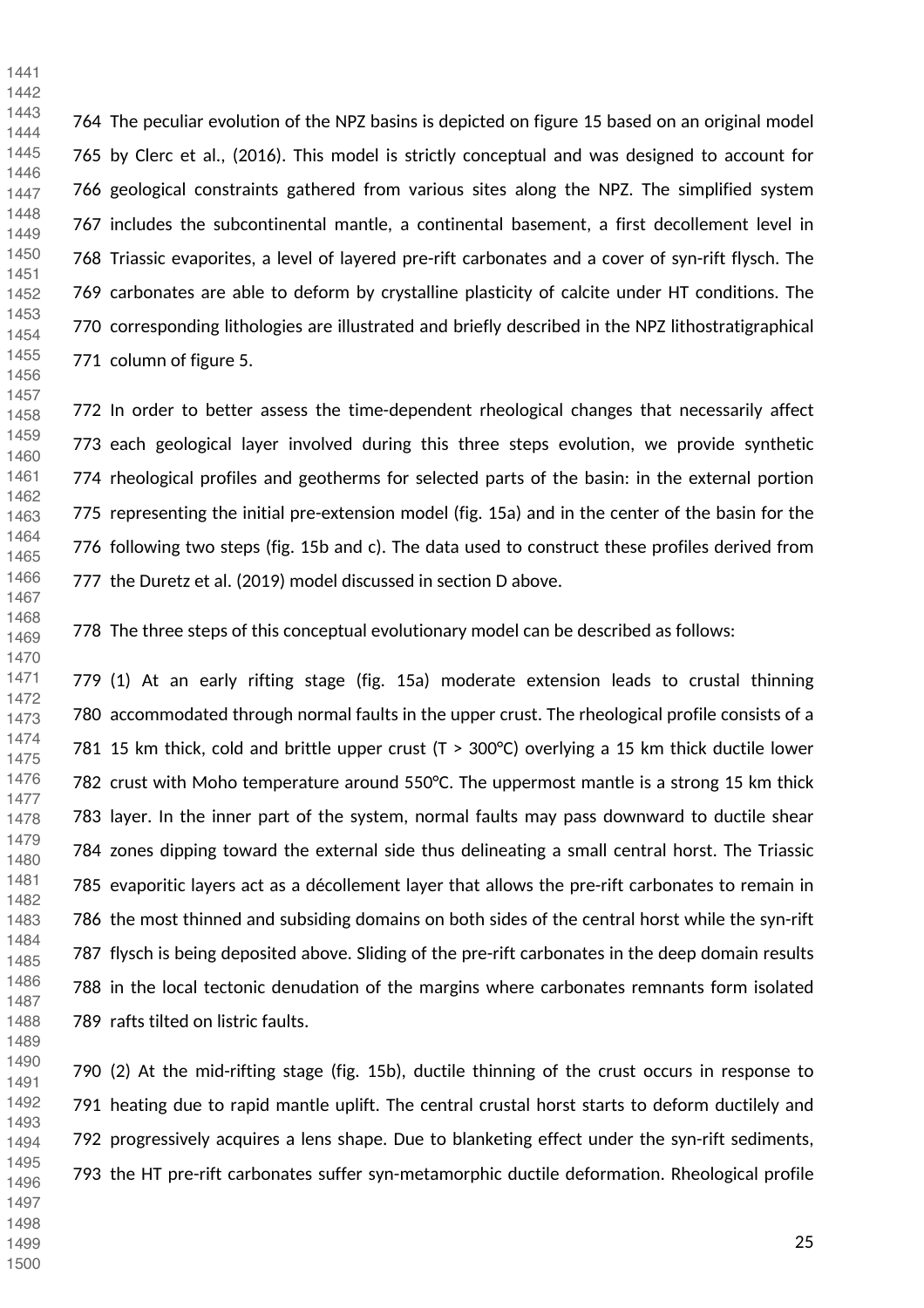794 in the center of the basin shows the Keuper weak zone at the base of the pre-rift cover and a 795 newly formed weak zone corresponding to the thinned crust which deforms at temperatures 796 between 300°C and 500°C. The lower crust has been extracted laterally and the brittle 797 mantle layer shows a decreasing thickness due to temperature increase from 400°C (step 1) 798 to 1000°C at only 20 km depth.

799 (3) At the final rifting stage (fig. 15c), extreme thinning and boudinage of the crust leads to 800 local denudation of the sub-continental mantle, which is by place in tectonic contact with 801 the pre- or syn-rift sediments. The crust in the center of the basin has been cut into few 802 lenses that move independently. The crust at both edges of the proximal domain thins and 803 moves horizontally (*lateral extraction* concept of Clerc and Lagabrielle, 2014). The Triassic 804 décollement layer undergoes drastic thickness reduction leading to boudinage in response 805 to fluid-assisted tectonic brecciation and to metasomatic dissolution as observed in the 806 Urdach and Saraillé massifs in the western NPZ (Lagabrielle et al., 2019a, 2019b in press). 807 Due to their increasing plasticity, the HT marbles of the pre-rift cover progressively 808 accommodate a large part of the deformation at the base of the basin, involving calcite 809 plasticity and recristallization, boudinage, drag folding and low angle normal shear bands. In 810 turn, the lower levels of the syn-rift flysch sequence are progressively affected by HT 811 metamorphism and ductile deformation with bedding-parallel foliation and boudinage. 812 Continuous extension of the basin floor leads also to the progressive exhumation of the 813 metamorphic pre-rift sediments, which are progressively extracted from below the syn-rift 814 cover (see complete description of this process in Clerc et al., 2016). In the thinnest crustal 815 portion, the rheological profile bears similarities with that of step 2. The crustal thickness 816 has now reduced to less than one km and the brittle/ductile transition has moved upward. 817 The pre-rift cover, salt décollement as well as the thinned basement thus deform under 818 dominant ductile deformation.

#### **IV. Conclusions**

821 Almost fourty years after the discovery of mantle exhumed at the foot of the north Iberia 822 passive margin (Boillot et al. 1980), this review highlights the affinities between the 823 architecture of two types of extensional basins now variously inverted in the Pyrenean 824 orogeny. These are : (i) the extensional basins that opened during the mid-Cretaceous times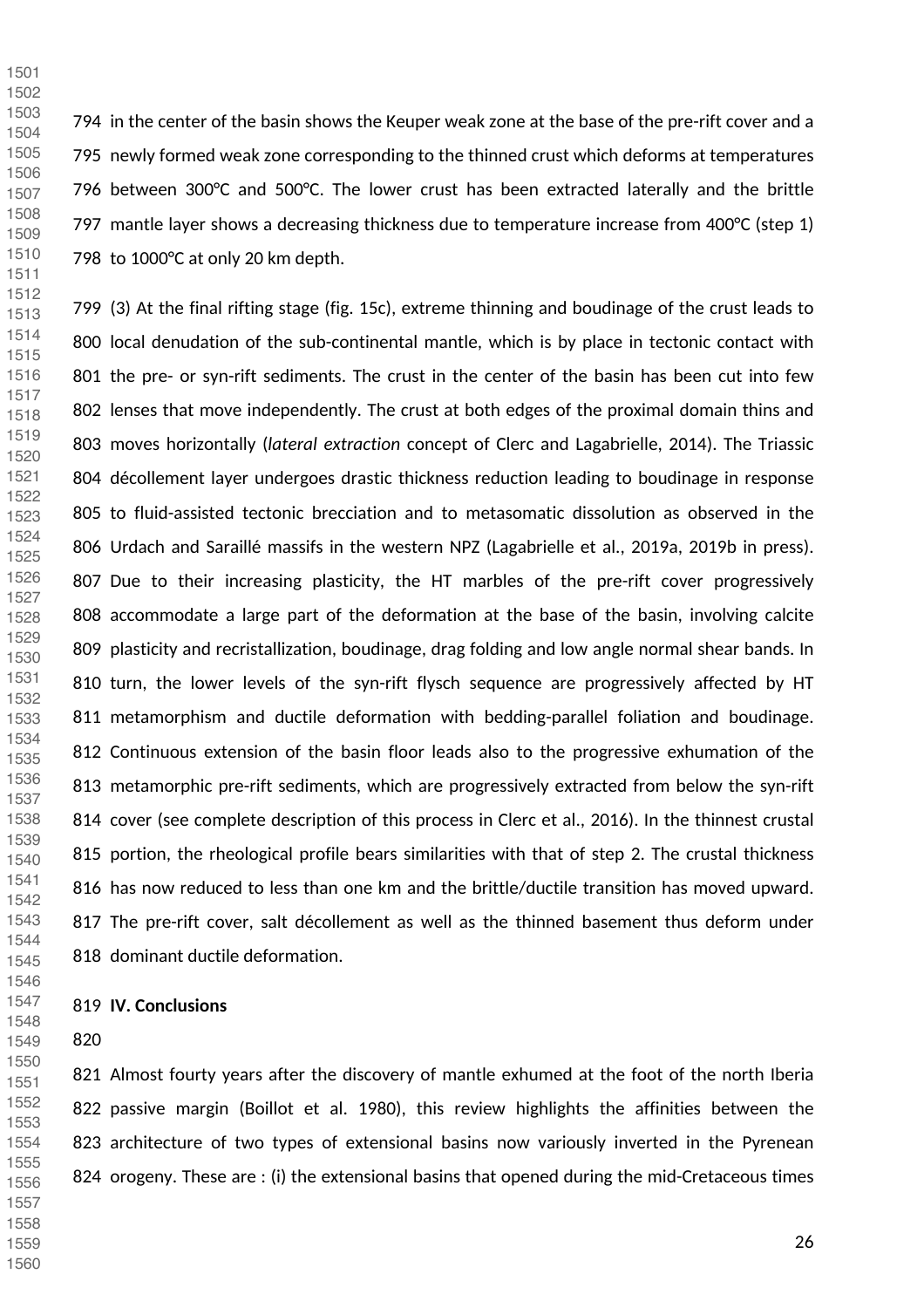825 along the Iberia-Eurasia plate boundary and, (ii) the intraplate basins of northern Iberia 826 (Cameros to Columbrets basins). Taking as a reference the Parentis basin profile and on the 827 basis of geological reconstructions of NPZ rift architecture, we have designed an idealized 828 cross-section of a smooth-slopes basin shown in figure 16. The dominant features put 829 forward in this cross-section relate to the basin central region which lacks stepping normal 830 faults and large-scale tilted crustal blocks. The section shows a dominant symmetrical shape 831 with smooth-slopes that relates to a new mode of crustal stretching during continental 832 rifting characterized by a ductilely thinned crust in the central rift domain. This deformation 833 mode is typically symmetrical and contrasts drastically with stretching processes described 834 from the Iberia-Newfoundland and Alpine Tethys margins implying asymmetrical 835 architecture and extensional detachment separating upper and lower plates having 836 differential evolution. 

#### 

 

 

838 The common character between all pre-rift sequences of the studied basins is the presence 839 of the thick low-strength Late Triassic evaporitic layer (Keuper facies). Geological and 840 geophysical studies point to the importance of this décollement layer in the evolution of 841 these rift basins. As established by geological studies in the NPZ, efficient décollement along 842 the Keuper evaporites and clays triggers mechanical decoupling and gliding of the pre-rift 843 cover that remains in the center of the basin as the crust is laterally extracted. Subsequent 844 deposition of syn-rift sediments allows preservation of the initial thermal anomaly with a 845 major consequence on the deformation regime in the pre-rift sediments and crustal 846 basement. The ubiquitous character of the ductilely deformed marbles in the metamorphic 847 NPZ relates to a dominant-ductile deformation regime in the pre-rift cover during the 848 Cretaceous extension. In these smooth-slopes basins, the ductilely stretched crust behaves 849 homogeneoulsy at the regional scale and extensional allochthons are not individualized. A 850 lenticular mode of homogeneous deformation is thus defined implying interplay between 851 hectometric lenses of ductile crustal material separated by anastomozing shear zones. 

 

853 Both laboratory and thermo-mechanical numerical models reproduce remarkably the mode 854 of deformation deduced from geophysical and geological constraints compiled in the studied 855 basins. Thus it appears that the pre-rift character of the salt layer is the key-factor of the 

- 
- 
- 
-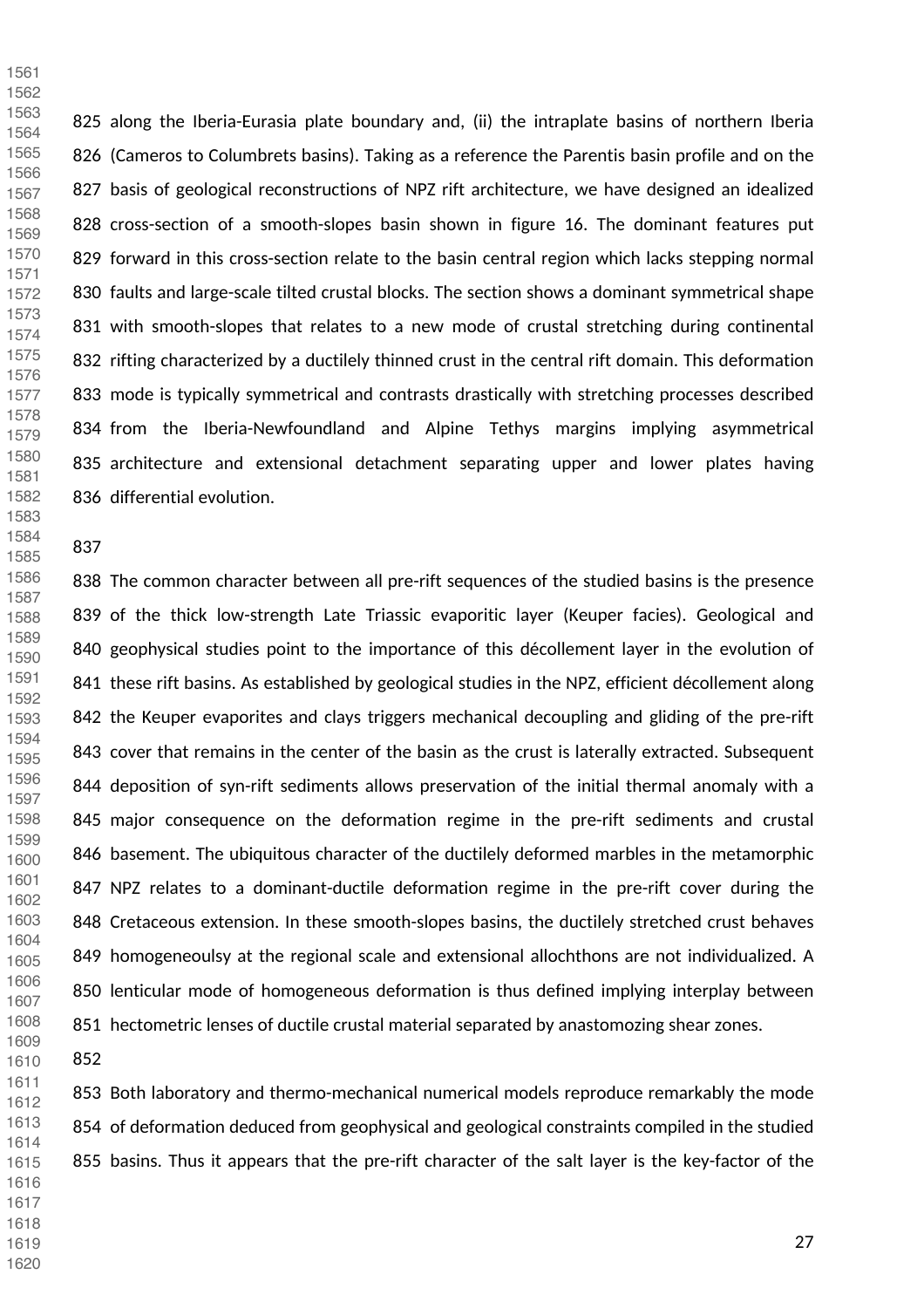856 rifting style in controlling the very early decoupling between the basement and the pre-rift 857 cover. This strongly contrasts with the evolution of Atlantic margins where the salt is either 858 syn-rift or post-rift. For the first time, we evidence a strong link between the occurrence of a 859 sedimentary layer covering the future rifted region (here Keuper salt and clays deposits) and 860 a mode of crustal thinning (here homogeneous bulk ductile deformation). Décollement 861 along the evaporites and clays level finally favors the formation of symmetrical basins 862 lacking numerous normal faults and related tilted blocks. This new mode of crustal 863 deformation might not be restricted to the Pyrenean region, but may apply to all regions 864 hosting thick pre-rift décollement series. It may have been active worldwide, in the distal 865 portion of continental margins devoid of typical tilted blocks and extensional allochthons 866 and where large units of extremely thinned continental crust are present. 

 

 

868 To sum up, the specific characters of the smooth-slopes basins emphasized in this review are 869 twofold: (i) the peri-Pyrenean salt is pre-rift allowing conservation of the pre-rift cover over 870 the high-strain axial central region. The continuity of the Triassic evaporite formation is 871 preserved allowing for décollement of the pre-rift sequence which remain in the basin 872 center. (ii) Consequently, the axial thermal anomaly is preserved and the dominant ductile 873 mode of crustal deformation prevents the formation of faulting–related steps, thus leading 874 to smooth-slopes basin edges. Continuous sedimentation in the subsiding basin leads to 875 progressive sedimentary burial of the prerift sequence. This in turn allows the preservation 876 of the initial thermal anomaly that may grow during the rifting evolution. 

 

 

#### **Acknowledgements**

879 This work is the result of a 10 years field and laboratory research conducted in the Pyrenean 880 range with funding from various programs and institutions. We benefited of grants from the 881 French ANR Pyramid program, the Bureau de Recherche Géologique et Minière (BRGM), 882 Référentiel Géologique de la France (RGF) program and the Total/INSU/BRGM OROGEN 883 program with contributions from the CNRS and from Géosciences Montpellier and Rennes 884 research units. We thank Thierry Baudin (BRGM) and Sylvain Calassou (Total) for progam 885 management and encouraging discussions. We also thank B. Azambre, P. Boulvais, M. Pujol, 886 and many others for stimulating exchanges that helped improve our ideas. 

- 
- 
- 
-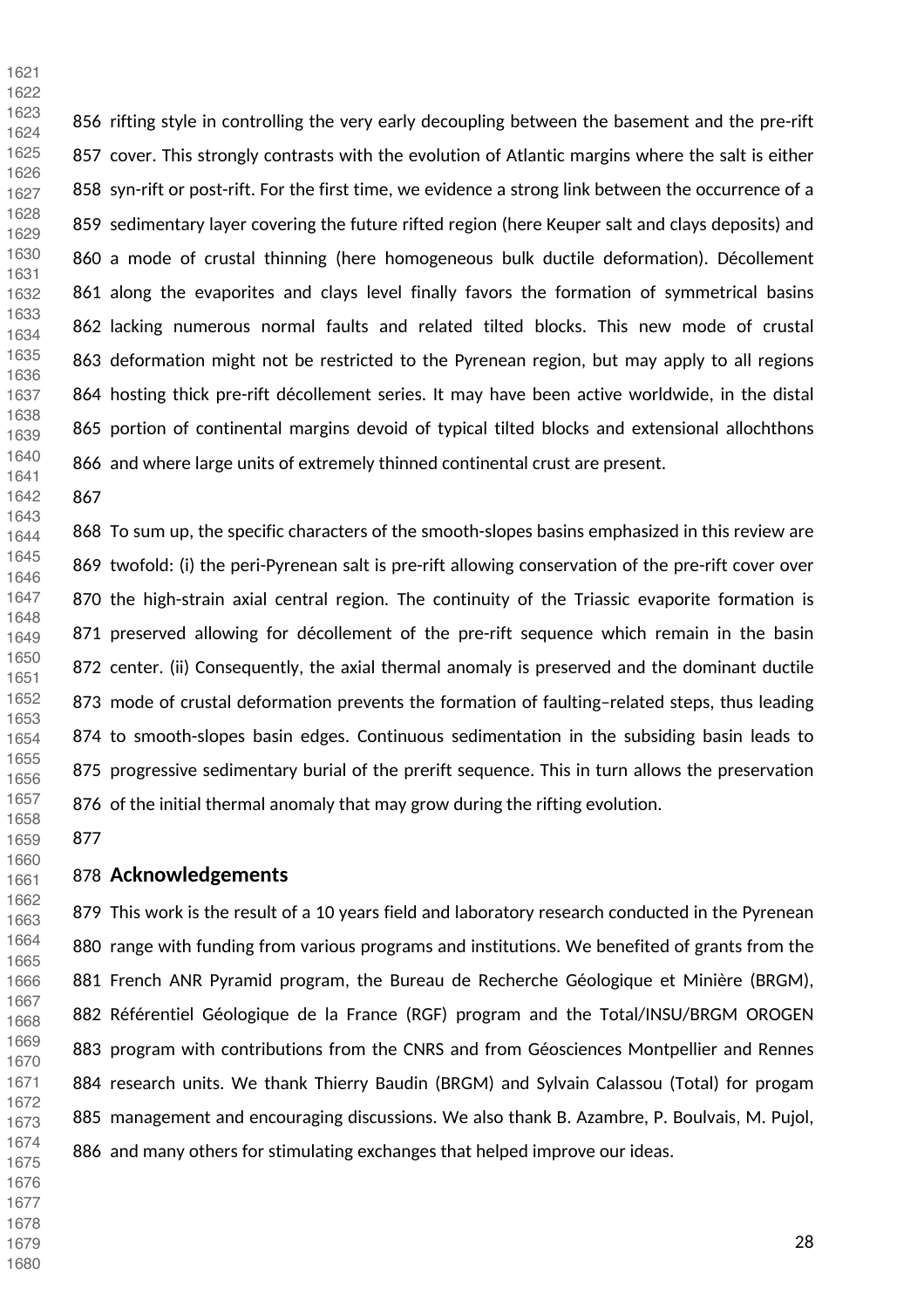| 1681         |     |
|--------------|-----|
| 1682         |     |
| 1683         |     |
| 1684         | 887 |
| 1685         |     |
| 1686         |     |
| 1687         |     |
| 1688         |     |
| 1689         |     |
| 1690         |     |
| 1691<br>1692 |     |
| 1693         |     |
| 1694         |     |
| 1695         |     |
| 1696         |     |
| 1697         |     |
| 1698         |     |
| 1699         |     |
| 1700         |     |
| 1701         |     |
| 1702         |     |
| 1703<br>1704 |     |
| 1705         |     |
| 1706         |     |
| 1707         |     |
| 1708         |     |
| 1709         |     |
| 1710         |     |
| 1711         |     |
| 1712         |     |
| 1713         |     |
| 1714<br>1715 |     |
| 1716         |     |
| 1717         |     |
| 1718         |     |
| 1719         |     |
| 1720         |     |
| 1721         |     |
| 1722         |     |
| 1723         |     |
| 1724         |     |
| 1725<br>1726 |     |
| 1727         |     |
| 1728         |     |
| 1729         |     |
| 1730         |     |
| 1731         |     |
| 1732         |     |
| 1733         |     |
| 1734         |     |
| 1735         |     |
| 1736         |     |
| 1737         |     |
| 1738<br>1739 |     |
| 1740         |     |
|              |     |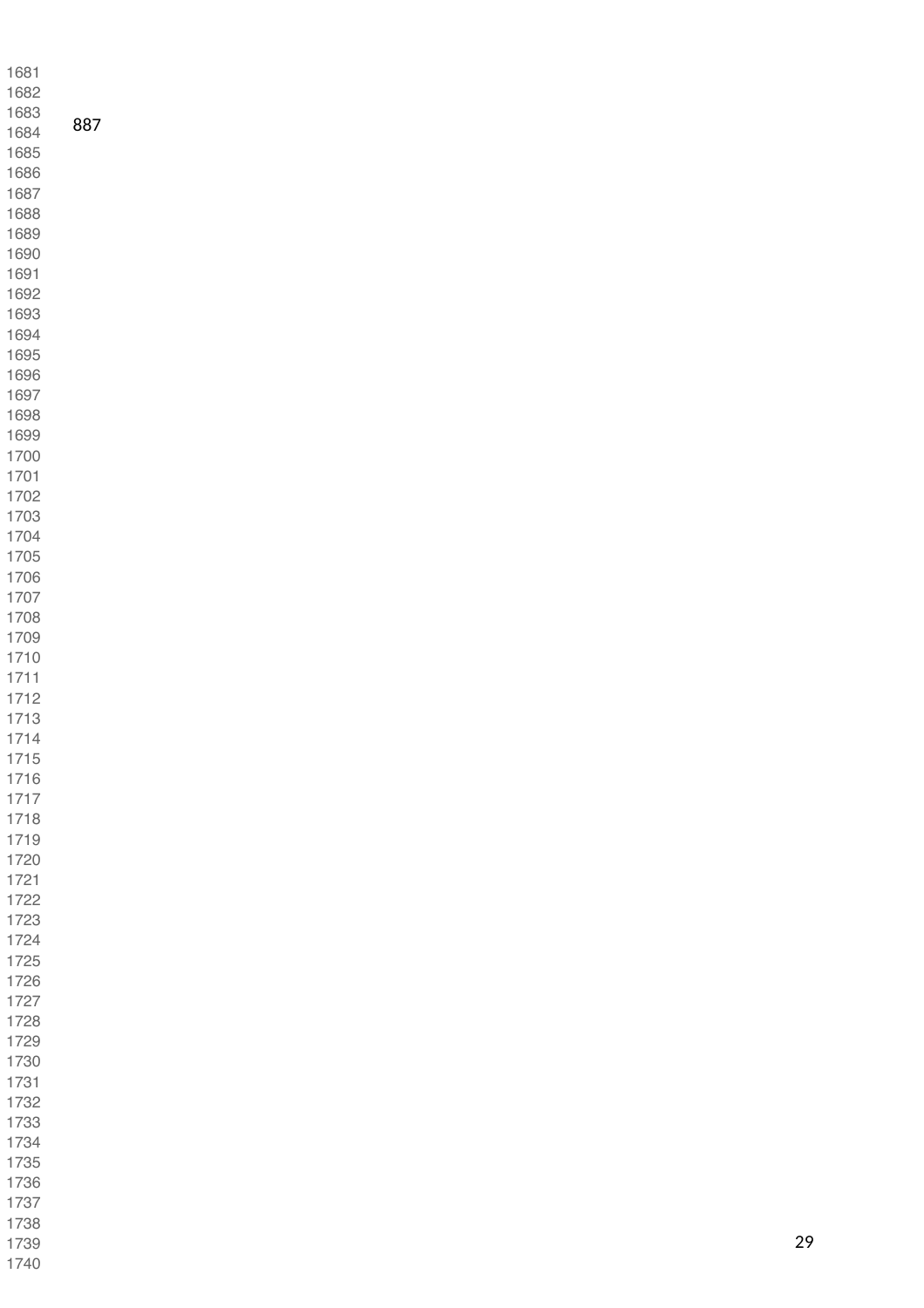| 1741         |     |                                                                                                      |
|--------------|-----|------------------------------------------------------------------------------------------------------|
| 1742         |     |                                                                                                      |
| 1743         |     | 889 References                                                                                       |
| 1744         |     |                                                                                                      |
| 1745         | 890 |                                                                                                      |
| 1746         |     | 891 Allemand, P., Brun J.-P., Davy P., and Van Den Driessche J., 1989. Symétrie et asymétrie des     |
| 1747         |     | 892 rifts et mécanismes d'amincissement de la lithosphère, Bull. Soc. Géol. Fr., 5, 445-451.         |
| 1748         | 893 |                                                                                                      |
| 1749<br>1750 |     | 894 Asti, R., Lagabrielle, Y., Fourcade, S., Corre, B., Monié, P., 2019. How do continents deform    |
| 1751         |     | 895 during mantle exhumation? Insights from the northern Iberia inverted paleopassive margin,        |
| 1752         |     | 896 western Pyrenees (France). Tectonics, 38, 1666-1693.                                             |
| 1753         |     | 897 https://doi.org/10.1029/2018TC005428                                                             |
| 1754         | 898 |                                                                                                      |
| 1755         |     | 899 Ayala, C., Torne, M., Roca, R., 2015. A review of the current knowledge of the crustal and       |
| 1756         |     | 900 lithospheric structure of the Valencia Trough Basin. Bol. Geológico Min. 126, 533-552.           |
| 1757         | 901 |                                                                                                      |
| 1758         |     |                                                                                                      |
| 1759         |     | 902 Azambre, B., Rossy, M., 1976. Le magmatisme alcalin d'age cretace, dans les Pyrenees             |
| 1760         |     | 903 occidentales et l'Arc basque; ses relations avec le metamorphisme et la tectonique. Bull.        |
| 1761         |     | 904 Société Géologique Fr. 7, 1725-1728.                                                             |
| 1762         | 905 |                                                                                                      |
| 1763         |     | 906 Bernus-Maury, C., 1984. Etude des paragéneses caractéristiques du métamorphisme                  |
| 1764         |     | 907 mésozoïque dans la partie orientale des Pyrénées. Thèse, Pierre et Marie Curie, Paris.           |
| 1765         | 908 |                                                                                                      |
| 1766         |     | 909 Biteau, J.-J., Le Marrec, A., Le Vot, M., Masset, J.-M., 2006. The Aquitaine Basin. Pet. Geosci. |
| 1767         |     | 910 12, 247-273.                                                                                     |
| 1768         | 911 |                                                                                                      |
| 1769         |     | 912 Boillot, G., S. Grimaud, A. Mauffret, D. Mougenot, J. Kornprobst, J. Mergoil-Daniel, and G.      |
| 1770<br>1771 |     | 913 Torrent, 1980. Ocean-continent boundary off the Iberian margin: A serpentinite diapir west       |
| 1772         |     | 914 of the Galicia bank, Earth Planet. Sci. Lett., 48, 23-34.                                        |
| 1773         | 915 |                                                                                                      |
| 1774         |     |                                                                                                      |
| 1775         |     | 916 Bois, C., Gabriel, O., Lefort, J.-P., Rolet, J., Brunet, M.-F., Masse, P., Olivet, J.-L., 1997.  |
| 1776         |     | 917 Geologic contribution of the Bay of Biscay deep seismic survey: a summary of the main            |
| 1777         |     | 918 scientific results, a discussion of the open questions and suggestions for further               |
| 1778         |     | 919 investigation. Mém Soc Géol Fr. 193-309.                                                         |
| 1779         | 920 |                                                                                                      |
| 1780         |     | 921 Brun, J. P., 1999. Narrow rifts versus wide rifts: Inferences for the mechanics of rifting from  |
| 1781         |     | 922 laboratory experiments, Philos. Trans. R. Soc. London, Ser. A, 357, 695-712.                     |
| 1782         | 923 |                                                                                                      |
| 1783         |     | 924 Brun, J. P., Beslier M.O., 1996. Mantle exhumation at passive margin, Earth Planet. Sci. Lett.,  |
| 1784         |     | 925 142, 161 - 173.                                                                                  |
| 1785         | 926 |                                                                                                      |
| 1786         |     | 927 Brun, J.-P., and van den Driessche, J., 1994. Extensional gneiss domes and detachment fault      |
| 1787         |     | 928 systems; structure and kinematics. Bull. Société Géologique Fr. 165, 519-530.                    |
| 1788         | 929 |                                                                                                      |
| 1789         |     |                                                                                                      |
| 1790         |     | 930 Brun, J.P., Wenzel, F. and ECORS-DEKORP team, 1991. Crustal structure of the southern            |
| 1791<br>1792 |     | 931 Rhine Graben from ECORS-DEKORP seismic reflection data, Geology, 19, 758-762. DOI:               |
| 1793         |     | 932 10.1130/0091-7613(1991)019<0758:CSSOTS>2.3.CO                                                    |
| 1794         | 933 |                                                                                                      |
| 1795         |     | 934 Brun, J.-P., Fort, X., 2011. Salt tectonics at passive margins: Geology versus models. Mar. Pet. |
| 1796         |     | 935 Geol. 28, 1123-1145. https://doi.org/10.1016/j.marpetgeo.2011.03.004                             |
| 1797         |     |                                                                                                      |
| 1798         |     |                                                                                                      |
| 1799         |     | 30                                                                                                   |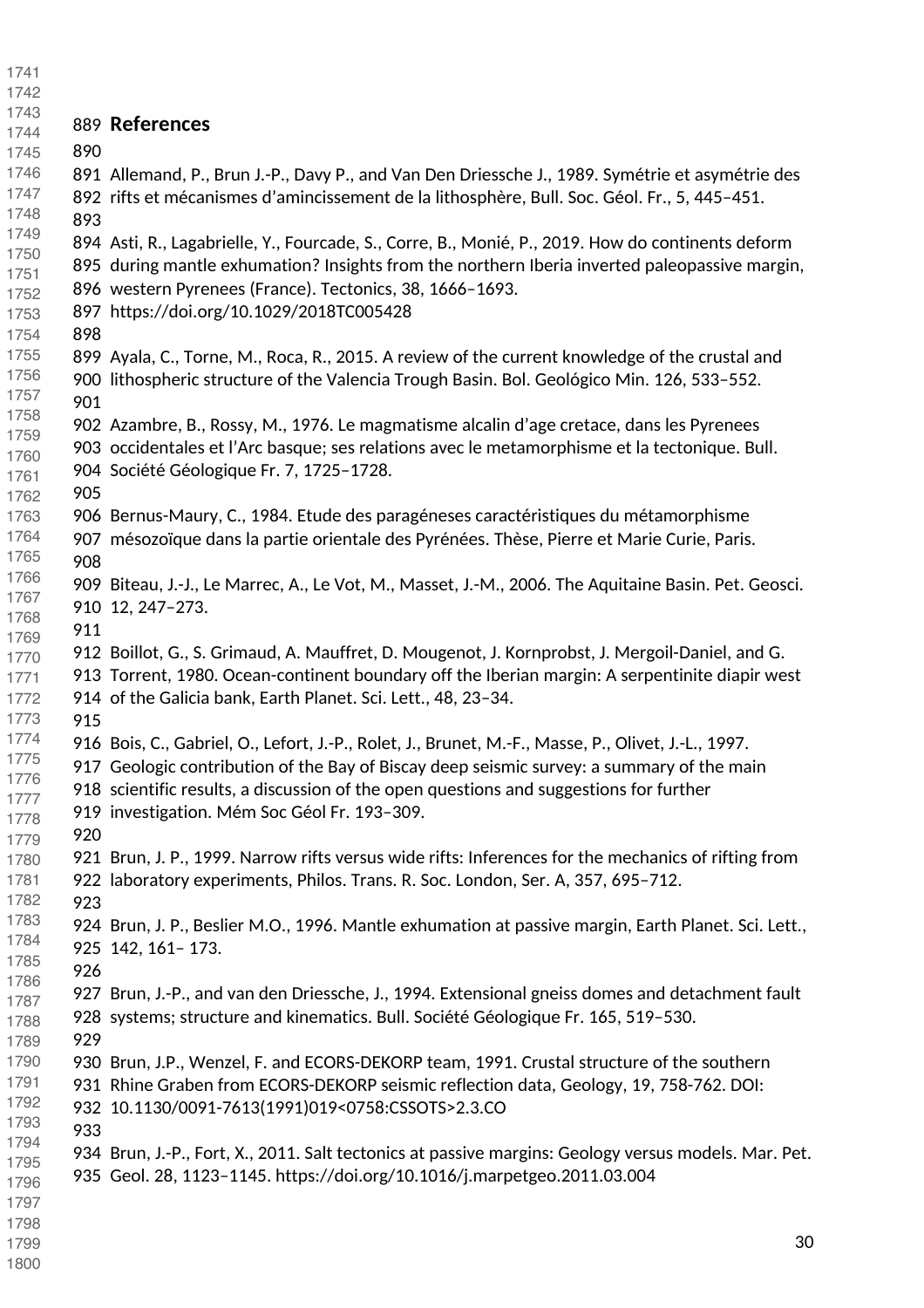| 1801         |     |                                                                                                   |  |
|--------------|-----|---------------------------------------------------------------------------------------------------|--|
| 1802         |     |                                                                                                   |  |
| 1803         |     |                                                                                                   |  |
| 1804         | 936 |                                                                                                   |  |
| 1805         |     | 937 Brune, S., Heine, C., Pérez-Gussinyé, M., Sobolev, S.V., 2014. Rift migration explains        |  |
| 1806         |     | 938 continental margin asymmetry and crustal hyper-extension. Nat. Commun. 5.                     |  |
| 1807         |     | 939 https://doi.org/10.1038/ncomms5014                                                            |  |
| 1808         | 940 |                                                                                                   |  |
| 1809         |     | 941 Buck, W. R., 1991. Modes of continental lithospheric extension, J. Geophys. Res., 96, 20,161- |  |
| 1810         |     | 942 20,178.                                                                                       |  |
| 1811         | 943 |                                                                                                   |  |
| 1812         |     | 944 Buck, W. R., F. Martinez, M. S. Steckler, and J. R. Cochran, 1988. Thermal consequences of    |  |
| 1813         |     | 945 lithospheric extension: Pure and simple, Tectonics, 7, 213 - 234.                             |  |
| 1814         | 946 |                                                                                                   |  |
| 1815         |     |                                                                                                   |  |
| 1816         |     | 947 Cadenas, P., Fernández-Viejo, G., 2017. The Asturian Basin within the North Iberian margin    |  |
| 1817         |     | 948 (Bay of Biscay): seismic characterisation of its geometry and its Mesozoic and Cenozoic       |  |
| 1818         |     | 949 cover. Basin Res. 29, 521-541. https://doi.org/10.1111/bre.12187                              |  |
| 1819         | 950 |                                                                                                   |  |
| 1820         |     | 951 Canérot, J., 1988. Manifestations de l'halocinèse dans les Chaînons Béarnais (Zone Nord-      |  |
| 1821         |     | 952 Pyrénéenne) au Crétacé inférieur. Comptes Rendus de l'Académie des Sciences de Paris 306,     |  |
| 1822         |     | 953 1099-1102.                                                                                    |  |
| 1823<br>1824 | 954 |                                                                                                   |  |
| 1825         |     | 955 Canérot, J., 1989. Rifting éocrétacé et halocinèse sur la marge ibérique des Pyrénées         |  |
| 1826         |     | 956 Occidentales (France). Conséquences structurales. Bull. Cent. Rech. Explor.-Prod. Elf-        |  |
| 1827         |     | 957 Aquitaine 13, 87-99.                                                                          |  |
| 1828         |     |                                                                                                   |  |
| 1829         | 958 |                                                                                                   |  |
| 1830         |     | 959 Canérot, J., 2017. The pull apart-type Tardets-Mauléon Basin, a key to understand the         |  |
| 1831         |     | 960 formation of the Pyrenees. Bull. Société Géologique Fr. 188, 35.                              |  |
| 1832         |     | 961 https://doi.org/10.1051/bsgf/2017198                                                          |  |
| 1833         | 962 |                                                                                                   |  |
| 1834         |     | 963 Canérot, J., Hudec, M.R., Rockenbauch, K., 2005. Mesozoic diapirism in the Pyrenean orogen:   |  |
| 1835         |     | 964 Salt tectonics on a transform plate boundary. AAPG Bull. 89, 211-229.                         |  |
| 1836         |     | 965 https://doi.org/10.1306/09170404007                                                           |  |
| 1837         | 966 |                                                                                                   |  |
| 1838         |     | 967 Canérot, J., Lenoble, J.-L., 1989. Le diapir du Lichançumendy (Pyrénées-Atlantiques), nouvel  |  |
| 1839         |     | 968 élément de la marge ibérique des Pyrénées occidentales. Comptes Rendus Académie Sci.          |  |
| 1840         |     | 969 Sér. 2 Mécanique Phys. Chim. Sci. Univers Sci. Terre 308, 1467-1472.                          |  |
| 1841<br>1842 | 970 |                                                                                                   |  |
| 1843         |     | 971 Canérot, J., Lenoble, J.-L., 1993. Diapirisme crétacé sur la marge ibérique des Pyrénées      |  |
| 1844         |     | 972 occidentales; exemple du pic de Lauriolle; comparaisons avec l'Aquitaine, les Pyrénées        |  |
| 1845         |     | 973 centrales et orientales. Bull. Société Géologique Fr. 164, 719-726.                           |  |
| 1846         |     |                                                                                                   |  |
| 1847         | 974 |                                                                                                   |  |
| 1848         |     | 975 Capdevila, R., Boillot, G., Lepvrier, C., Malod, J.-A., Mascle, G., 1980. Les formations      |  |
| 1849         |     | 976 cristallines du Banc Le Danois (marge nord ibérique). Comptes Rendus Académie des             |  |
| 1850         |     | 977 Sciences de Paris 291, 317-320.                                                               |  |
| 1851         | 978 |                                                                                                   |  |
| 1852         |     | 979 Casas-Sainz, A.M., Gil-Imaz, A., 1998. Extensional subsidence, contractional folding and      |  |
| 1853         |     | 980 thrust inversion of the eastern Cameros basin, northern Spain. Geol Rundsch 86(4):802-818     |  |
| 1854         | 981 |                                                                                                   |  |
| 1855         |     | 982 Castanares, L.M., Robles, S., Gimeno, D. and Vicente Bravo, J.C., 2001. The Submarine         |  |
| 1856         |     |                                                                                                   |  |
| 1857         |     |                                                                                                   |  |
| 1858         |     |                                                                                                   |  |
| 1859         |     | 31                                                                                                |  |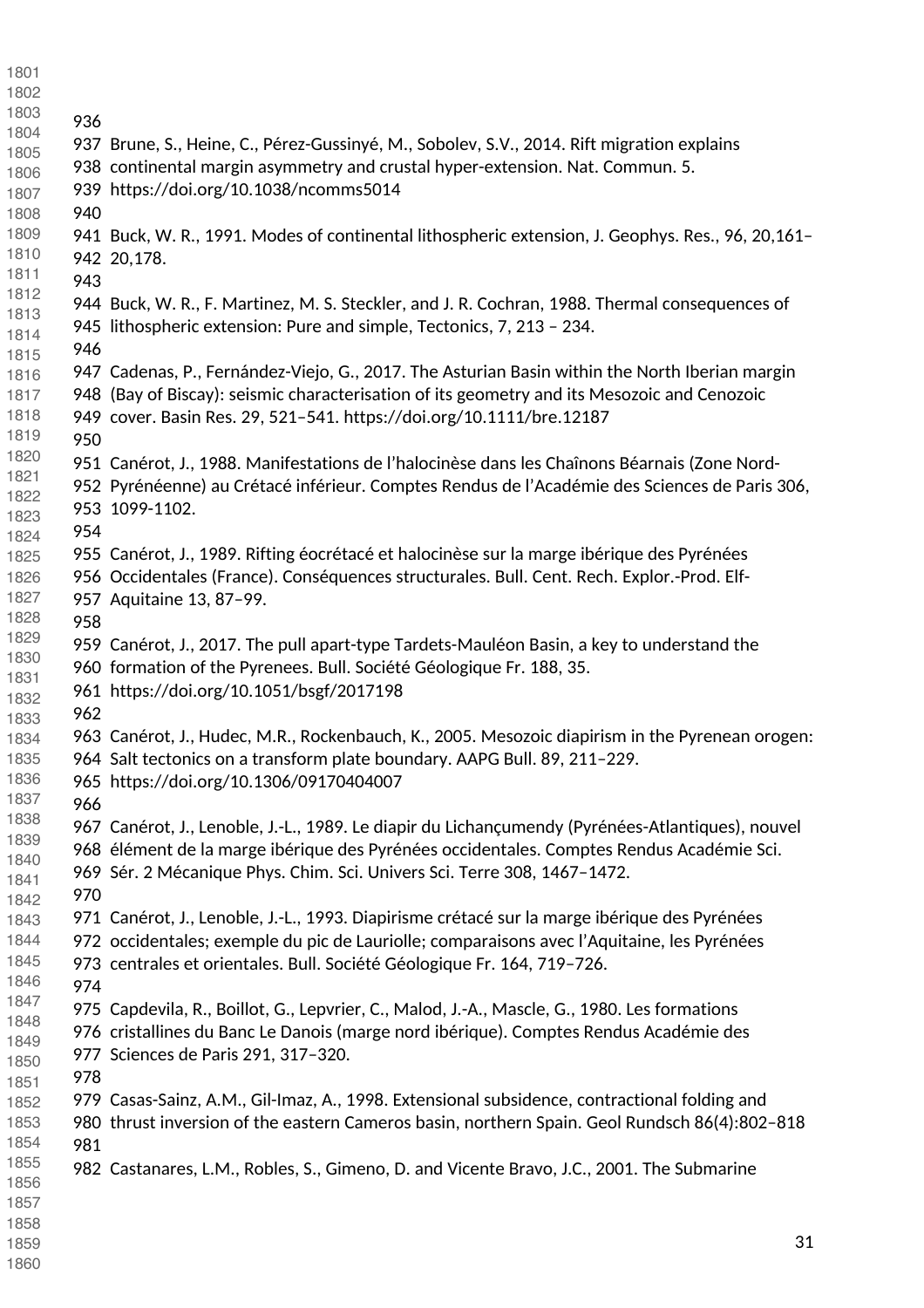- 983 Volcanic System of the Errigoiti Formation (Albian-Santonian of the Basque-Cantabrian 984 Basin, Northern Spain): Stratigraphic Framework, Facies, and Sequences. Journ. Sedim. 985 Research. 71 , 2, 318-333. 987 Chevrot, S., Sylvander, M., Díaz, J., Ruiz, M., Paul, A., PYROPE Working Group, 2015. The 988 Pyrenean architecture as revealed by teleseismic P-to-S converted waves recorded along 989 two dense transects. Geophysical Journal International 200, 1094-1105. 991 Chevrot, S., Sylvander, M., Diaz, J., Martin, R., Mouthereau, F., Manatschal, G., Masini, E., 992 Calassou, S., Grimaud, F., Pauchet, H., Ruiz, M., 2018. The non-cylindrical crustal architecture 993 of the Pyrenees. Sci. Rep. 8. https://doi.org/10.1038/s41598-018-27889-x 995 Choukroune, P., 1976a. Strain patterns in the Pyrenean chain: Philosophical Transactions of 996 the Royal Society of London A: Mathematical, Physical and Engineering Sciences, v. 283, no. 997 1312, p. 271–280. 999 Choukroune, P., 1976b. Structure et évolution tectonique de la zone nord pyrénéenne, 1000 Mem. Soc. Geol. Fr., 127, 1-116. 1002 Choukroune, P., ECORS Team, 1989. The ECORS Pyrenean deep seismic profile reflection 1003 data and the overall structure of an orogenic belt. Tectonics 8, 23–39. 1005 Choukroune, P., Mattauer, M., 1978. Tectonique des plaques et Pyrenees; sur le 1006 fonctionnement de la faille transformante nord-pyreneenne; comparaisons avec des 1007 modeles actuels. Bull. Société Géologique Fr. 7, 689–700. 1009 Clerc, C., Lagabrielle, Y., 2014. Thermal control on the modes of crustal thinning leading to 1010 mantle exhumation: Insights from the Cretaceous Pyrenean hot paleomargins. Tectonics 33, 1011 1340–1359. https://doi.org/10.1002/2013TC003471 1013 Clerc, C., Jolivet, L., Ringenbach, J.-C., 2015a. Ductile extensional shear zones in the lower 1014 crust of a passive margin. Earth Planet. Sci. Lett. 431, 1–7. 1015 https://doi.org/10.1016/j.epsl.2015.08.038 1017 Clerc, C., Lahfid, A., Monié, P., Lagabrielle, Y., Chopin, C., Poujol, M., Boulvais, P., 1018 Ringenbach, J.C., Masini, E., de St Blanquat, M., 2015b. High-temperature metamorphism 1019 during extreme thinning of the continental crust: a reappraisal of the North Pyrenean 1020 passive paleomargin. Solid Earth 6, 643–668. 1022 Clerc, C., Lagabrielle, Y., Labaume, P., Ringenbach, J.-C., Vauchez, A., Nalpas, T., Bousquet, R., 1023 Ballard, J.-F., Lahfid, A., Fourcade, S., 2016. Basement – Cover decoupling and progressive 1024 exhumation of metamorphic sediments at hot rifted margin. Insights from the Northeastern 1025 Pyrenean analog. Tectonophysics 686, 82–97. https://doi.org/10.1016/j.tecto.2016.07.022 1027 Clerc, C., Ringenbach, J.-C., Jolivet, L., Ballard, J.-F., 2018. Rifted margins: Ductile 1028 deformation, boudinage, continentward-dipping normal faults and the role of the weak 1029 lower crust. Gondwana Res. 53, 20–40. https://doi.org/10.1016/j.gr.2017.04.030
-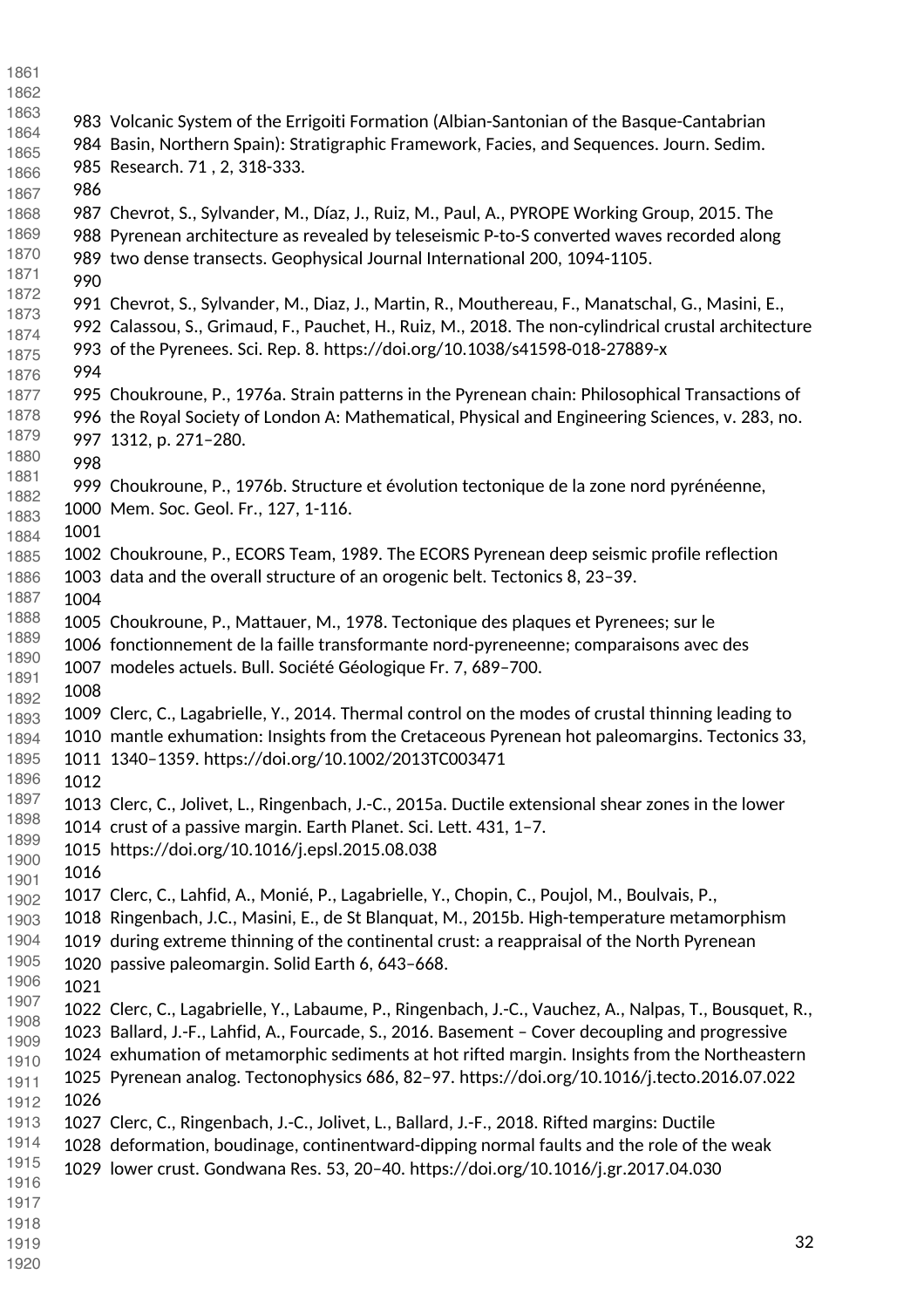| 1921         |      |                                                                                                       |
|--------------|------|-------------------------------------------------------------------------------------------------------|
| 1922         |      |                                                                                                       |
| 1923         | 1030 |                                                                                                       |
| 1924         |      | 1031 Corre, B., Lagabrielle, Y., Labaume, P., Fourcade, S., Clerc, C., Ballèvre, M., 2016.            |
| 1925         |      | 1032 Deformation associated with mantle exhumation in a distal, hot passive margin                    |
| 1926         |      |                                                                                                       |
| 1927         |      | 1033 environment: New constraints from the Saraillé Massif (Chaînons Béarnais, North-Pyrenean         |
| 1928         |      | 1034 Zone). Comptes Rendus Geosci. 348, 279-289. https://doi.org/10.1016/j.crte.2015.11.007           |
| 1929<br>1930 | 1035 |                                                                                                       |
| 1931         |      | 1036 Cuevas, J., Tubia, J.M., 1999. The discovery of scapolite marbles in the Biscay Synclinorium     |
| 1932         |      | 1037 (Basque-Cantabrian basin, Western Pyrenees): geodynamic implications. Terra Nova 11,             |
| 1933         |      | 1038 259-265. https://doi.org/10.1046/j.1365-3121.1999.00255.x                                        |
| 1934         | 1039 |                                                                                                       |
| 1935         |      | 1040 Damotte, B., 1998. The ECORS Pyrenean Deep Seismic Surveys, 1985-1994, Mémoires de la            |
| 1936         |      | 1041 Société géologique de France, 173, 104 p., 8 pl.                                                 |
| 1937         | 1042 |                                                                                                       |
| 1938         |      | 1043 Dañobeitia, J.J., Arguedas, M., Gallart, J., Banda, E., Makris, J., 1992. Deep crustal           |
| 1939         |      | 1044 configuration of the Valencia trough and its Iberian and Balearic borders from extensive         |
| 1940         |      | 1045 refraction and wide-angle reflection seismic profiling. Tectonophysics 203, 37-55.               |
| 1941         | 1046 |                                                                                                       |
| 1942         |      | 1047 Dauteuil, O., and Ricou, L.-E., 1989. Une circulation de fluides de haute-température à          |
| 1943         |      | 1048 l'origine du métamorphisme crétacé nord-pyrénéen. Geodin. Acta 3, 237-249.                       |
| 1944         |      | 1049 https://doi.org/10.1080/09853111.1989.11105190                                                   |
| 1945         |      |                                                                                                       |
| 1946<br>1947 | 1050 |                                                                                                       |
| 1948         |      | 1051 de Saint Blanquat, M., Bajolet, F., Grand'Homme, A., Proietti, A., Zanti, M., Boutin, A., Clerc, |
| 1949         |      | 1052 C., Lagabrielle, Y., Labaume, P., 2016. Cretaceous mantle exhumation in the central              |
| 1950         |      | 1053 Pyrenees: New constraints from the peridotites in eastern Ariège (North Pyrenean zone,           |
| 1951         |      | 1054 France). Comptes Rendus Geosci. 348, 268-278. https://doi.org/10.1016/j.crte.2015.12.003         |
| 1952         | 1055 |                                                                                                       |
| 1953         |      | 1056 Debroas E.-J., 1978. Evolution de la fosse du flysch ardoisier de l'Albien supérieur au          |
| 1954         |      | 1057 Sénonien inférieur (zone interne métamorphique des Pyrénées navarro-languedociennes),            |
| 1955         |      | 1058 Bull. Soc. Géol. Fr. (7), XX, p. 639-648.                                                        |
| 1956         | 1059 |                                                                                                       |
| 1957         |      | 1060 Debroas, E.J., 1990. Le flysch noir albo-cénomanien témoin de la structuration albienne à        |
| 1958         |      | 1061 sénonienne de la Zone nord-pyrénéenne en Bigorre (Hautes-Pyrénées, France). Bull. Soc.           |
| 1959         |      | 1062 Geol. Fr. VI, 273-285. https://doi.org/10.2113/gssgfbull.VI.2.273                                |
| 1960         | 1063 |                                                                                                       |
| 1961<br>1962 |      | 1064 DeFelipe, I., Pedreira, D., Pulgar, J.A., Iriarte, E., Mendia, M., 2017. Mantle exhumation and   |
| 1963         |      | 1065 metamorphism in the Basque-Cantabrian Basin (N Spain): Stable and clumped isotope                |
| 1964         |      | 1066 analysis in carbonates and comparison with ophicalcites in the North-Pyrenean Zone               |
| 1965         |      | 1067 (Urdach and Lherz). Geochem. Geophys. Geosystems 18, 631-652.                                    |
| 1966         |      | 1068 https://doi.org/10.1002/2016GC006690                                                             |
| 1967         | 1069 |                                                                                                       |
| 1968         |      |                                                                                                       |
| 1969         |      | 1070 Deramond, J., Souquet, P., Fondecave-Wallez, M.-J., Specht, M., 1993. Relationships              |
| 1970         |      | 1071 between thrust tectonics and sequence stratigraphy surfaces in foredeeps: model and              |
| 1971         |      | 1072 examples from the Pyrenees (Cretaceous-Eocene, France, Spain). Geol. Soc. Lond. Spec.            |
| 1972         |      | 1073 Publ. 71, 193-219.                                                                               |
| 1973         | 1074 |                                                                                                       |
| 1974         |      | 1075 Dercourt, J., Ricou, L. E., Vrielynck, B., 1993. Atlas Tethys Palaeoenvironmental maps Atlas     |
| 1975         |      | 1076 and Explanatory Notes, Gauthier Villars Ed. diffusion CGMW Paris, 307 p., 14 maps                |
| 1976<br>1977 |      |                                                                                                       |
| 1978         |      |                                                                                                       |
| 1979         |      | 33                                                                                                    |
|              |      |                                                                                                       |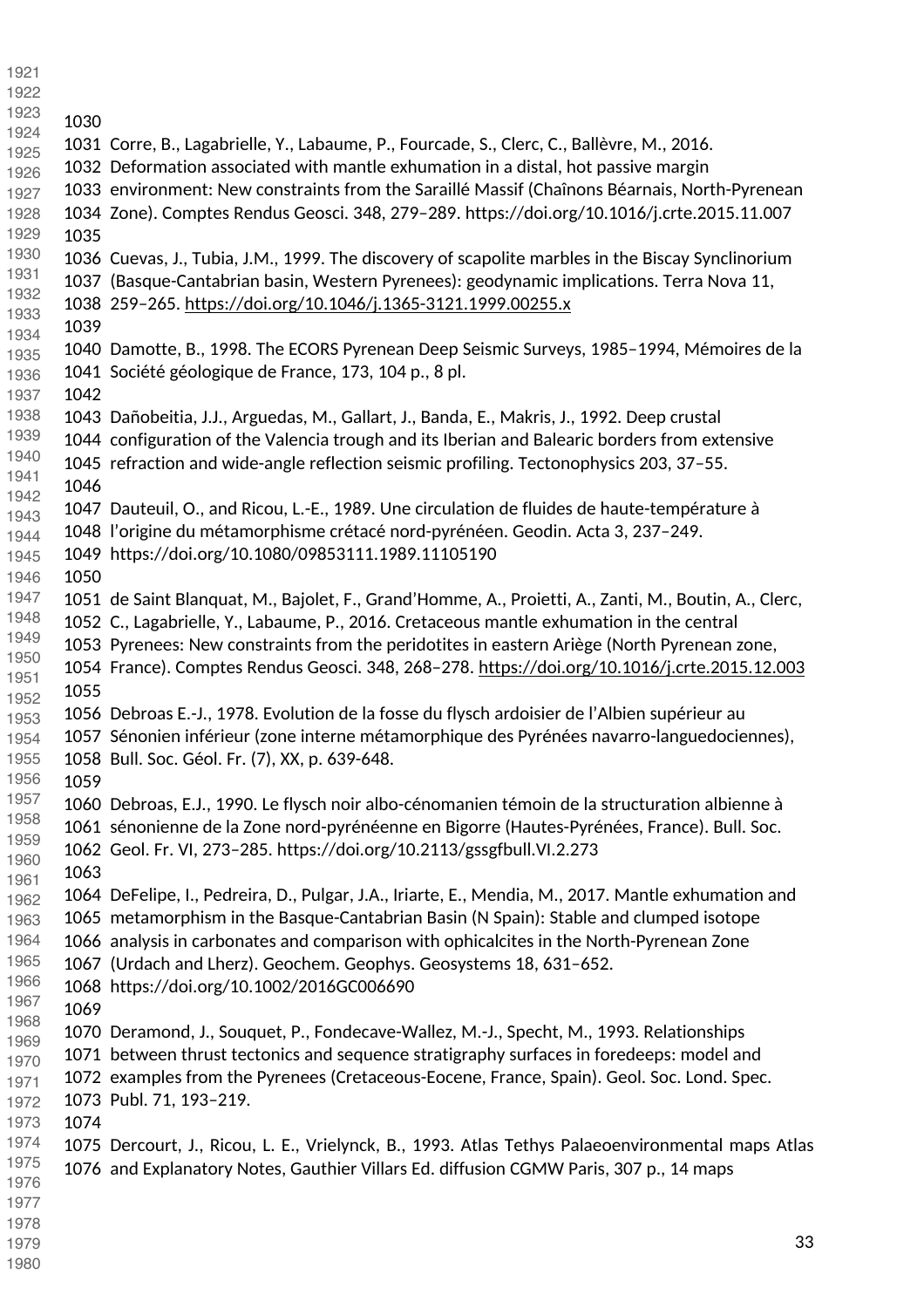1078 Dercourt, J., Zonenshain, L.P., Ricou, L.E. et al., 1986. Geological evolution of the Tethys belt 1079 from the Atlantic to the Pamirs since the Lias. Tectonophysics, 123, 1, 241-315. 1081 Ducoux, M., Jolivet, L., Cagnard, F., Gumiaux, C., Baudin, T., Masini, E., Callot, J.P., Aubourg, 1082 C., Lahfid, A., Homonnay, E., 2019. The Nappe des Marbres unit of the Basque-Cantabrian 1083 basin: the tectono-thermal evolution of a fossil hyperextended rift basin. Tectonics 1084 submitted. 1086 Duretz, T., Schmalholz, S.M., 2015. From symmetric necking to localized asymmetric 1087 shearing: the role of mechanical layering. Geology, 43, 8, 711-714. 1089 Duretz, T., Petri, B., Mohn, G., Schmalholz, S.M., Schenker, F.L., Müntener, O., 2016. The 1090 importance of structural softening for the evolution and architecture of passive margins. Sci. 1091 Rep. 6, 38704.<https://doi.org/10.1038/srep38704> 1093 Duretz,T., Asti, R., Lagabrielle, Y., Brun, J.P., Jourdon, A., Clerc, C., Corre, B., 2019. Numerical 1094 modelling of syn-rift salt tectonics during Cretaceous Pyrenean Rifting. Basin Research, in 1095 press. 1097 Espurt, N., Angrand, P., Teixell, A., Labaume, P., Ford, M., de Saint Blanquat, M, and Chevrot, 1098 S., 2019. Crustal-scale balanced cross-section and restaurations of the Central Pyrenean belt 1099 (Nest- Cinca transect): superimposed orogenesis and Pyrenean rift system evolution. 1100 Tectonophysics, (to be completed) 1102 Ethève, N., Mohn, G., Frizon de Lamotte, D., Roca, E., Tugend, J., Gómez-Romeu, J., 2018. 1103 Extreme Mesozoic Crustal Thinning in the Eastern Iberia Margin: The Example of the 1104 Columbrets Basin (Valencia Trough). Tectonics 37, 636–662. 1106 Fabriès, J., Lorand, J.-P., Bodinier, J.-L., Dupuy, C., 1991. Evolution of the Upper Mantle 1107 beneath the Pyrenees: Evidence from Orogenic Spinel Lherzolite Massifs. J. Petrol. 1108 Special\_Volume, 55–76. https://doi.org/10.1093/petrology/Special\_Volume.2.55 1110 Fabriès, J., Lorand, J.-P., Bodinier, J.-L., 1998. Petrogenetic evolution of orogenic lherzolite 1111 massifs in the central and western Pyrenees. Tectonophysics 292, 145–167. 1113 Floquet, M., 1992. Outcrop sequence stratigraphy in a ramp setting: the Late Cretaceous 1114 Early Palaeogene deposits of the Castilian Ramp (Spain), Field Trip Guide Book in conjunction 1115 with the international symposium Sequence Stratigraphy of Mesozoic- Cenozoic European 1116 Basins: CNRS, Institut Français du Pétrole, Dijon. 130 p. 1118 Frasca, G., Gueydan, F., Brun, J.-P., Monié, P., 2016. Deformation mechanisms in a 1119 continental rift up to mantle exhumation. Field evidence from the western Betics, Spain. 1120 Mar. Pet. Geol. 76, 310–328.<https://doi.org/10.1016/j.marpetgeo.2016.04.020> 1122 Fügenschuh, B., Froitzheim, N., Capdevila, R., & Boillot, G. (2003). Offshore granulites from 1123 the Bay of Biscay margins: Fission tracks constrain a Proterozoic to Tertiary thermal history.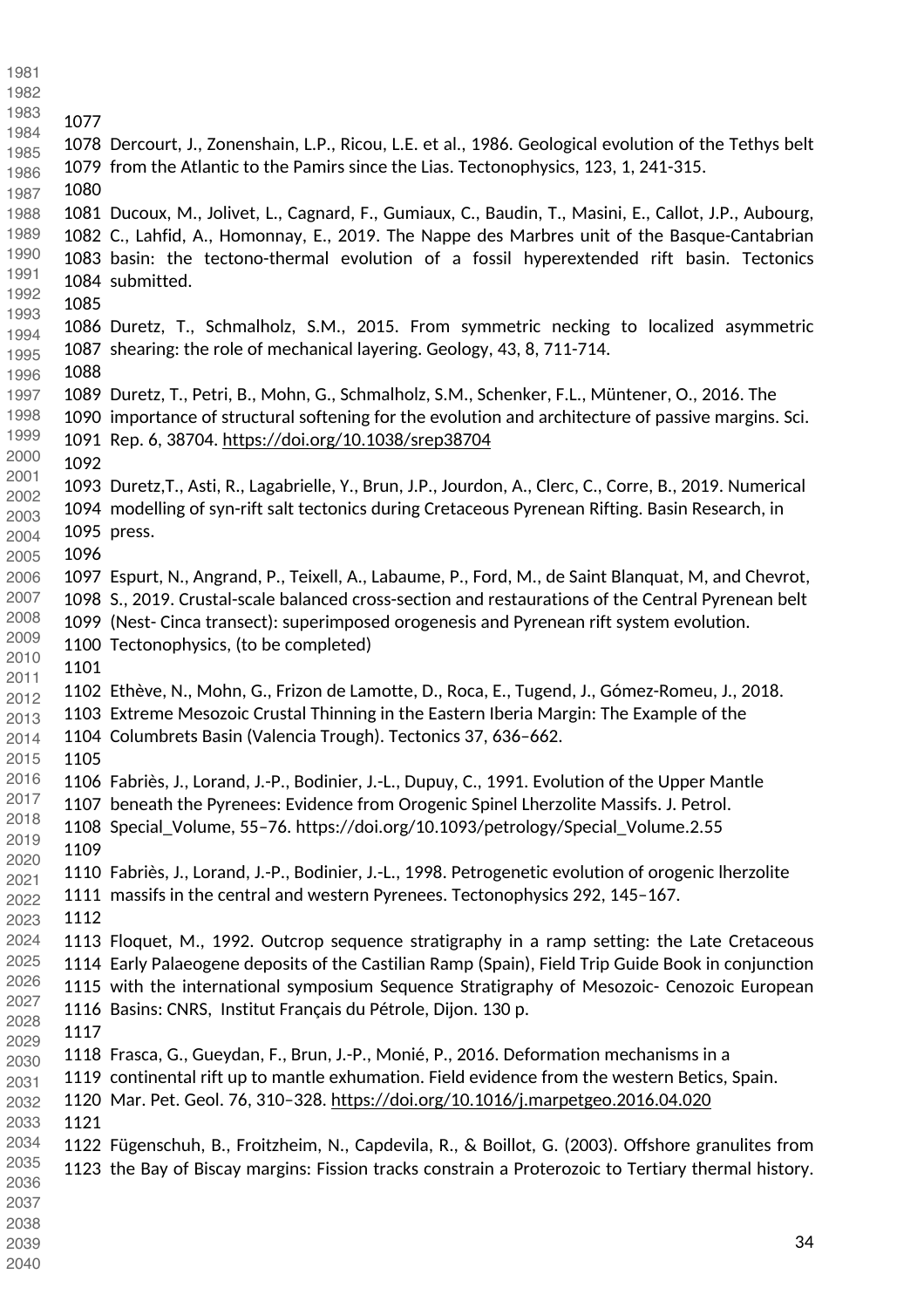1124 Terra Nova, 15, 337–342, doi:10.1046/j.1365-3121.2003.00502.x. 1126 Gallart, J., Rojas, H., Diaz, J., Dañobeitia, J.J., 1990. Features of deep crustal structure and the 1127 onshore-offshore transition at the Iberian flank of the Valencia Trough (Western 1128 Mediterranean). J. Geodyn. 12, 233–252. 1130 García-Mondéjar J, Agirrezabala LM, Aranburu A, Fernández-Mendiola PA, Gómez-Pérez I, 1131 López-Horgue M, Rosales I., 1996. Aptian–Albian tectonic pattern of the Basque–Cantabrian 1132 Basin (Northern Spain). Geol J 31(1):13–45 1134 García-Mondéjar J, Fernàndez-Mendiola PA, Agirrezabala LM, Aranburu A, López-Horgue 1135 MA, Iriarte E, Martinez de Rituerto S., 2004. Extensón del Aptiense-Albiense en la Cuenca 1136 Vasco-Cantábrica. SGEIGME, Madrid. Geological Society, London, Special Publications, 282, 1137 111-138, 1 January, <https://doi.org/10.1144/SP282.6> 1139 Gartrell, A.P., 1997. Evolution of rift basins and low-angle detachments in multilayer analog 1140 models. Geology 25, 615–618. doi:10.1130/0091 7613(1997)025<0615:EORBAL>2.3.CO;2 1142 Gernigon, L., Brönner, M., Roberts, D., Olesen, O., Nasuti, A., Yamasaki, T., 2014. Crustal and 1143 basin evolution of the southwestern Barents Sea: From Caledonian orogeny to continental 1144 breakup: Evolution of the Barents Sea. Tectonics 33, 347–373. 1145 https://doi.org/10.1002/2013TC003439 1147 Golberg, J.-M., Guiraud, M., Maluski, H., Séguret, M., 1988. Caractères pétrologiques et âge 1148 du métamorphisme en contexte distensif du bassin sur décrochement de Soria (Crétacé 1149 inférieur, Nord Espagne). Comptes Rendus de l'Académie des Sciences Paris, Série 11,307, 1150 521-527. 1152 Golberg, J.M., Leyreloup, A.F., 1990. High temperature-low pressure Cretaceous 1153 metamorphism related to crustal thinning (Eastern North Pyrenean Zone, France). Contrib. 1154 Mineral. Petrol. 104, 194–207. https://doi.org/10.1007/BF00306443 1156 Gong, Z., Langereis, C.G., Mullender, T.A.T., 2008. The rotation of Iberia during the Aptian 1157 and the opening of the Bay of Biscay. Earth Planet. Sci. Lett. 273, 80–93. <https://doi.org/10.1016/j.epsl.2008.06.016> 1160 Grool, A. R., Ford, M., Vergés, J., Huismans, R. S., Christophoul, F., & Dielforder, A. (2018). 1161 Insights into the crustal-scale dynamics of a doubly vergent orogen from a quantitative 1162 analysis of its forelands: A case study of the Eastern Pyrenees. Tectonics, 37. 1163 https://doi.org/10.1002/2017TC004731 1165 Guimerà, J., Alonso, Á., Mas, J.R., 1995. Inversion of an extensional-ramp basin by a newly 1166 formed thrust: the Cameros basin (N. Spain). ). in: Basin Inversion (J.G. Buchanan, P.G. 1167 Buchanan, Eds). Geological Society, Special Publication, 88, 433-453. 1168 https://doi.org/10.1144/GSL.SP.1995.088.01.23 1170 Guiraud, M., Séguret, M., 1985. A releasing solitary overstep model for the late Jurassic–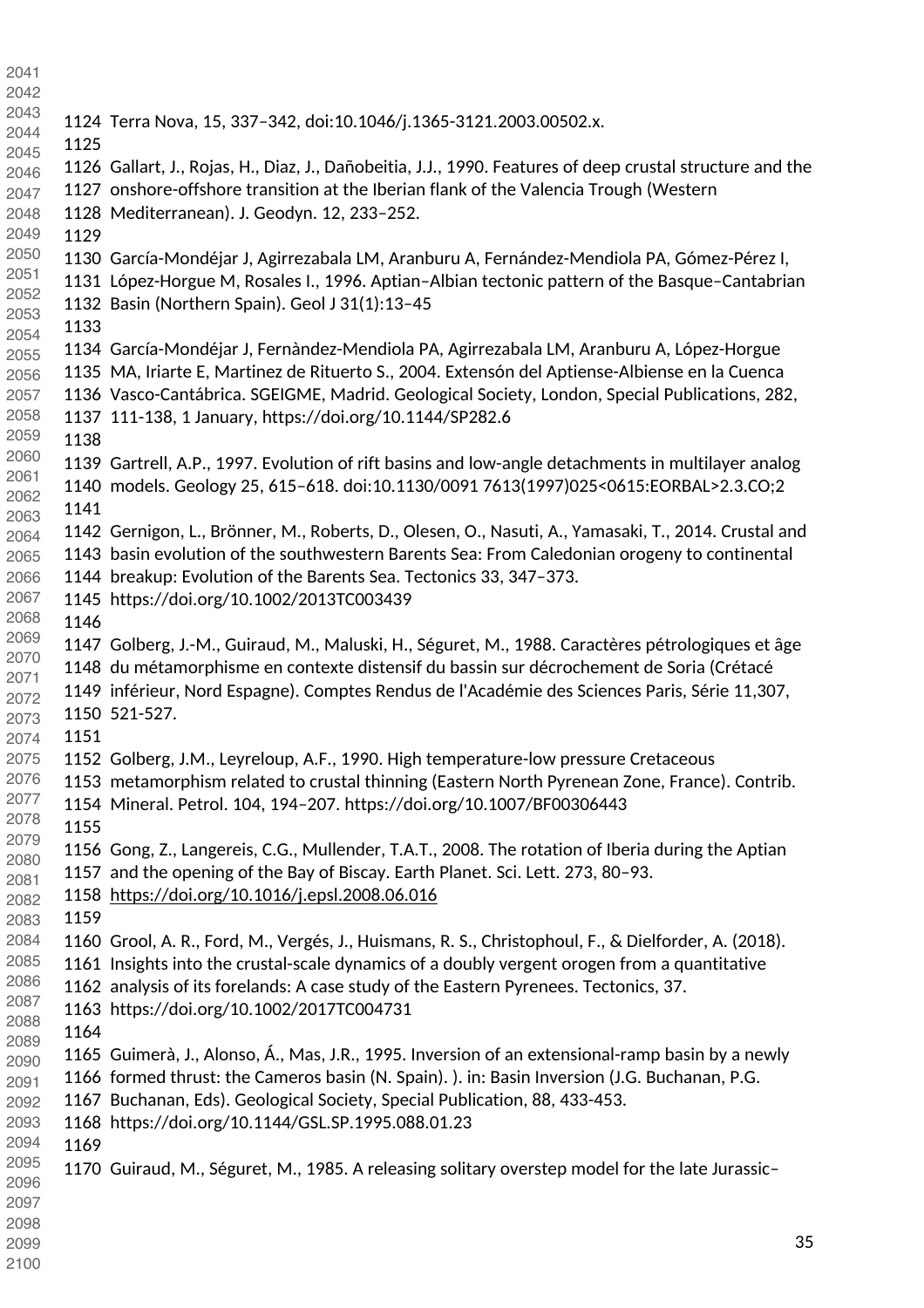- 1171 early Cretaceous (Wealdian) Soria strike-slip basin (Northern Spain). In: Biddle KT, Christie-1172 Blick N (eds) Strike slip deformation, basin formation and sedimentation, vol 37., SEPM 1173 Special Publication Society of Economic Paleontologists and Mineralogists, Tulsa, pp 159– 1174 175. 1176 Hamilton, W., 1987. Crustal extension in the Basin and Range Province, southwestern United 1177 States. Geol. Soc. Lond. Spec. Publ. 28, 155–176. <https://doi.org/10.1144/GSL.SP.1987.028.01.12> 1180 Huismans, R. S., Beaumont, C., 2007. Roles of lithospheric strain softening and heterogeneity 1181 in determining the geometry of rifts and continental margins 1183 Huismans, R.S., Beaumont, C., 2011. Depth-dependent extension, two-stage breakup and 1184 cratonic underplating at rifted margins. Nature 473, 74–78. <https://doi.org/10.1038/nature09988> 1187 Huismans, R.S., Beaumont, C., 2014. Rifted continental margins: The case for depth-1188 dependent extension. Earth Planet. Sci. Lett. 407, 148–162. doi:10.1016/j.epsl.2014.09.032 1190 James, V., Canérot, J., 1988. Diapirisme et structuration post-triasique des Pyrénées 1191 occidentales et de l'Aquitaine méridionale (France). Eclogae Geol. Helveticae 92, 63–72. 1193 Jammes, S., Lavier, L., Manatschal, G., 2010a. Extreme crustal thinning in the Bay of Biscay 1194 and the Western Pyrenees: From observations to modeling. Geochem. Geophys. 1195 Geosystems 11.<https://doi.org/10.1029/2010GC003218> 1197 Jammes, S., Tiberi, C., Manatschal, G., 2010b. 3D architecture of a complex transcurrent rift 1198 system: The example of the Bay of Biscay–Western Pyrenees. Tectonophysics 489, 210–226. 1199 https://doi.org/10.1016/j.tecto.2010.04.023 1201 Jammes, S., Manatschal, G., Lavier, L., 2010c. Interaction between prerift salt and 1202 detachment faulting in hyperextended rift systems: The example of the Parentis and 1203 Mauléon basins (Bay of Biscay and western Pyrenees). AAPG Bull. 94, 957–975. <https://doi.org/10.1306/12090909116> 1206 Jammes, S., Lavier, L.L., Reber, J.E., 2015. Localization and delocalization of deformation in a 1207 bimineralic material. J. Geophys. Res. Solid Earth 120, 3649–3663. <https://doi.org/10.1002/2015JB011890> 1210 Jammes, S., Lavier, L.L., 2016. The effect of bimineralic composition on extensional processes 1211 at lithospheric scale. Geochem. Geophys. Geosystems 17, 3375–3392. 1212 https://doi.org/10.1002/2016GC006399 1214 Jammes, S., Manatschal, G., Lavier, L., Masini, E., 2009. Tectono-sedimentary evolution 1215 related to extreme crustal thinning ahead of a propagating ocean: Example of the western 1216 Pyrenees. Tectonics 28. https://doi.org/10.1029/2008TC002406
-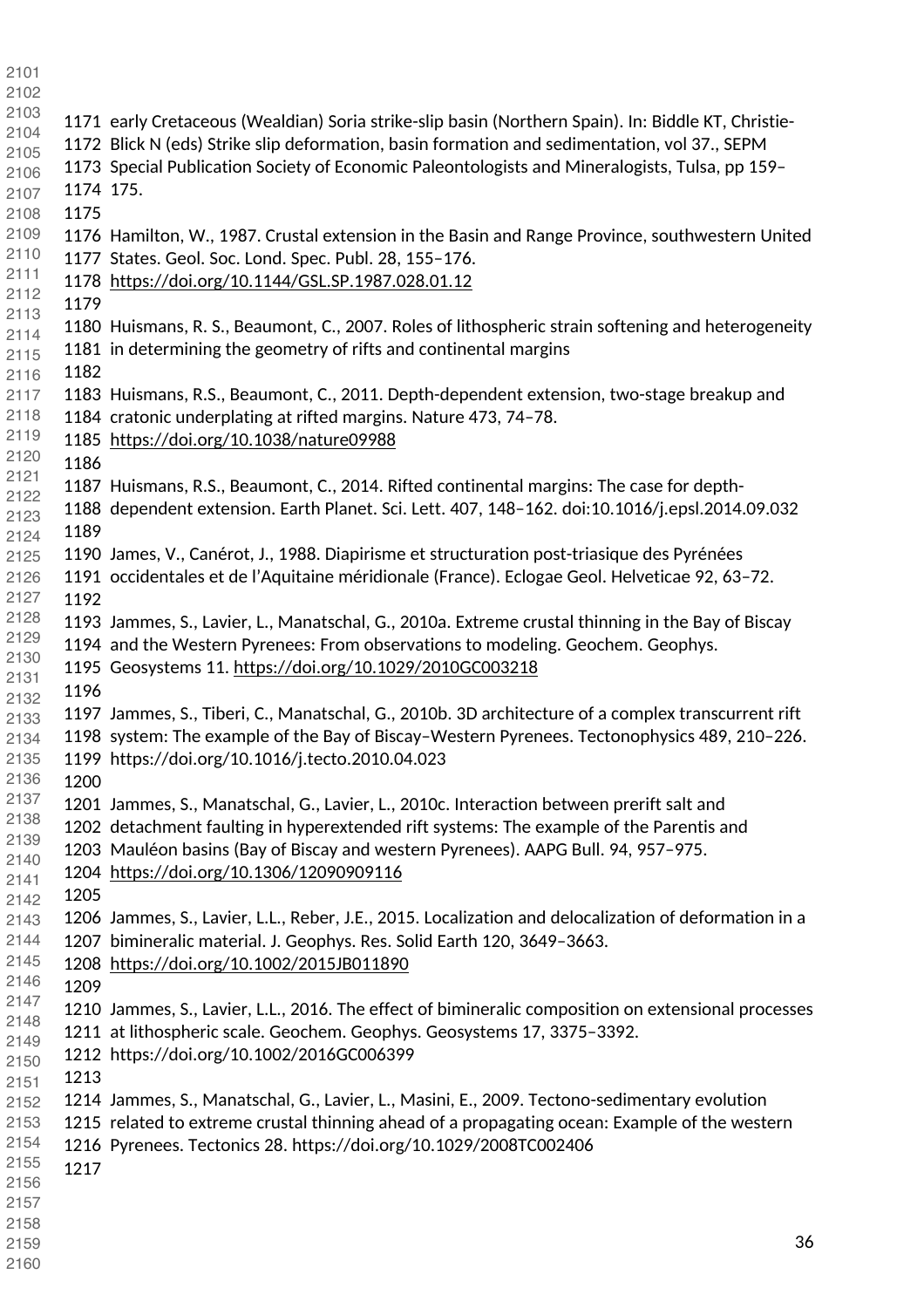1218 Jolivet, L., Gorini, C., Smit, J., Leroy, S., 2015. Continental breakup and the dynamics of rifting 1219 in back-arc basins: The Gulf of Lion margin: Backarc rift and lower crust extraction. Tectonics 1220 34, 662–679. https://doi.org/10.1002/2014TC003570 1222 Lagabrielle, Y., Bodinier, J.-L., 2008. Submarine reworking of exhumed sub-continental 1223 mantle rocks: field evidence from the Lherz peridotites, French Pyrenees: Cretaceous 1224 exhumation of pyrenean mantle. Terra Nova 20, 11–21. https://doi.org/10.1111/j.1365- 1225 3121.2007.00781.x 1227 Lagabrielle, Y., Labaume, P., de Saint Blanquat, M., 2010. Mantle exhumation, crustal 1228 denudation, and gravity tectonics during Cretaceous rifting in the Pyrenean realm (SW 1229 Europe): Insights from the geological setting of the lherzolite bodies. Tectonics 29. 1230 https://doi.org/10.1029/2009TC002588 1232 Lagabrielle, Y., Clerc, C., Vauchez, A., Lahfid, A., Labaume, P., Azambre, B., Fourcade, S., 1233 Dautria, J.-M., 2016. Very high geothermal gradient during mantle exhumation recorded in 1234 mylonitic marbles and carbonate breccias from a Mesozoic Pyrenean palaeomargin (Lherz 1235 area, North Pyrenean Zone, France). Comptes Rendus Geosci. 348, 290–300. 1236 https://doi.org/10.1016/j.crte.2015.11.004 1238 Lagabrielle Y, Asti R, Fourcade S, Corre B, Poujol M, Uzel J, Labaume P, Clerc C, Lafay R, 1239 Picazo S, Maury R. 2019. Mantle exhumation at magma-poor passive continental margins. 1240 Part I. 3D architecture and metasomatic evolution of a fossil exhumed mantle domain 1241 (Urdach lherzolite, north-western Pyrenees, France), BSGF - Earth Sciences Bulletin 190: 8. 1242 https://doi.org/10.1051/bsgf/2019007 1245 Lagabrielle, Y., Asti, R., Fourcade, S., Corre, B., Uzel, J., Labaume, P., Clerc, C., Lafay, R., 1246 Picazo, S., 2019b. The mechanisms of mantle exhumation at magma-poor passive 1247 continental margins. Part II. Insights from high-displacement, low-angle faults preserved in a 1248 fossil distal margin domain (Saraillé lherzolites, north-western Pyrenees, France). BSGF Earth 1249 Science Bull., in press. 1251 Le Pichon, X., Bonnin, J., Francheteau, J., Sibuet, J.C., 1971. Une hypothèse d'évolution 1252 tectonique du Golfe de Gascogne. Hist. Struct. Golfe Gasc. 2, 11–44. 1254 Lenoble, J.-L., Canérot, J., 1992. La lame extrusive de Pont Suzon (Zone Nord-Pyrénéenne en 1255 Vallée d'Aspe): reprise pyrénéenne d'une ride diapirique transverse d'âge crétacé. Comptes 1256 Rendus Académie Sci. Sér. 2 Mécanique Phys. Chim. Sci. Univers Sci. Terre 314, 387–391. 1258 Lister, G.S. and Davis, G.A. 1989. The origin of metamorphic core complexes and detachment 1259 faults formed during Tertiary continental extension in the northern Colorado River region, 1260 U.S.A. Journal of Structural Geology, Vol. 11, No. 112, pp. 65 to 94, 1262 Lister, G.S., Etheridge, M.A., Symonds, P.A., 1991. Detachment models for the formation of 1263 passive continental margins. Tectonics 10, 1038–1064.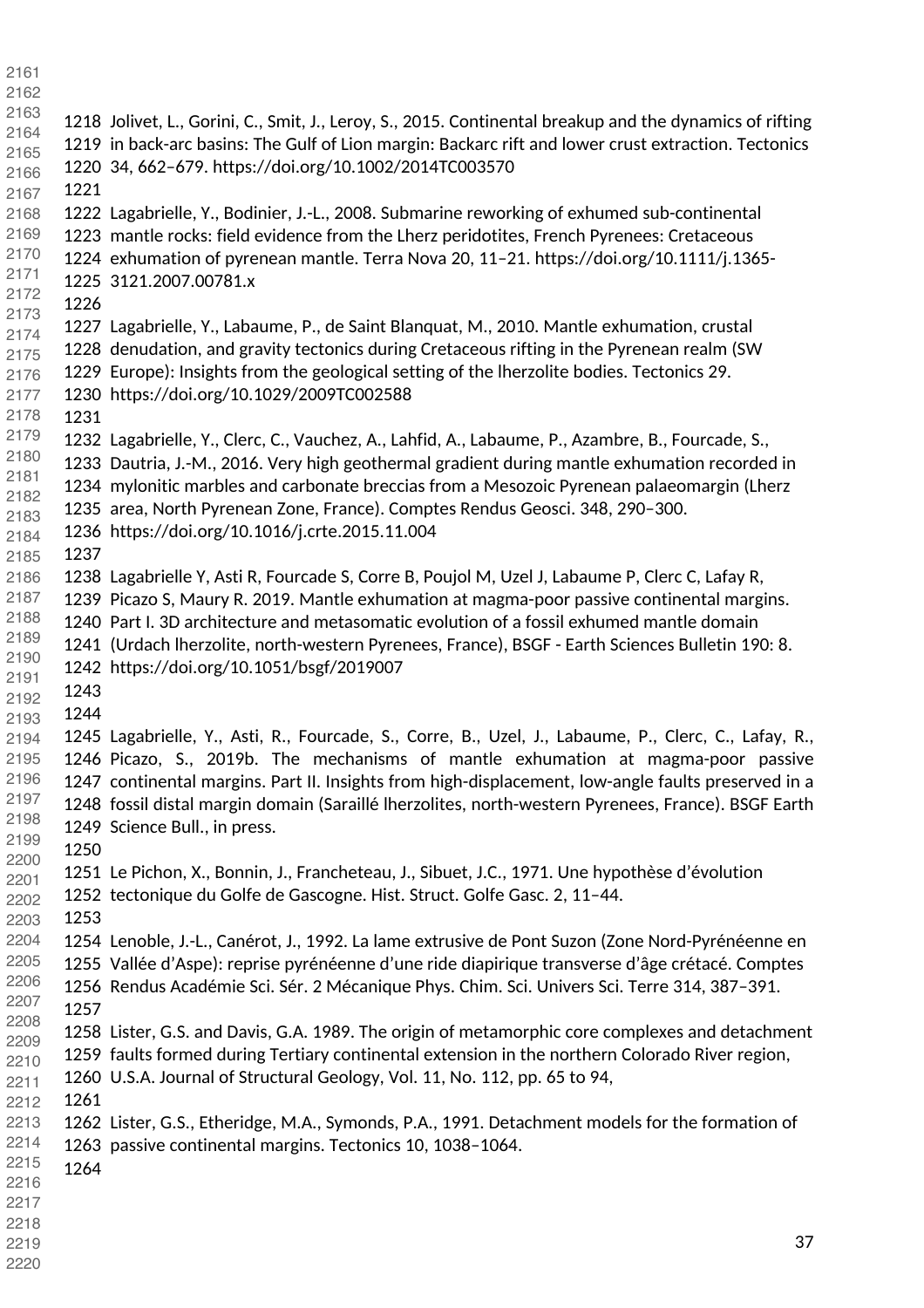| 2222         |      |                                                                                                     |    |
|--------------|------|-----------------------------------------------------------------------------------------------------|----|
| 2223         |      | 1265 Lopez-Mir, B., Muñoz, J.A., García Senz, J., 2014. Restoration of basins driven by extension   |    |
| 2224         |      | 1266 and salt tectonics: Example from the Cotiella Basin in the central Pyrenees. J. Struct. Geol.  |    |
| 2225<br>2226 |      | 1267 69, Part A, 147-162. https://doi.org/10.1016/j.jsg.2014.09.022                                 |    |
| 2227         | 1268 |                                                                                                     |    |
| 2228         |      | 1269 Manatschal, G., 2004. New models for evolution of magma-poor rifted margins based on a         |    |
| 2229         |      | 1270 review of data and concepts from West Iberia and the Alps. Int. J. Earth Sci. 93.              |    |
| 2230         |      | 1271 https://doi.org/10.1007/s00531-004-0394-7                                                      |    |
| 2231         | 1272 |                                                                                                     |    |
| 2232         |      | 1273 Manatschal, G., Froitzheim, N., Rubenach, M., Turrin, B.D., 2001. The role of detachment       |    |
| 2233         |      | 1274 faulting in the formation of an ocean-continent transition: insights from the Iberia Abyssal   |    |
| 2234         |      | 1275 Plain. Geol. Soc. Lond. Spec. Publ. 187, 405-428.                                              |    |
| 2235         |      | 1276 https://doi.org/10.1144/GSL.SP.2001.187.01.20                                                  |    |
| 2236<br>2237 | 1277 |                                                                                                     |    |
| 2238         |      |                                                                                                     |    |
| 2239         |      | 1278 Manatschal, G., Engström, A., Desmurs, L., Schaltegger, U., Cosca, M., Müntener, O.,           |    |
| 2240         |      | 1279 Bernoulli, D., 2006. What is the tectono-metamorphic evolution of continental break-up: The    |    |
| 2241         |      | 1280 example of the Tasna Ocean-Continent Transition. J. Struct. Geol. 28, 1849-1869.               |    |
| 2242         |      | 1281 https://doi.org/10.1016/j.jsg.2006.07.014                                                      |    |
| 2243         | 1282 |                                                                                                     |    |
| 2244         |      | 1283 Mas. R., Benito MI, Arribas J, Alonso A, Arribas ME, González-Acebrón L, Hernán J, Quijada E,  |    |
| 2245         |      | 1284 Suárez-González P, Omodeo Salè S (2011) Evolution of an intra-plate rift basin: the Latest     |    |
| 2246         |      | 1285 Jurassic-Early Cretaceous Cameros Basin (Northwest Iberian Ranges, North Spain). In: Post-     |    |
| 2247         |      | 1286 Meeting field trips 28th IAS Meeting, vol Geoguías 8. Zaragoza (Spain)                         |    |
| 2248<br>2249 | 1287 |                                                                                                     |    |
| 2250         |      | 1288 Masini, E., Manatschal, G., Tugend, J., Mohn, G., Flament, J.-M., 2014. The tectono-           |    |
| 2251         |      | 1289 sedimentary evolution of a hyper-extended rift basin: the example of the Arzacq-Mauléon        |    |
| 2252         |      | 1290 rift system (Western Pyrenees, SW France). Int. J. Earth Sci. 103, 1569-1596.                  |    |
| 2253         |      | 1291 https://doi.org/10.1007/s00531-014-1023-8                                                      |    |
| 2254         | 1292 |                                                                                                     |    |
| 2255         |      | 1293 McClay, K., Muñoz, J.-A., García-Senz, J., 2004. Extensional salt tectonics in a contractional |    |
| 2256         |      | 1294 orogen: A newly identified tectonic event in the Spanish Pyrenees. Geology 32, 737-740.        |    |
| 2257         |      | 1295 https://doi.org/10.1130/G20565.1                                                               |    |
| 2258<br>2259 | 1296 |                                                                                                     |    |
| 2260         |      | 1297 McKenzie, D., 1978. Some remarks on the development of sedimentary basins. Earth Planet.       |    |
| 2261         |      | 1298 Sci. Lett. 40, 25-32. https://doi.org/10.1016/0012-821X(78)90071-7                             |    |
| 2262         | 1299 |                                                                                                     |    |
| 2263         |      | 1300 Mendia, M., and Gil Ibarguchi, J. I. 1991. High-grade metamorphic rocks and peridotites        |    |
| 2264         |      | 1301 along the Leiza Fault (Western Pyrenees, Spain), Geologische Rundschau 80/1.                   |    |
| 2265         | 1302 |                                                                                                     |    |
| 2266         |      | 1303 Michon, L. and Merle, O. 2003. Mode of lithospheric extension: Conceptual models from          |    |
| 2267         |      | 1304 analogue modeling. Tectonics, 22 (4), pp.1028. https://10.1029/2002TC001435                    |    |
| 2268         | 1305 |                                                                                                     |    |
| 2269<br>2270 |      | 1306 Mohn, G., Karner, G.D., Manatschal, G., Johnson, C.A., 2015. Structural and stratigraphic      |    |
| 2271         |      | 1307 evolution of the Iberia-Newfoundland hyper-extended rifted margin: a quantitative              |    |
| 2272         |      | 1308 modelling approach. Geol. Soc. Lond. Spec. Publ. 413, 53-89.                                   |    |
| 2273         |      | 1309 https://doi.org/10.1144/SP413.9                                                                |    |
| 2274         | 1310 |                                                                                                     |    |
| 2275         |      |                                                                                                     |    |
| 2276         |      |                                                                                                     |    |
| 2277         |      |                                                                                                     |    |
| 2278         |      |                                                                                                     | 38 |
| 2279         |      |                                                                                                     |    |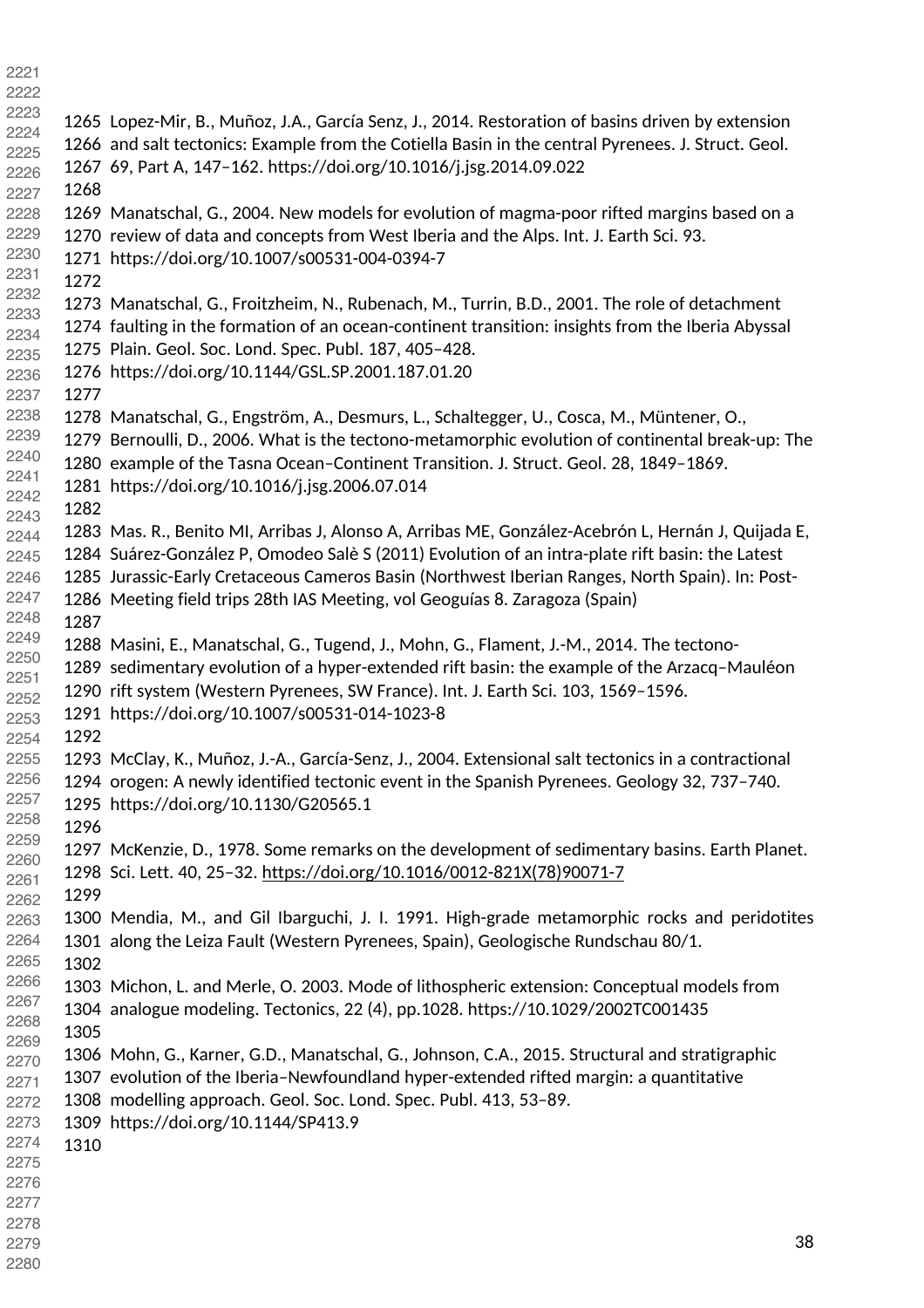1311 Mohn, G., Manatschal, G., Beltrando, M., Masini, E., Kusznir, N., 2012. Necking of continental 1312 crust in magma-poor rifted margins: Evidence from the fossil Alpine Tethys margins: Necking 1313 of continental crust. Tectonics 31, n/a-n/a. https://doi.org/10.1029/2011TC002961 1315 Mohn, G., Manatschal, G., Müntener, O., Beltrando, M., Masini, E., 2010. Unravelling the 1316 interaction between tectonic and sedimentary processes during lithospheric thinning in the 1317 Alpine Tethys margins. Int. J. Earth Sci. 99, 75–101. https://doi.org/10.1007/s00531-010- 1318 0566-6 1320 Monchoux, P., 1970. Les lherzolites pyrénéennes: contribution à l'étude de leur minéralogie, 1321 de leur genèse et de leurs transformations. Université Paul Sabatier de Toulouse (Sciences). 1323 Muñoz, J.A., 1992. Evolution of a continental collision belt: ECORS-Pyrenees crustal balanced 1324 cross-section, in: Thrust Tectonics. Springer, pp. 235–246. 1326 Nagel, T. J. and Buck, W. R., 2004. Symmetric alternative to asymmetric rifting models. 1327 Geology, 32, 11. pp 937-940 Doi 10.1130/G20785.1 1329 Olivet, J.L., 1996. La cinématique de la plaque ibérique. Bull Cent Rech Explor Prod Elf 1330 Aquitaine 20, 131–195. 1332 Omodeo Salè, S., Guimerà, J., Mas, R., & Arribas, J. (2014). Tectono‐stratigraphic evolution of 1333 an inverted extensional basin: The Cameros Basin (north of Spain). International Journal of 1334 Earth Sciences, 103(6), 1597–1620. [https://doi.org/10.1007/s00531](https://doi.org/10.1007/s00531%E2%80%90014%E2%80%901026%E2%80%905)‐014‐1026‐5 1336 Ortí, F., Pérez-López, A., Salvany, J.M., 2017. Triassic evaporites of Iberia: Sedimentological 1337 and palaeogeographical implications for the western Neotethys evolution during the Middle 1338 Triassic–Earliest Jurassic. Palaeogeogr. Palaeoclimatol. Palaeoecol. 471, 157–180. 1339 https://doi.org/10.1016/j.palaeo.2017.01.025 1341 Osmundsen, P.T., Ebbing, J., 2008. Styles of extension offshore mid-Norway and implications 1342 for mechanisms of crustal thinning at passive margins: STYLES OF EXTENSION OFFSHORE 1343 NORWAY. Tectonics 27, n/a-n/a. https://doi.org/10.1029/2007TC002242 1345 Osmundsen, P.T., Péron-Pinvidic, G., 2018. Crustal-Scale Fault Interaction at Rifted Margins 1346 and the Formation of Domain-Bounding Breakaway Complexes: Insights From Offshore 1347 Norway. Tectonics 37, 935–964. https://doi.org/10.1002/2017TC004792 1349 Pedrera, A., García-Senz, J., Ayala, C., Ruiz-Constán, A., Rodríguez-Fernández, L. R., Robador, 1350 A., & GonzálezMenéndez, L. (2017). Reconstruction of the exhumed mantle across the North 1351 Iberian Margin by crustal-scale 3-D gravity inversion and geological cross section. Tectonics, 1352 36. <https://doi.org/10.1002/>2017TC004716 1354 Péron-Pinvidic, G., Manatschal, G., Minshull, T.A., Sawyer, D.S., 2007. Tectonosedimentary 1355 evolution of the deep Iberia-Newfoundland margins: Evidence for a complex breakup 1356 history. Tectonics 26, 1–19. https://doi.org/10.1029/2006TC001970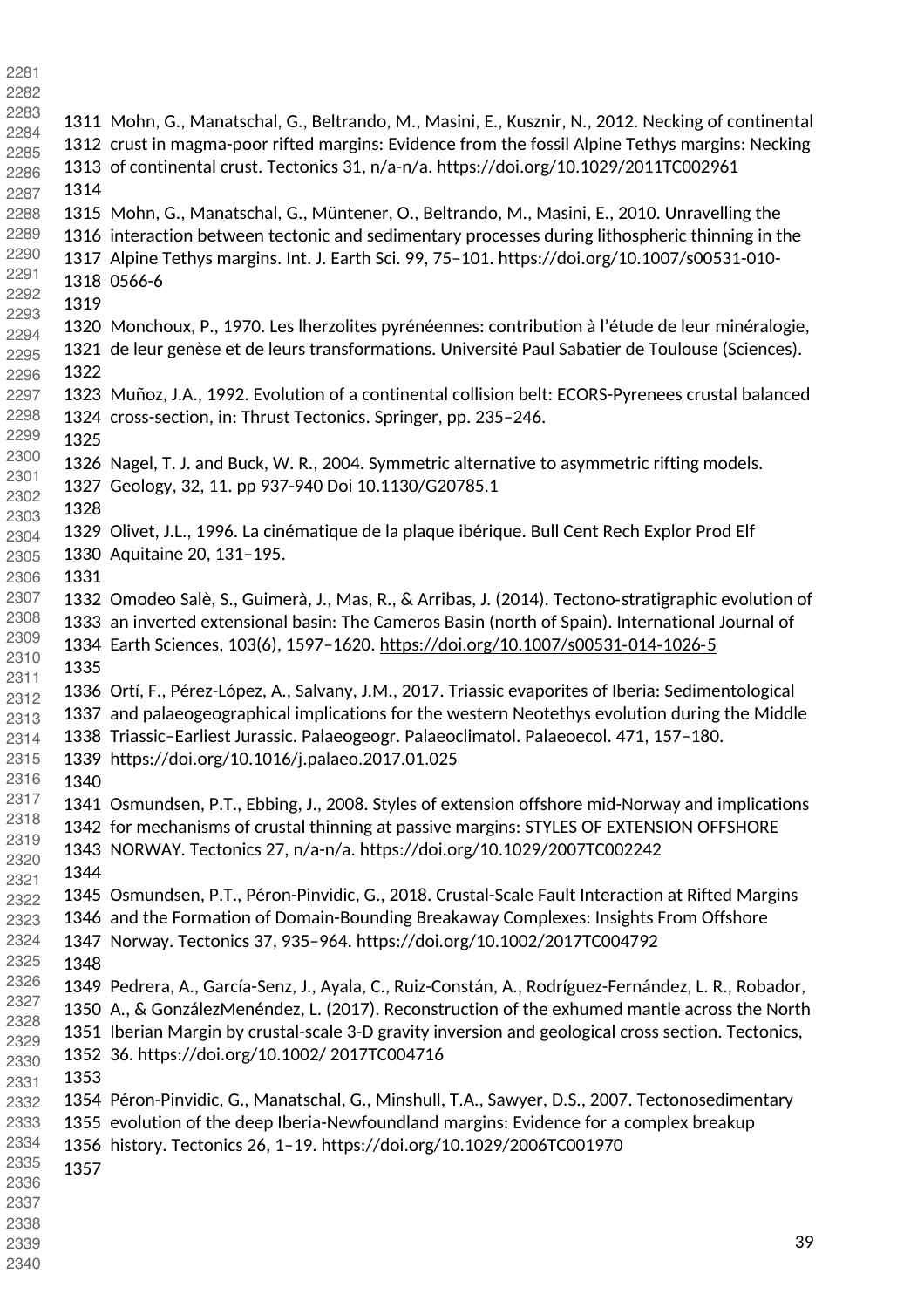| 2341         |      |                                                                                                     |    |
|--------------|------|-----------------------------------------------------------------------------------------------------|----|
| 2342         |      |                                                                                                     |    |
| 2343         |      | 1358 Péron-Pinvidic, G., Manatschal, G., 2009. The final rifting evolution at deep magma-poor       |    |
| 2344         |      |                                                                                                     |    |
| 2345         |      | 1359 passive margins from Iberia-Newfoundland: a new point of view. Int. J. Earth Sci. 98, 1581-    |    |
| 2346         |      | 1360 1597. https://doi.org/10.1007/s00531-008-0337-9                                                |    |
| 2347         | 1361 |                                                                                                     |    |
| 2348         |      | 1362 Pinet, B., Montadert, L., ECORS Scientific Party, 1987. Deep seismic reflection and refraction |    |
| 2349         |      | 1363 profiling along the Aquitaine shelf (Bay of Biscay). Geophys. J. Int. 89, 305-312.             |    |
| 2350         |      | 1364 https://doi.org/10.1111/j.1365-246X.1987.tb04423.x                                             |    |
| 2351         | 1365 |                                                                                                     |    |
| 2352         |      |                                                                                                     |    |
| 2353         |      | 1366 Puigdefàbregas, C., Souquet, P., 1986. Tecto-sedimentary cycles and depositional sequences     |    |
| 2354         |      | 1367 of the Mesozoic and Tertiary from the Pyrenees. Tectonophysics 129, 173-203.                   |    |
| 2355         | 1368 |                                                                                                     |    |
| 2356         |      | 1369 Rat, P., 1988. The Basque-Cantabrian basin between the Iberian and European plates: some       |    |
| 2357         |      | 1370 facts but still many problems. Rev Soc Geol Esp 1(3-4):327-348                                 |    |
| 2358         | 1371 |                                                                                                     |    |
| 2359         |      | 1372 Rat, P., Amiot, M., Feuillée, P., Floquet, M., Mathey, B., Pascal, A., Salomon, J., García     |    |
| 2360         |      | 1373 Mondéjar, J., Pujalte, J., Lamolda, M., et al., 1983. Vue sur le Cretacé basco-cantabrique et  |    |
| 2361         |      | 1374 nord-ibérique. Une marge, son arrière-pays, ses environ. sédimentaires. Mémoires Géol.         |    |
| 2362         |      |                                                                                                     |    |
| 2363         |      | 1375 Univ. Dijon 9, 191.                                                                            |    |
| 2364         | 1376 |                                                                                                     |    |
| 2365         |      | 1377 Rat, J., Mouthereau, F., Brichau, S., Crémades, A., Bernet, M., Balvay, M., Ganne, J., Lahfid, |    |
| 2366         |      | 1378 A., Gautheron, C., 2019. Tectonothermal Evolution of the Cameros Basin: Implications for       |    |
| 2367         |      | 1379 Tectonics of North Iberia. Tectonics 38, 440-469. https://doi.org/10.1029/2018TC005294         |    |
| 2368         | 1380 |                                                                                                     |    |
| 2369         |      | 1381 Ravier, J., 1959. Le métamorphisme des terrains secondaires des Pyrénées. Mémoires de la       |    |
| 2370         |      | 1382 Société Géologique de France, N° 86, 250 p., 19 flg., 9 pl. phot.                              |    |
| 2371         |      |                                                                                                     |    |
| 2372         | 1383 |                                                                                                     |    |
| 2373         |      | 1384 Reston, T., McDermott, K., 2014. An assessment of the cause of the 'extension discrepancy'     |    |
| 2374         |      | 1385 with reference to the west Galicia margin. Basin Res. 26, 135-153.                             |    |
| 2375         |      | 1386 https://doi.org/10.1111/bre.12042                                                              |    |
| 2376         | 1387 |                                                                                                     |    |
| 2377         |      | 1388 Reston, T.J., 1988. Evidence for shear zones in the lower crust offshore Britain. Tectonics 7, |    |
| 2378         |      | 1389 929-945. https://doi.org/10.1029/TC007i005p00929                                               |    |
| 2379         | 1390 |                                                                                                     |    |
| 2380         |      | 1391 Reston, T.J., Krawczyk, C.M., Hoffmann, H.-J., 1995. Detachment tectonics during Atlantic      |    |
| 2381         |      | 1392 rifting: analysis and interpretation of the S reflection, the west Galicia margin. Geol. Soc.  |    |
| 2382         |      |                                                                                                     |    |
| 2383         |      | 1393 Lond. Spec. Publ. 90, 93-109. https://doi.org/10.1144/GSL.SP.1995.090.01.05                    |    |
| 2384         | 1394 |                                                                                                     |    |
| 2385         |      | 1395 Reston, T.J., Pérez-Gussinyé, M., 2007. Lithospheric extension from rifting to continental     |    |
| 2386         |      | 1396 breakup at magma-poor margins: rheology, serpentinisation and symmetry. Int. J. Earth Sci.     |    |
| 2387         |      | 1397 96, 1033-1046. https://doi.org/10.1007/s00531-006-0161-z                                       |    |
| 2388         | 1398 |                                                                                                     |    |
| 2389         |      | 1399 Roca, E., Muñoz, J.A., Ferrer, O., Ellouz, N., 2011. The role of the Bay of Biscay Mesozoic    |    |
| 2390<br>2391 |      | 1400 extensional structure in the configuration of the Pyrenean orogen: Constraints from the        |    |
| 2392         |      | 1401 MARCONI deep seismic reflection survey. Tectonics 30.                                          |    |
| 2393         |      |                                                                                                     |    |
| 2394         |      | 1402 https://doi.org/10.1029/2010TC002735                                                           |    |
| 2395         | 1403 |                                                                                                     |    |
| 2396         |      |                                                                                                     |    |
| 2397         |      |                                                                                                     |    |
| 2398         |      |                                                                                                     |    |
| 2399         |      |                                                                                                     | 40 |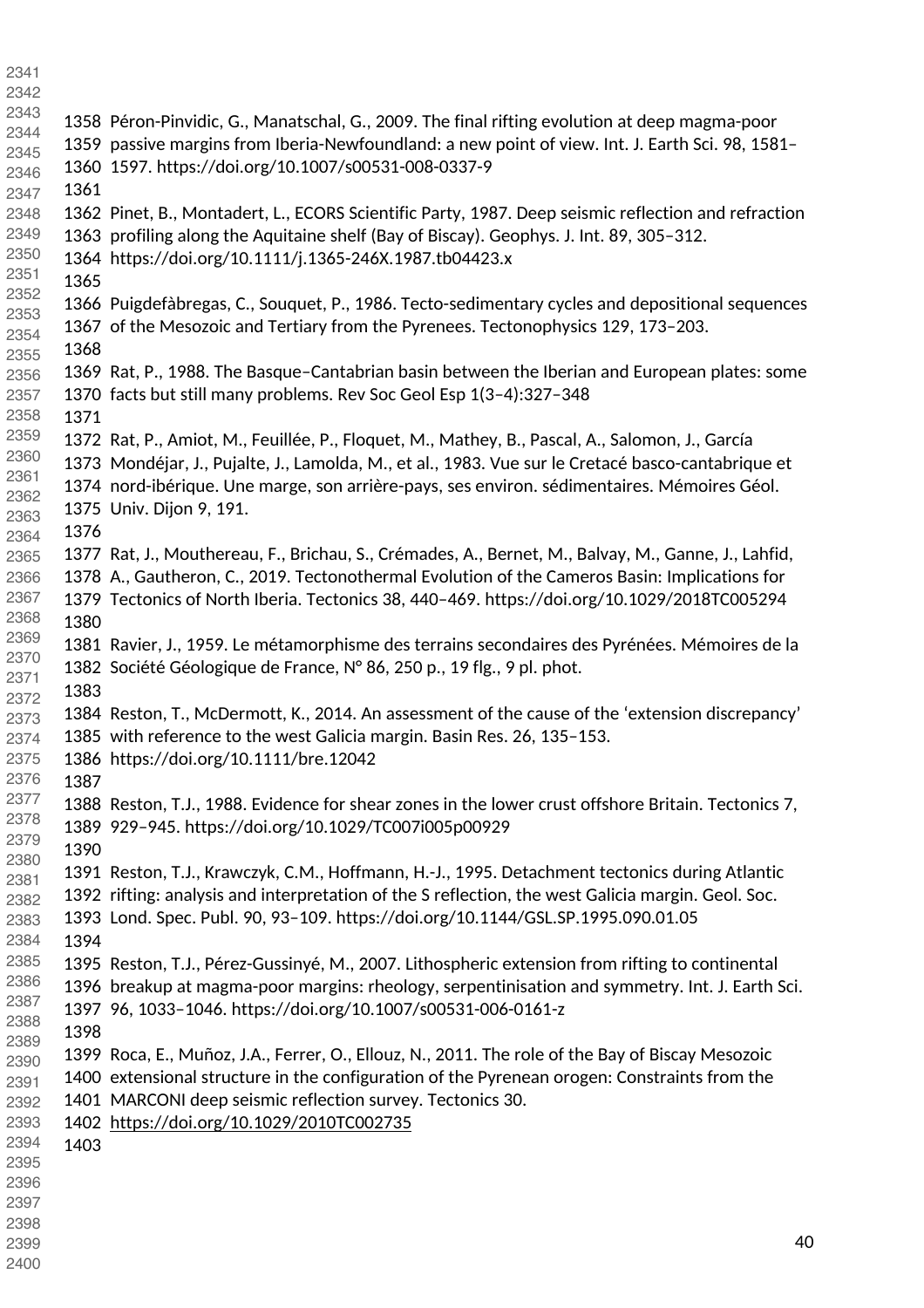1404 Roma, M., Ferrer, O., Roca, E., Pla, O., Escosa, F., Butillé, M., 2018. Formation and inversion 1405 of salt-detached ramp-syncline basins. Results from analog modeling and application to the 1406 Columbrets Basin (Western Mediterranean), Tectonophysics 10.1016/j.tecto.2018.08.012 1408 Roure, F., Choukroune, P., 1998. Contribution of the ECORS seismic data to the Pyrenean 1409 geology: Crustal architecture and geodynamic evolution of the Pyrenees. Mém. Société 1410 Géologique Fr. 173, 37–52. 1412 Rowan, M.G., 2014. Passive-margin salt basins: hyperextension, evaporite deposition, and 1413 salt tectonics. Basin Res. 26, 154–182. https://doi.org/10.1111/bre.12043 1415 Ruiz, M., 2007. Caracterització estructural i sismotectònica de la litosfera en el Domini 1416 Pirenaico-Cantàbric a partir de mètodes de sísmica activa i passiva, Ph.D. thesis, Univ. of 1417 Barcelona, Barcelona, Spain. 1419 Salas, R., Casas, A., 1993. Mesozoic extensional tectonics, stratigraphy and crustal evolution 1420 during the Alpine cycle of the eastern Iberian basin. Tectonophysics 228, 33–55. 1421 https://doi.org/10.1016/0040-1951(93)90213-4 1423 Salas, R., Guimerà, J., Mas, R., Martín-Closas, C., Meléndez, A., Alonso, Á., 2001. Evolution of 1424 the Mesozoic Central Iberian Rift System and its Cainozoic inversion (Iberian chain). In: 1425 Ziegler PA, Cavazza W, Robertson AHF, Crasquin-Soleau S (eds), Peri-Tethys Memoir 6: Peri-1426 Tethyan Rift/Wrench Basins and Passive Margins, vol 186. Mémoires du Museum National 1427 d'Histoire Naturelle, Paris, pp 145–186 1429 Saspiturry, N., Razin, P., Baudin, T., Serrano, O., Issautier, B., Lasseur, E., Allanic, C., Thinon, 1430 I., Leleu, S., 2019. Symmetry vs. asymmetry of a hyper-thinned rift: Example of the Mauléon 1431 Basin (Western Pyrenees, France). Mar. Pet. Geol. 104, 86–105. 1432 https://doi.org/10.1016/j.marpetgeo.2019.03.031 1434 Saura, E., Ardèvol i Oró, L., Teixell, A., Vergés, J., 2016. Rising and falling diapirs, shifting 1435 depocenters, and flap overturning in the Cretaceous Sopeira and Sant Gervàs subbasins 1436 (Ribagorça Basin, southern Pyrenees): Southern Pyrenees Cretaceous Diapirism. Tectonics 1437 35, 638–662. https://doi.org/10.1002/2015TC004001 1439 Scotese, C.R. and Schettino, A., 2017. Late Permian-Early Jurassic paleogeography of 1440 Western Tethys and the world. In Soto et al., eds, Permo-Triassic salt provinces of Europe, 1441 North Africa and the Atlantic margins. Tectonics and Hydrocarbon potential. Elsevier, pp. 57- 1442 91. 1444 Sibuet, J.-C., Srivastava, S.P., Spakman, W., 2004. Pyrenean orogeny and plate kinematics. J. 1445 Geophys. Res. Solid Earth 109, B08104. <https://doi.org/10.1029/2003JB002514> 1447 Soto, J.I, Flinch, J.F. and Tari, G., 2017. Permo-Triassic salt provinces of Europe, North Africa 1448 and the Atlantic margins: A synthesis. In Soto et al., eds, Permo-Triassic salt provinces of 1449 Europe, North Africa and the Atlantic margins. Tectonics and Hydrocarbon potential. 1450 Elsevier, pp. 3-41.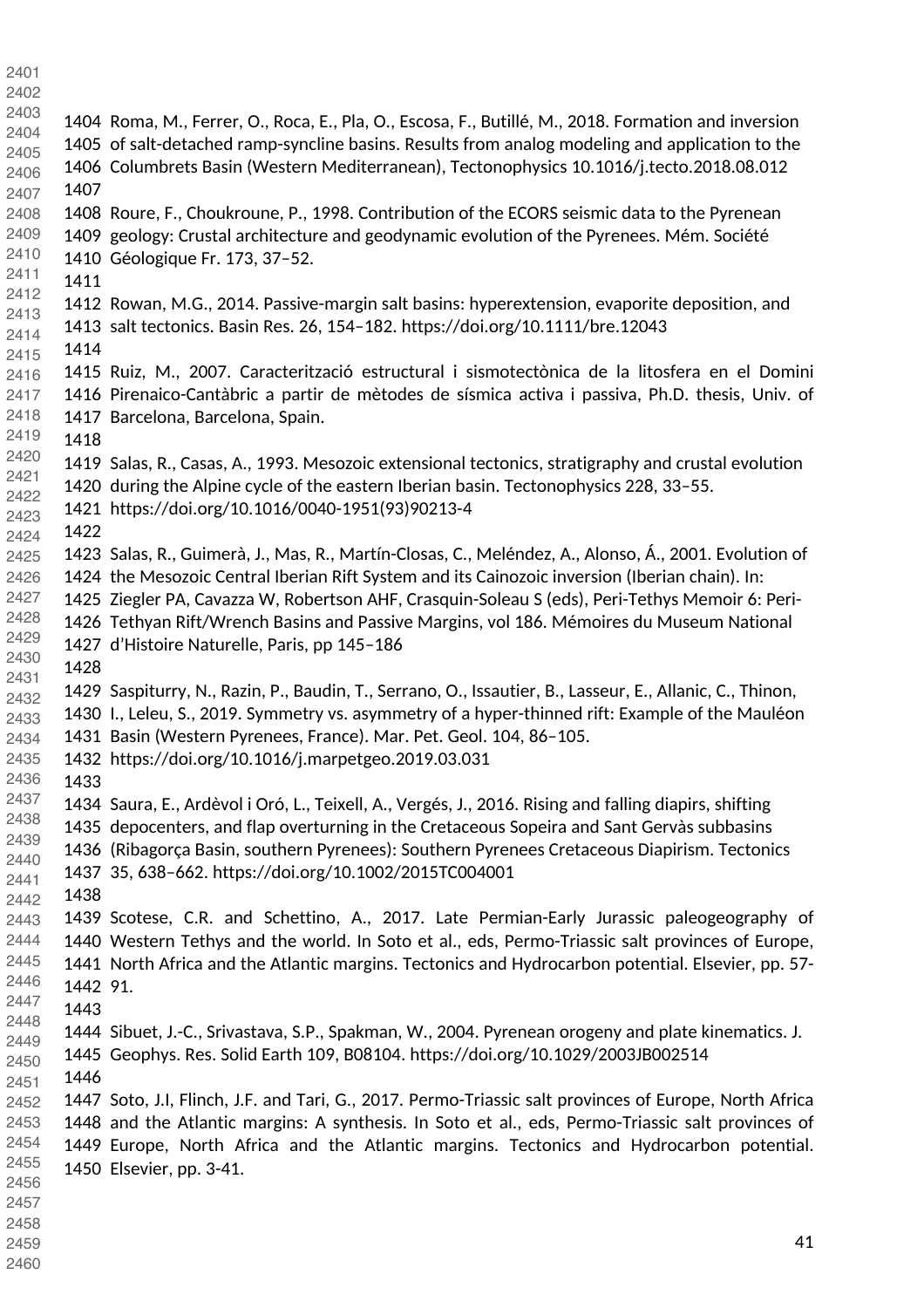- 1452 Sutra, E., Manatschal, G., Mohn, G., Unternehr, P., 2013. Quantification and restoration of 1453 extensional deformation along the Western Iberia and Newfoundland rifted margins. Geoch. 1454 Geoph. Geosys. 14 (8), 2575e2597. 1456 Teixell, A., 1998. Crustal structure and orogenic material budget in the west central 1457 Pyrenees. Tectonics 17, 395–406. https://doi.org/10.1029/98TC00561 1459 Teixell, A., Labaume, P., Lagabrielle, Y., 2016. The crustal evolution of the west-central 1460 Pyrenees revisited: Inferences from a new kinematic scenario. Comptes Rendus Geosci. 348, 1461 257–267. https://doi.org/10.1016/j.crte.2015.10.010 1463 Teixell, A., Labaume, P., Ayarza, P., Espurt, N., de Saint Blanquat, M., Lagabrielle, Y., 2018. 1464 Crustal structure and evolution of the Pyrenean-Cantabrian belt: A review and new 1465 interpretations from recent concepts and data. Tectonophysics 724, 146–170. 1466 https://doi.org/10.1016/j.tecto.2018.01.009 1468 Thiébault J., Durand-Wackenheim C., Debeaux M. and Souquet P., 1992. Métamorphisme 1469 des évaporites triasiques du versant nord des Pyrénées centrales et occidentales. Bull. Soc. 1470 Hist. Nat. Toulouse. 128, 77-84. 1472 Thinon, I., Matias, L., RÉhault, J.P., Hirn, A., Fidalgo-GonzÁlez, L., Avedik, F., 2003. Deep 1473 structure of the Armorican Basin (Bay of Biscay): a review of Norgasis seismic reflection and 1474 refraction data. J. Geol. Soc. 160, 99–116. https://doi.org/10.1144/0016-764901-103 1476 Tirel, C., Brun, J.-P. and Burov, E., 2008. Dynamics and structural development of 1477 metamorphic core complexes. Journal of Geophysical Research, 113(B4): B04403. 1479 Tomassimo, A., Marillier, F., 1997. Processing and interpretation in the tau-p domain of the 1480 ECORS Bay of Biscay expanding spread profiles. Mém. Société Géologique Fr. 171, 31–43. 1482 Tugend, J., Manatschal, G. and Kusznir, N.J., 2015. Spatial and temporal evolution of 1483 hyperextended rift systems: Implication for the nature, kinematics, and timing of the 1484 Iberian-European plate boundary, Geology, 43(1), 15–18, doi:10.1130/G36072.1. 1486 Tugend, J., Manatschal, G., Kusznir, N.J., Masini, E., Mohn, G., Thinon, I., 2014. Formation 1487 and deformation of hyperextended rift systems: Insights from rift domain mapping in the 1488 Bay of Biscay-Pyrenees. Tectonics 33, 1239–1276. https://doi.org/10.1002/2014TC003529 1490 Vergés, J., García-Senz, J., 2001. Mesozoic evolution and Cainozoic inversion of the Pyrenean 1491 rift. Mém. Muséum Natl. Hist. Nat. 186, 187–212. 1493 Vielzeuf, D., Kornprobst, J., 1984. Crustal splitting and the emplacement of Pyrenean 1494 lherzolites and granulites. Earth Planet. Sci. Lett. 67, 87–96. [https://doi.org/10.1016/0012-](https://doi.org/10.1016/0012-821X(84)90041-4) [821X\(84\)90041-4](https://doi.org/10.1016/0012-821X(84)90041-4) 1497 Vissers, R.L.M., Drury, M.R., Newman, J. and Fliervoet, T.F., 1997. Mylonitic deformation in
-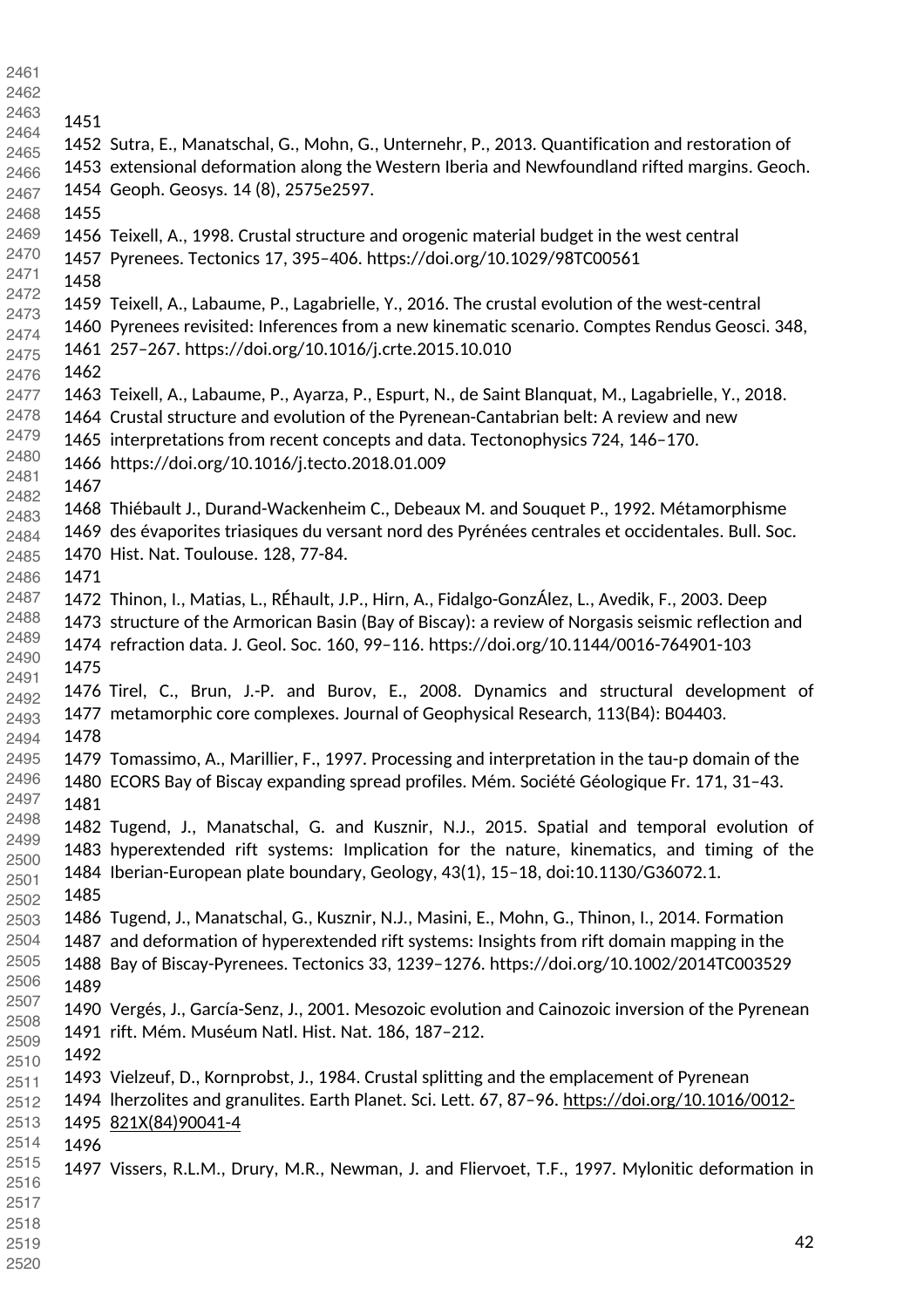| 2521         |      |                                                                                                      |
|--------------|------|------------------------------------------------------------------------------------------------------|
| 2522         |      |                                                                                                      |
| 2523         |      | 1498 upper mantle peridotites of the North Pyrenean Zone (France) : implications for strength        |
| 2524         |      | 1499 and strain localization in the lithosphere. Tectonophysics, 279, 303-325.                       |
| 2525         | 1500 |                                                                                                      |
| 2526         |      |                                                                                                      |
| 2527         |      | 1501 Wang, Y., Chevrot, S., Monteiller, V., Komatitsch, D., Mouthereau, F., Manatschal, G.,          |
| 2528         |      | 1502 Sylvander, M., Diaz, J., Ruiz, M., Grimaud, F., Benahmed, S., Pauchet, H., Martin, R., 2016.    |
| 2529         |      | 1503 The deep roots of the western Pyrenees revealed by full waveform inversion of teleseismic P     |
| 2530         |      | 1504 waves. Geology 44, 475-478. https://doi.org/10.1130/G37812.1                                    |
| 2531         | 1505 |                                                                                                      |
| 2532         |      | 1506 Wernicke, B., 1981. Low-angle normal faults in the Basin and Range Province: nappe              |
| 2533<br>2534 |      | 1507 tectonics in an extending orogen. Nature 291, 645-648. https://doi.org/10.1038/291645a0         |
| 2535         | 1508 |                                                                                                      |
| 2536         |      | 1509 Wernicke, B., 1985. Uniform-sense normal simple shear of the continental lithosphere. Can.      |
| 2537         |      | 1510 J. Earth Sci. 22, 108-125. https://doi.org/10.1139/e85-009                                      |
| 2538         | 1511 |                                                                                                      |
| 2539         |      |                                                                                                      |
| 2540         |      | 1512 Ziegler, 1988. Evolution of Arctic-North Atlantic and western Tethys. Tulsa. AAPG Memoir,       |
| 2541         |      | 1513 43, 198 pp.                                                                                     |
| 2542         | 1514 |                                                                                                      |
| 2543         |      | 1515 Zamora, G., Fleming, M., Gallastegui, J., 2017. Salt Tectonics Within the Offshore Asturian     |
| 2544         |      | 1516 Basin: North Iberian Margin, in Soto, J.I, Flinch, J.F. and Tari, G., 2017. Permo-Triassic salt |
| 2545         |      | 1517 provinces of Europe, North Africa and the Atlantic margins: A synthesis. In Soto et al., eds,   |
| 2546         |      | 1518 Permo-Triassic salt provinces of Europe, North Africa and the Atlantic margins. Tectonics and   |
| 2547         |      | 1519 Hydrocarbon potential. Elsevier, pp. 353-367.                                                   |
| 2548         | 1520 |                                                                                                      |
| 2549         | 1521 |                                                                                                      |
| 2550         |      |                                                                                                      |
| 2551         | 1522 |                                                                                                      |
| 2552         |      |                                                                                                      |
| 2553         |      |                                                                                                      |
| 2554         |      |                                                                                                      |
| 2555         |      |                                                                                                      |
| 2556         |      |                                                                                                      |
| 2557         |      |                                                                                                      |
| 2558         |      |                                                                                                      |
| 2559         |      |                                                                                                      |
| 2560         |      |                                                                                                      |
| 2561<br>2562 |      |                                                                                                      |
| 2563         |      |                                                                                                      |
| 2564         |      |                                                                                                      |
| 2565         |      |                                                                                                      |
| 2566         |      |                                                                                                      |
| 2567         |      |                                                                                                      |
| 2568         |      |                                                                                                      |
| 2569         |      |                                                                                                      |
| 2570         |      |                                                                                                      |
| 2571         |      |                                                                                                      |
| 2572         |      |                                                                                                      |
| 2573         |      |                                                                                                      |
| 2574         |      |                                                                                                      |
| 2575         |      |                                                                                                      |
| 2576         |      |                                                                                                      |
| 2577         |      |                                                                                                      |
| 2578         |      |                                                                                                      |
| 2579         |      | 43                                                                                                   |
| 2580         |      |                                                                                                      |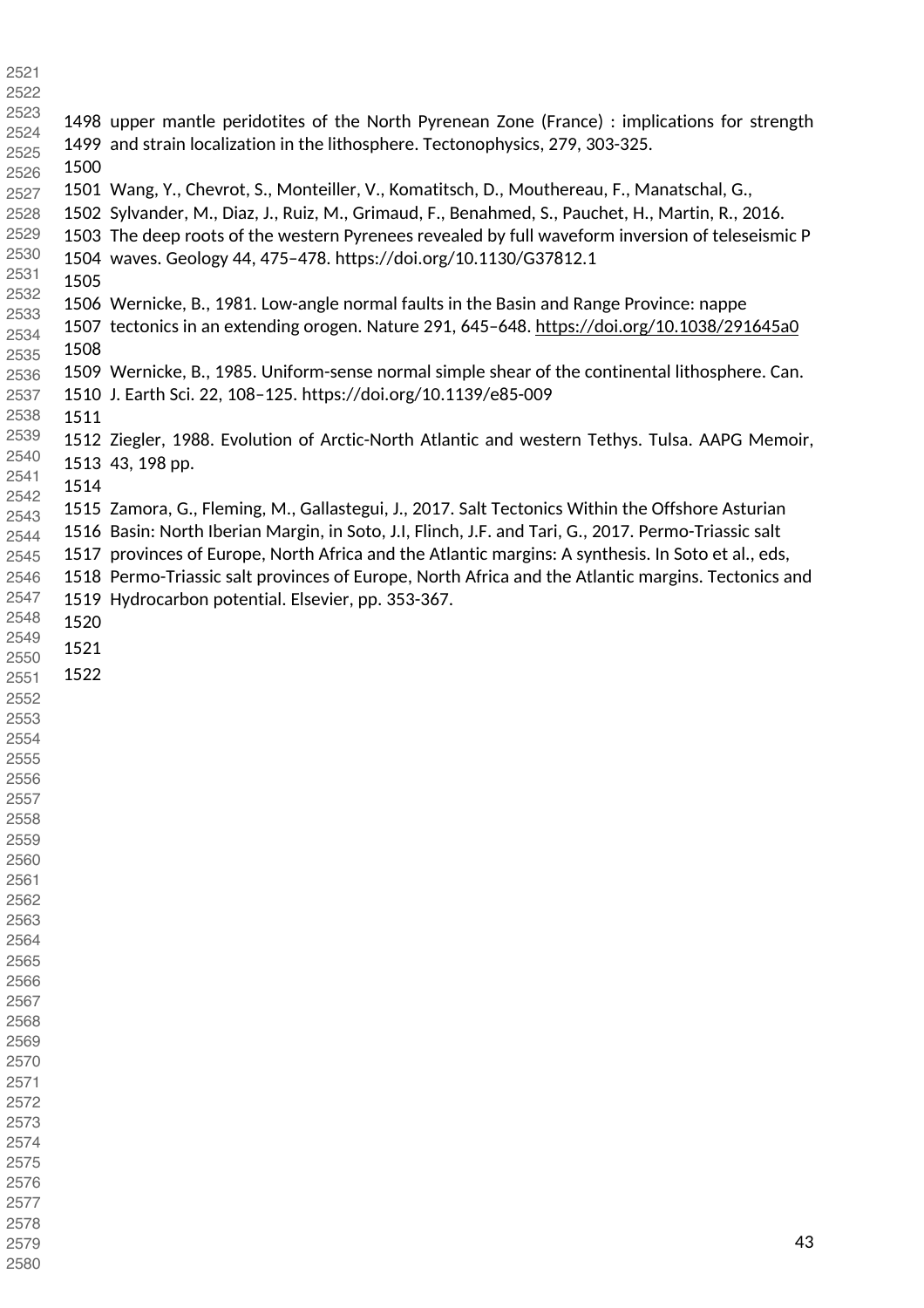**Figure captions Figure 1. Location of the studied basins and their paleogeographic position during the Cretaceous at the onset of the Iberia drift**. 1527 (a) Simplified structural map of the Cantabrian-Pyrenean orogenic system and adjoining 1528 Iberia showing Eurasia deformed and undeformed domain (modifed from Verges and Garcia-1529 Senz, 2001 and Teixell et al., 2018). (b) Hypothetical reconstruction at the onset of the Iberia 1530 drift (modified after Tugend et al., 2014). **Figure 2. A compilation of Cretaceous basins architecture from the Cantabrian-Pyrenean belt**. 1534 Reconstructions from field and geophysical data collected by various authors in the Basque-1535 Cantabrian basin (a, b, c) and in the North Pyrenean Zone (NPZ): Mauléon basin (d), 1536 Chainons Béarnais (e, f), Baronnies basin (g) and Agly massif-Boucheville basin (h). **Figure 3. Structure and evolution of Iberia-Newfoundland-type and Alpine-type passive margins** (modified from Péron-Pinvidic and Manatschal, 2009 and Mohn et al., 2012). 1540 (a): two sketches showing the main concepts linked to Iberia-Newfoundland-type margin 1541 evolution, namely: (i) strong final asymmetry with upper and lower plates separated by a 1542 single detachment fault (HHD, Hobby High detachment), (ii) emplacement of extensional 1543 allochthons as rigid crustal blocks over the exhumed mantle. (b): strain distribution and 1544 strain partitioning during lithospheric thinning at magma-poor rifted margin, with example 1545 from the fossil Alpine Tethys margin. In this model, the pre-rift cover remains welded on the 1546 tilted crustal blocks; the middle crust is thinned to zero and the upper crust and upper 1547 mantle are juxtaposed at the break up stage. The concepts shown in (a) and (b) contrast with 1548 the concepts attached to the smooth-slopes basins evolution developed in this paper. **Figure 4. The geological record of the Cretaceous extension in the Paleozoic basement and exhumed mantle of the North Pyrenean Zone (NPZ).** 1552 The map shows the location of mantle bodies and crustal units illustrated in photographs a 1553 to k. (a): dated crustal mylonites associated with the Urdach lherzolites; thin section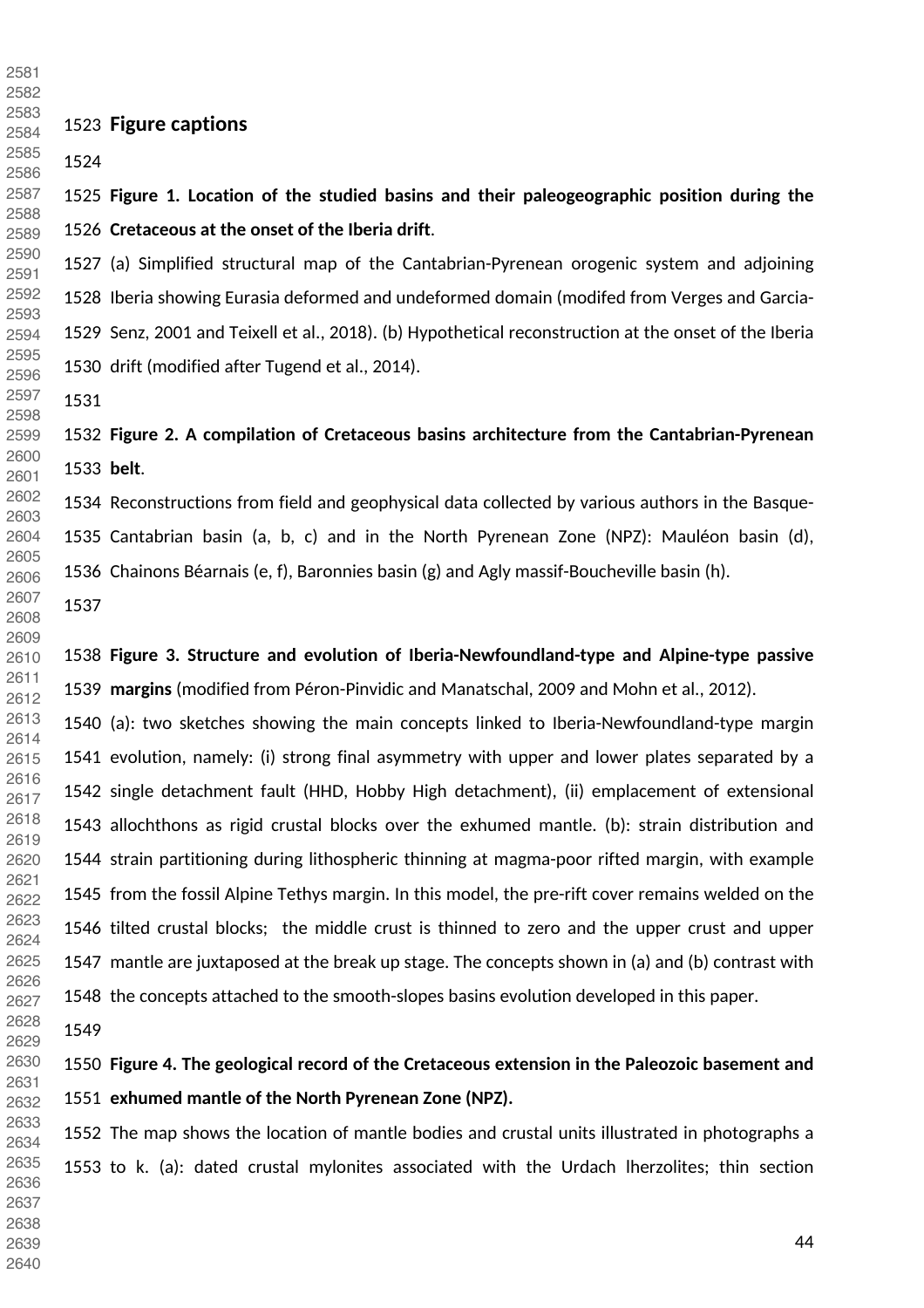1554 microphotograph (natural light) of the leucocratic gneissic mylonite exposed at Col d'Urdach 1555 and containing numerous micafishes (dating by the Ar/Ar method at 105 Ma; after Asti et al., 1556 2019). (b): thin section of typical ultramylonite from the lenses of Paleozoic material welded 1557 on the exhumed mantle rocks of the Saraillé lherzolite (Asti et al., 2019). (c): phacoidal fabric 1558 defined by anastomozing shear zones in the mantle body of Bestiac. This fabric is typical of 1559 the lenticular layer as defined by Lagabrielle et al. (2019a, 2019b). (d): phacoidal fabric in the 1560 lenticular layer of the lherzolite body of Moncaup. (e): phacoidal fabric in the lenticular layer 1561 of the lherzolite body of Saraillé (Lagabrielle et al., 2019b). (f): curved shear zones and 1562 elongated tectonic lenses in serpentinized lherzolites of the lenticular layer in the Moncaut 1563 peridotite body. (g and h): phacoidal fabric in the lenticular layer of the lherzolite body of 1564 Urdach: h shows pervasive carbonation (Lagabrielle et al., 2019a). (i and j): thin section and 1565 outcrop of anastomozing serpentinized shear bands in the lherzolites of Etang de Lers 1566 (Lherz). (k): anastomozing serpentinized shear bands in the lherzolites of Avezac. 

 

 

 **Figure 5. The geological record of the Cretaceous extension in the pre-rift cover of the metamorphic North Pyrenean Zone (NPZ). Some field view of outcrops showing the layer perpendicular flattening and the S0/S1 syn-metamorphic foliation.** 

1571 (a): layer-parallel boudinage in the Calce quarry (Jurassic dolostones of the Agly massif 1572 cover, Eastern NPZ). (b): layer-parallel ductile stretching of the meta-laterite and carbonate 1573 breccia in the Benou quarry near Turon de la Tecouère lherzolite body (Chainons Béarnais, 1574 Western NPZ). (c): flattened fossils in the Jurassic meta-dolostones of the Saleix valley (Aulus 1575 basin, Central NPZ). (d): extreme stretching of a rudist-rich Urgonian marbles at Sarrance 1576 (Chainons Béarnais, Western NPZ) (see also fig. 6c). (e): tight normal faults affecting the 1577 early S0/S1 syn-metamorphic foliation in the pre-rift cover marbles of the Agly massif. These 1578 features characterize the ductile-brittle transition that occurred at the end of the rifting 1579 history. (f): same features as (e) but in the marbles of the detached Lherz body cover 1580 (southern side). (g): recumbent folds associated with the early ductile foliation in marbles 1581 from the detached cover of the Pays de Sault Paleozoic basement (Eastern NPZ). (h): tectonic 1582 brecciation with calcite veining marking the ductile-brittle transition in the marbles of the 1583 Lherz body cover (western side). 

 

 **Figure 6 . A theoretical log of the lithological succession in the internal domain of the**  

- 
-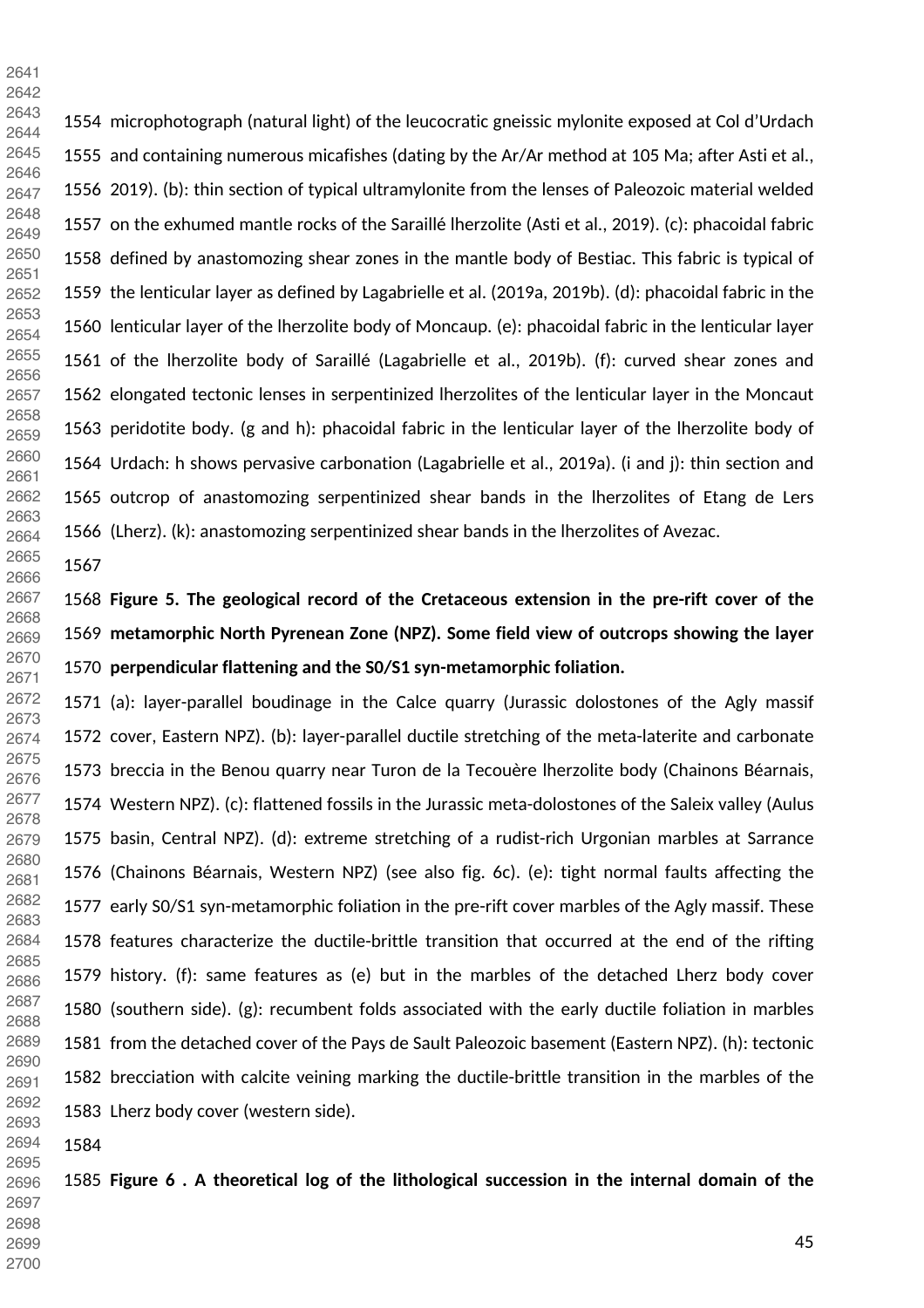**Cretaceous NPZ rift basins.** 1587 The photographs illustrate the various rock-types forming the basin basement (crust and 1588 mantle) and the pre-rift and syn-rift series. (a): Chaînons Béarnais (Saraillé massif, western 1589 NPZ). (b): Boucheville basin (eastern NPZ). (c): Urgonian at Sarrance (western NPZ) (see also 1590 fig. 5d). (d): Jurassic dolomites at Calce (eastern NPZ). (e): base of pre-rift series (Bestiac, 1591 eastern NPZ). (f): base of pre-rift series (Moncaup, central NPZ). (g): crustal lenses of Saraillé 1592 massif (western NPZ). (h): lenticular layer (Urdach mantle body, western NPZ). **Figure 7. Interpretated and reconstructed profiles of peri-Pyrenean Cretaceous basins architecture.**  1596 (a): Parentis basin. (b): Columbrets basin. (c and d): Cameros basin. See location of basins in 1597 fig. 1. **Figure 8. A compilation of model results and conceptual representations of extended to hyper-extended continental crust.** 1601 This compilation aims enhancing the main mechanical concepts involved in the processes of 1602 crustal extension and how they apply or not apply to the genesis and evolution of the 1603 smooth-slopes basins defined in this article (see text for discussion). **Figure 9. A compilation of reconstructed architecture of Pyrenean Cretaceous basins and a Basque-Parentis transect.**  1607 All represented sections are based on the activation of a restricted number of detachment 1608 faults. As discussed in text, such representations do not match the newly defined smooth-1609 slopes architecture that characterize the Pyrenean and peri-Pyrenean Cretaceous basins. **Figure 10. Deformation regimes of the various units composing a typical smooth-slopes basin.** 1613 (a): distribution of pure shear and simple shear regimes in a simplified smooth-slopes basin 1614 system. (b): Detail of the very distal part of the hyper-extended crust (area shown in a). (b1): 1615 simplified log showing the association of metric to hectometric crustal lenses separated 1616 from the mantle rocks by the crust-mantle detachment and from the detached pre-rift cover 1617 by the cover décollement (see definition in Lagabrielle et al., 2019a, 2019b). (b2): field view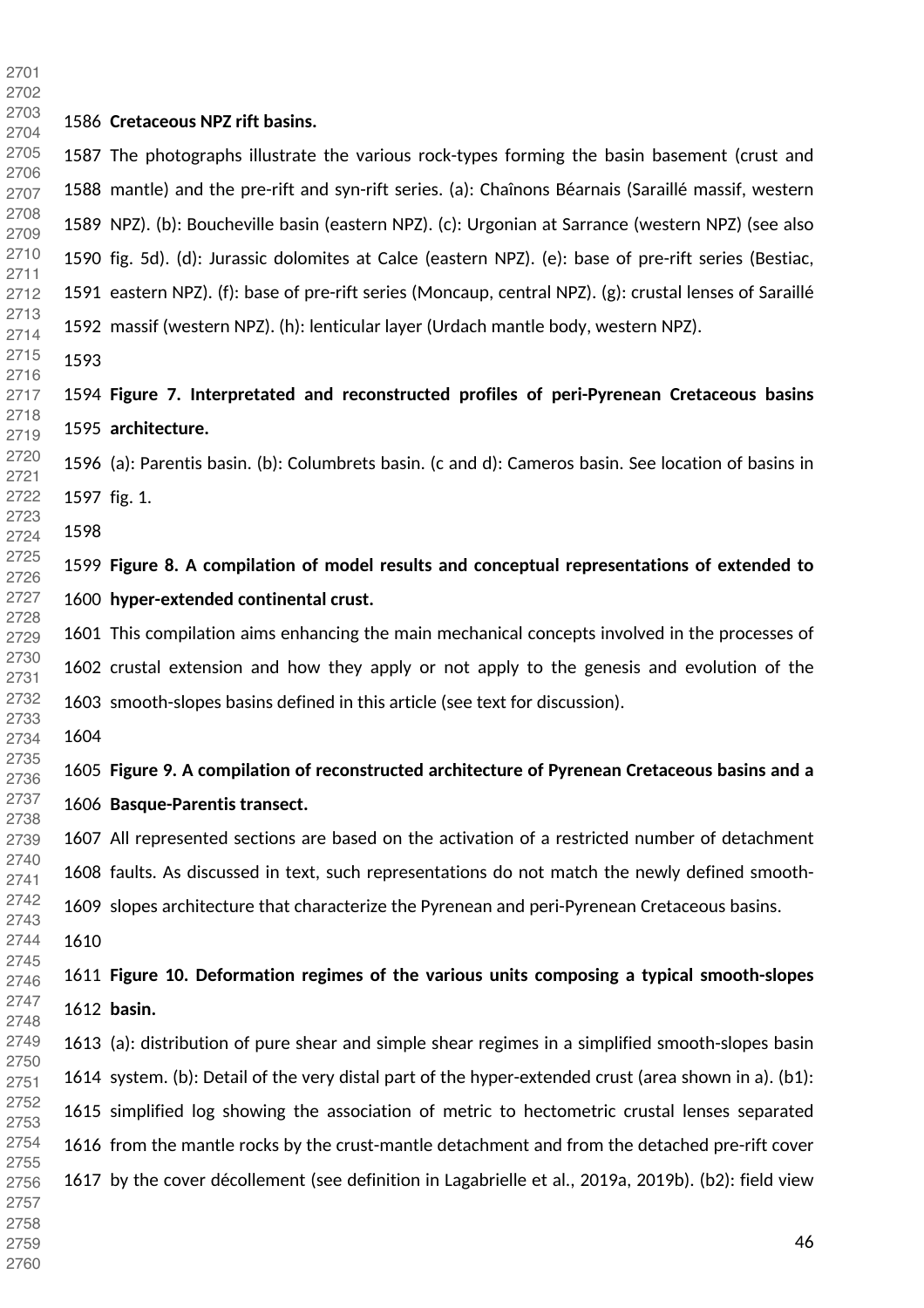1618 of crustal sheets from the base of the Saraillé massif (western NPZ). (b3): field view of 1619 anastomozing shear zones cutting trough the serpentinized peridotite of the Saraillé body 1620 and forming the lenticular layer of the crust-mantle detachment (see also fig. 4c to k). **Figure 11. A compilation of schematic architecture of selected Atlantic and Mediterranean passive margins.** 1624 These margin profiles are selected because they offer architectures which do not fit with 1625 the Iberia-Newfoundland-type margin (see fig. 2). In particular, they show large scale crustal 1626 boudinage and lenticulation that are consistent with a ductile regime of extensional 1627 deformation. Sheets of hyper thinned crutal material is indicated by the orange arrow (see 1628 comments in text). Note that scale is similar in all profiles. **Figure 12. Three numerical models of rift development compared to the Angola-Brazil and Iberia transects**. 1632 All models highlight a mode of deformation that leads to the development of very thin and 1633 long sheets of crustal material also observed in the Angola-Campos transect but not in the 1634 Iberia transect. Such deformation necessarily imply a ductile behaviour of the crust 1635 consistent with processes acting in the central part of the smooth-slopes basins studied in 1636 this paper (see text for further comments). **Figure 13. Paleogeography of Triassic deposits and Cretaceous rifting around the Iberia plate.**  1640 (a): paleogeographic maps for the Triassic period (modified from Orti et al., 2017) and 1641 location of some further Cretaceous rifted regions. Note that by contrast to the area where 1642 Cretaceous smooth-slopes basins will open, the area corresponding to the future Iberia-1643 Newfoundland conjugate margins are devoid of thick evaporitic series. (b): paleogeographic 1644 maps for the Ladinian and Carnian (Middle-early Late Triassic times, 242-227 Ma) modified 1645 after Scotese and Schettino (2017). (c): paleogeography of Upper Triassic deposits prepared 

1646 after a compilation of unpublished data by D. Frizon de Lamotte (pers. com.) superimposed

- 1647 on a plate reconstruction by Olivet (1996).
- 
- 

- 
- 
-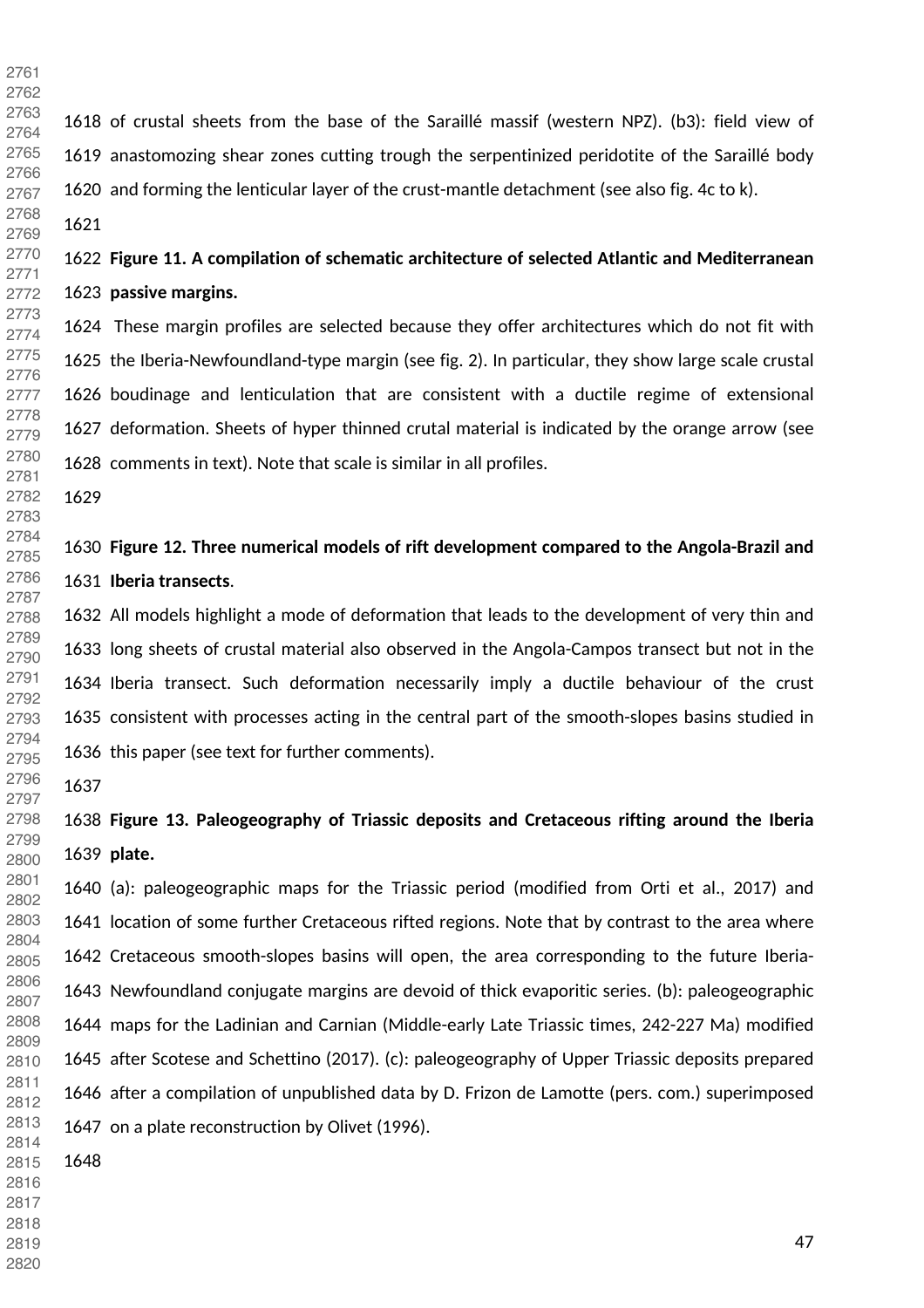**Figure 14. Correlation between the paleogeography of Triassic deposits and the mode of rifting around the Iberia plate.**  1651 (a): cartoons (a1 and a2) illustrating the contrasted rifting modes between the Iberia-1652 Newfounland-type and the Parentis-type margins (modified from Clerc and Lagabrielle, 1653 2014). (b): paleogeography of Triassic (Late Norian) deposits according to Marcoux et al. in 1654 the Dercourt et al. (1993) map atlas. As paleogeographic maps in fig. 13, this reconstruction 1655 points to the lack of thick evaporites deposits in the future Iberia-Newfounland rifting 1656 domain (see text for discussion). **Figure 15. Time-dependent rheological evolution of the Pyrenean rifting based on geological constraints from the North Pyrenean Zone and numerical results from a thermo- mechanical numerical modeling.**  1661 Sketches depicting the geological evolution are extracted from the Clerc et al. (2016) model. 1662 Rheological profiles derive from the Duretz et al., (2019) model. They are placed at critical 1663 locations (1, 2 and 3) of the rift in order to emphasize the drastic changes in the mechanical 1664 behaviour during its evolution from limited crustal extension to local mantle exhumation 1665 (see detailed description in text). **Figure 16. A theoretical structural model for the Cantabrian, Pyrenean and Iberian symmetrical smooth-slopes basins based on the features and concepts discussed in this article.**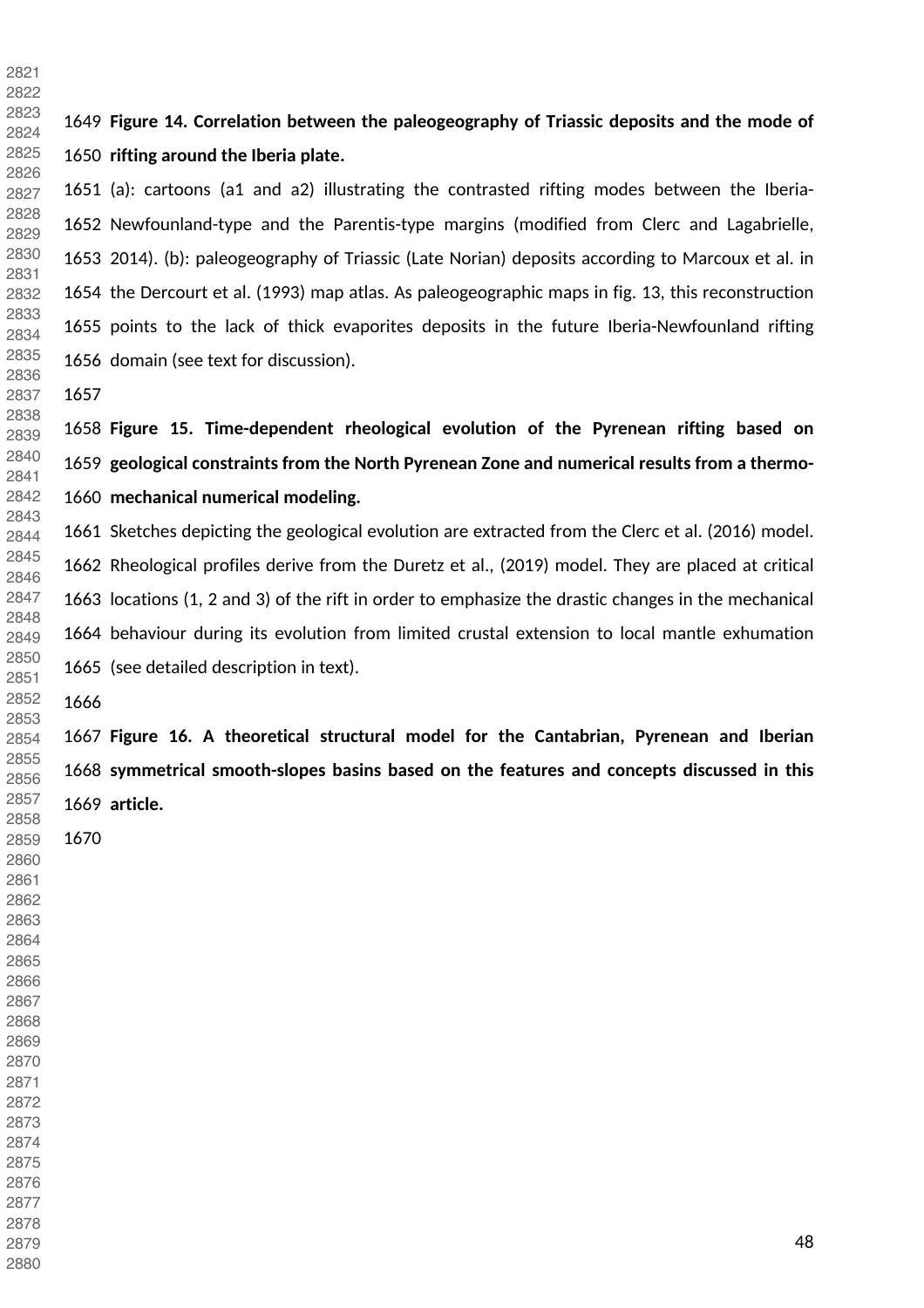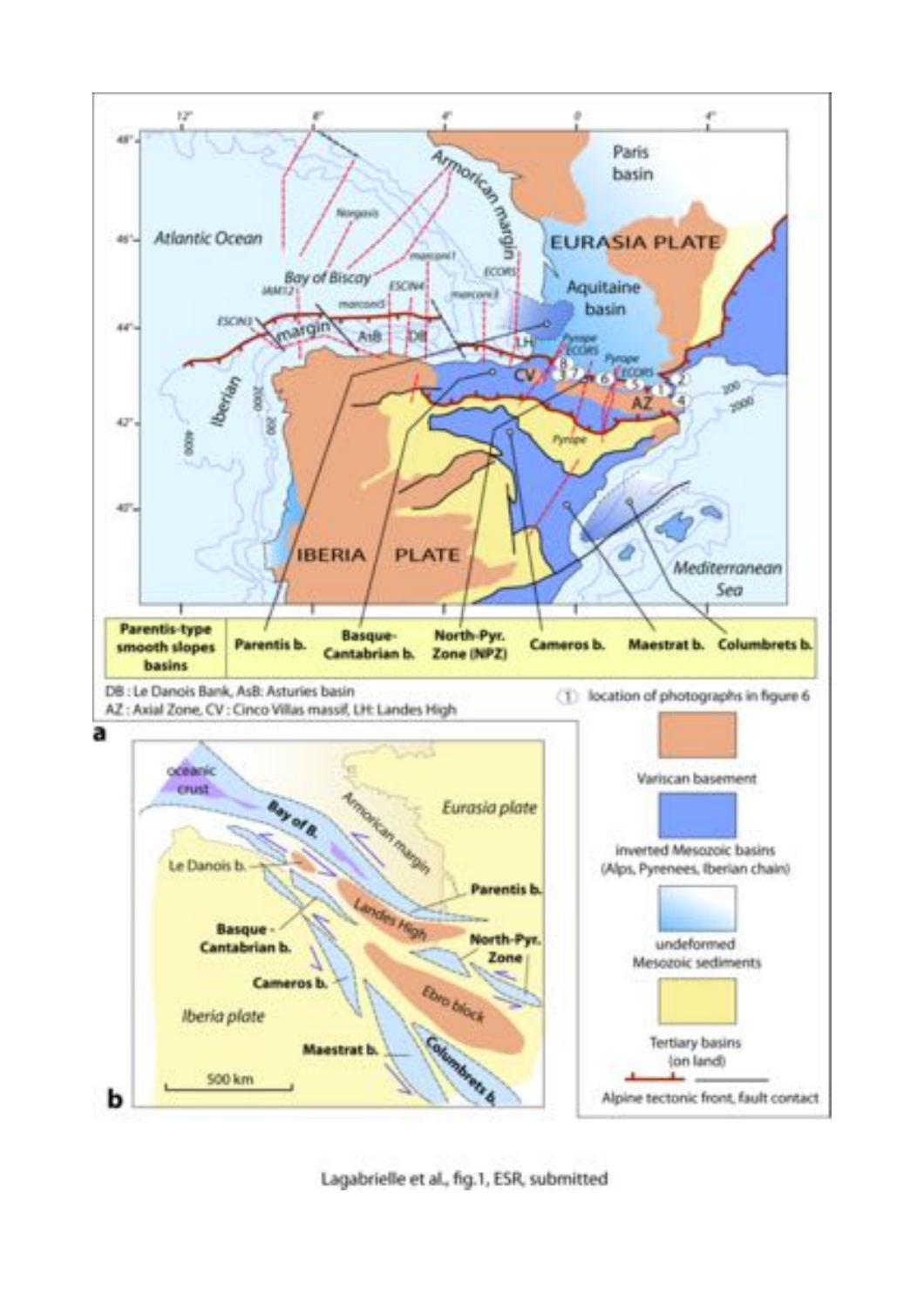

Lagabrielle et al., fig. 2, ESR, submitted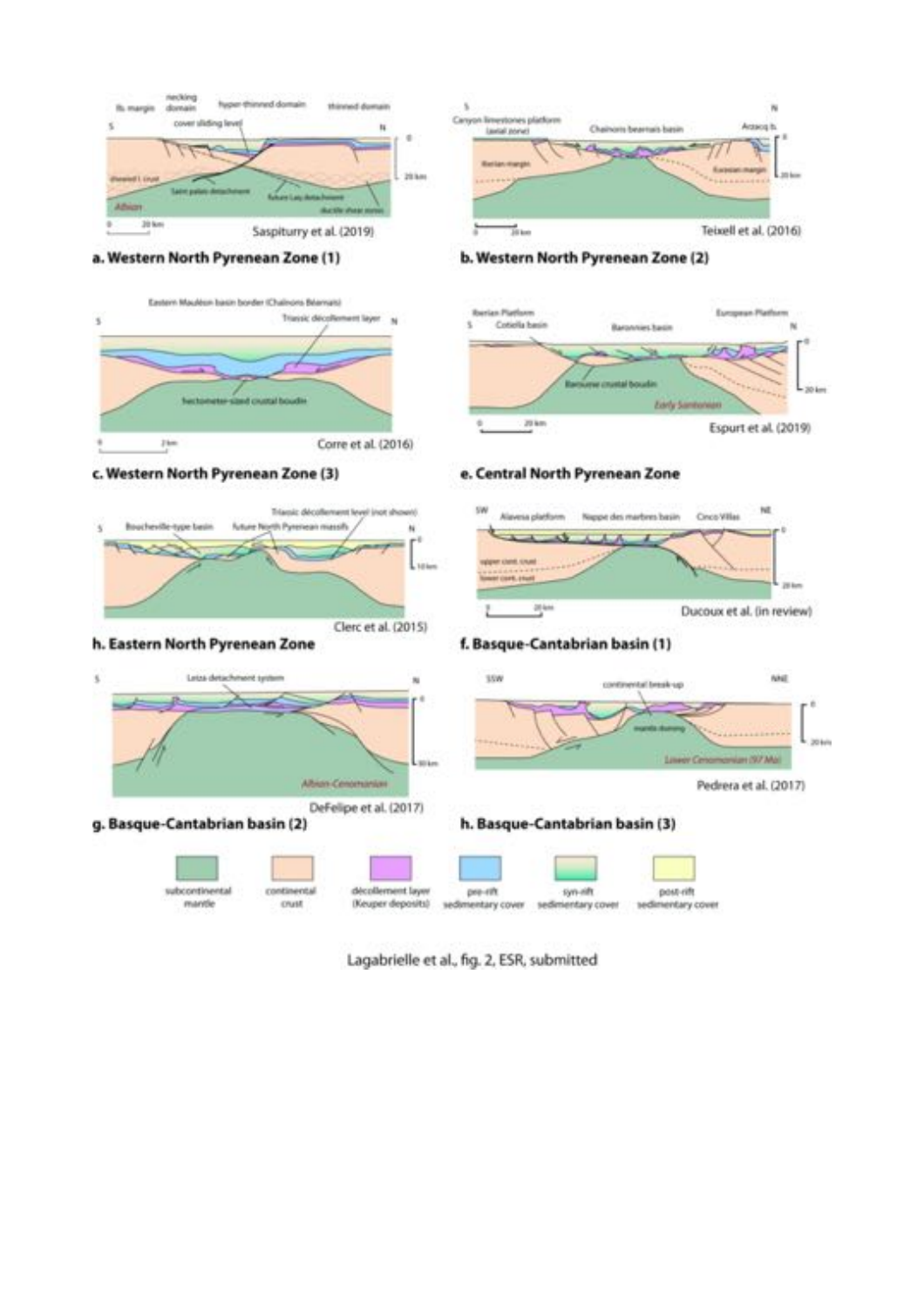

Lagabrielle et al., fig. 3, ESR, submitted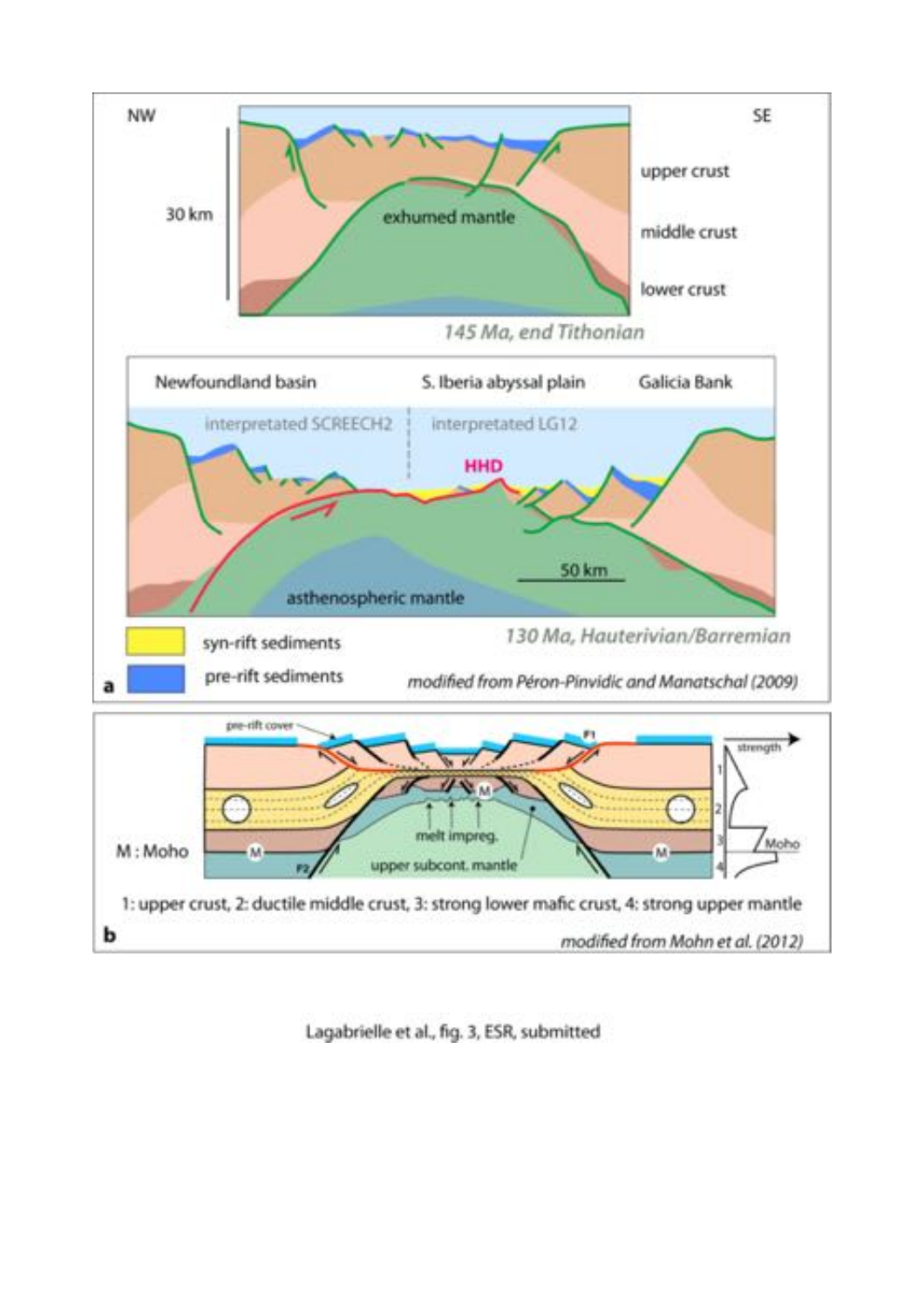

Lagabrielle et al., fig. 4, ESR, submitted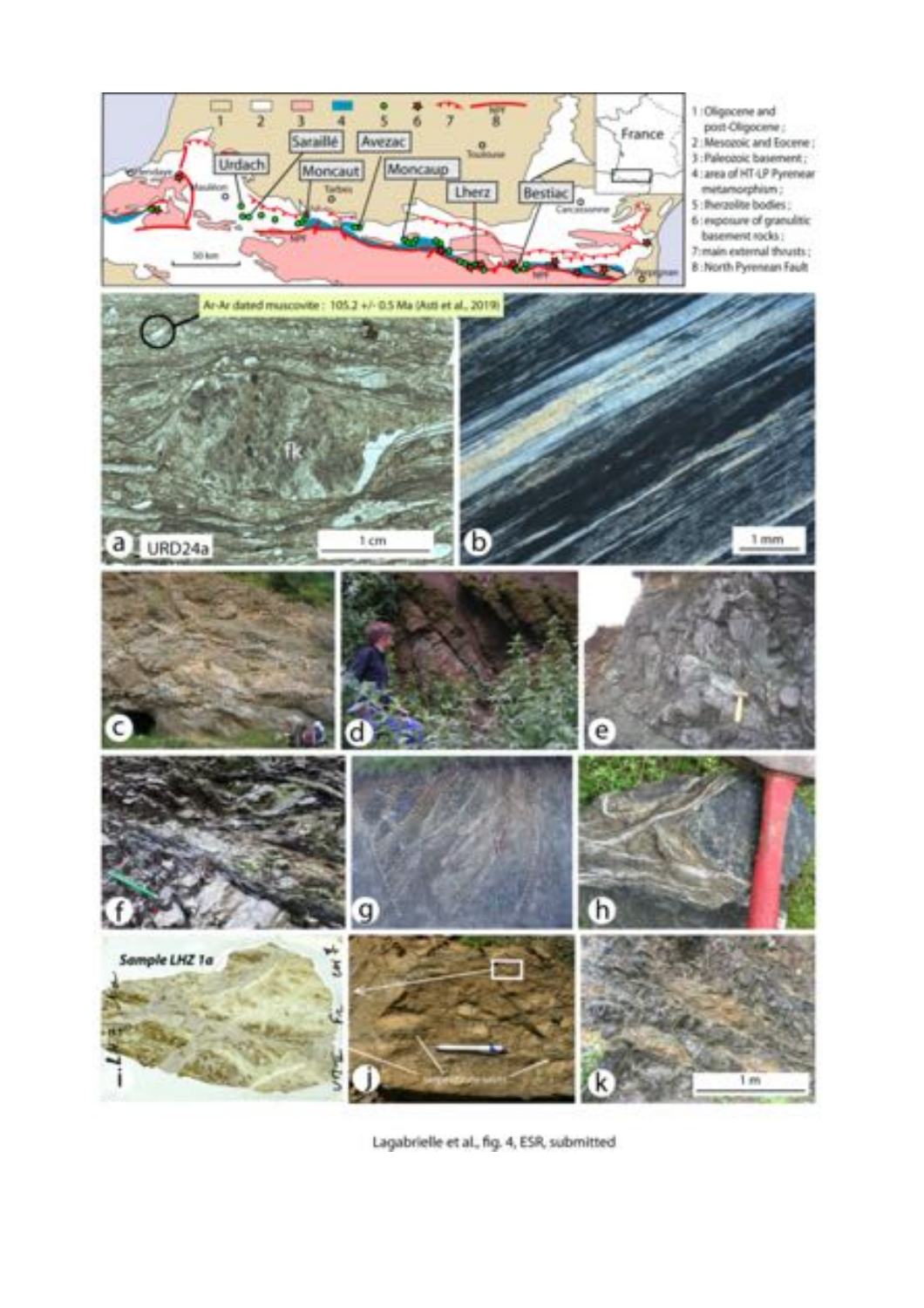

Lagabrielle et al., fig. 5, ESR, submitted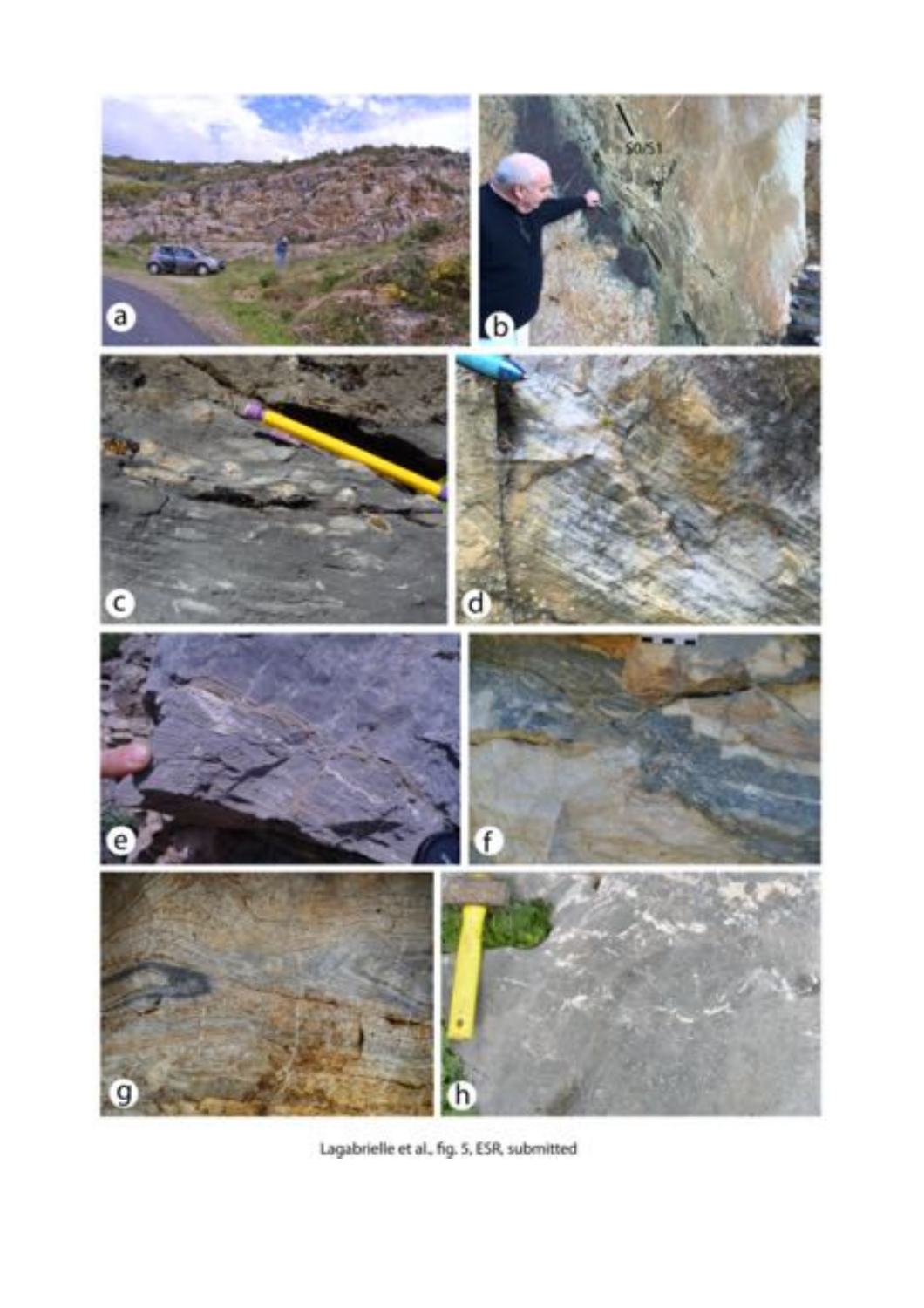

Lagabrielle et al., fig. 6, ESR, submitted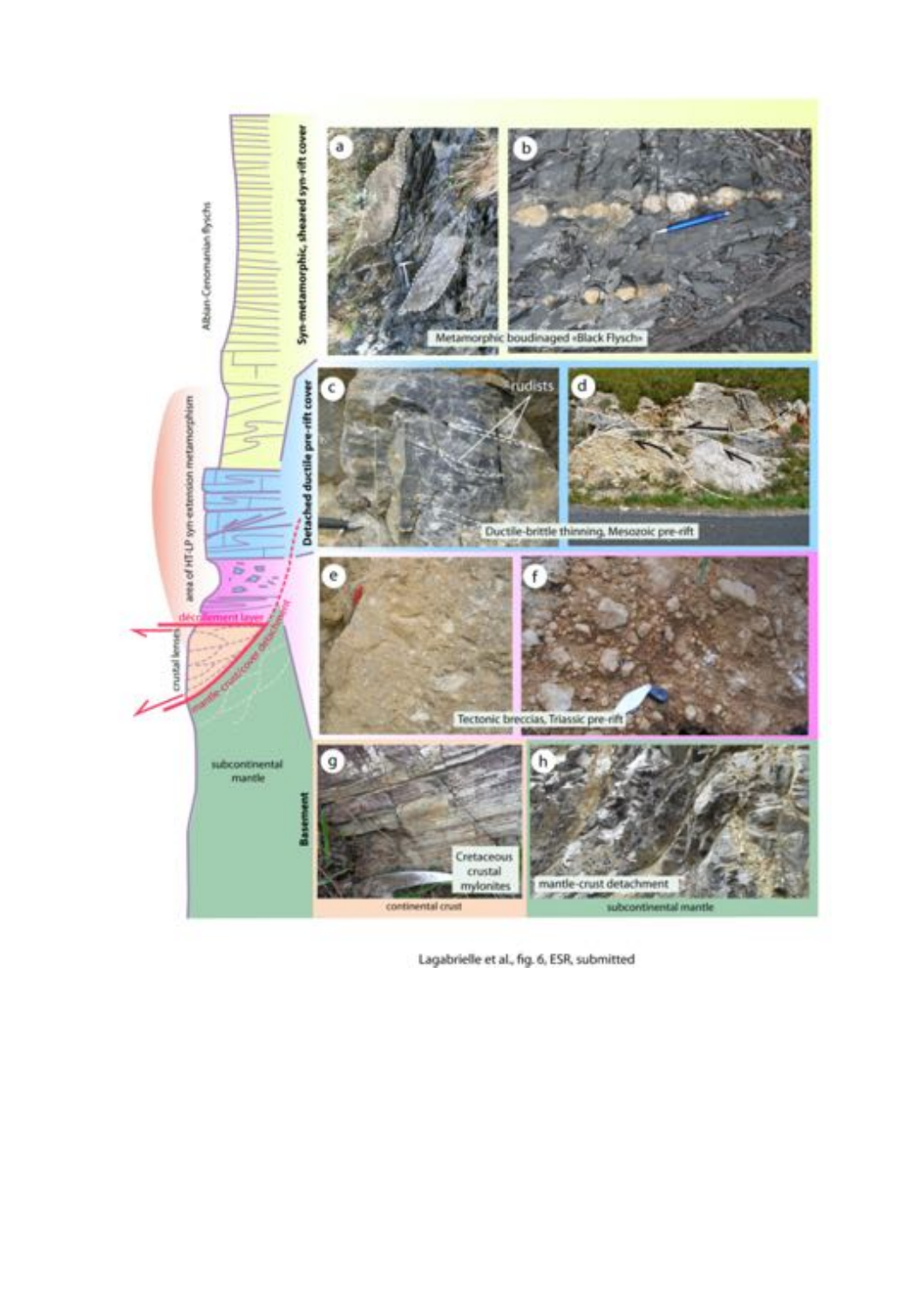

Lagabrielle et al., fig. 7, ESR, submitted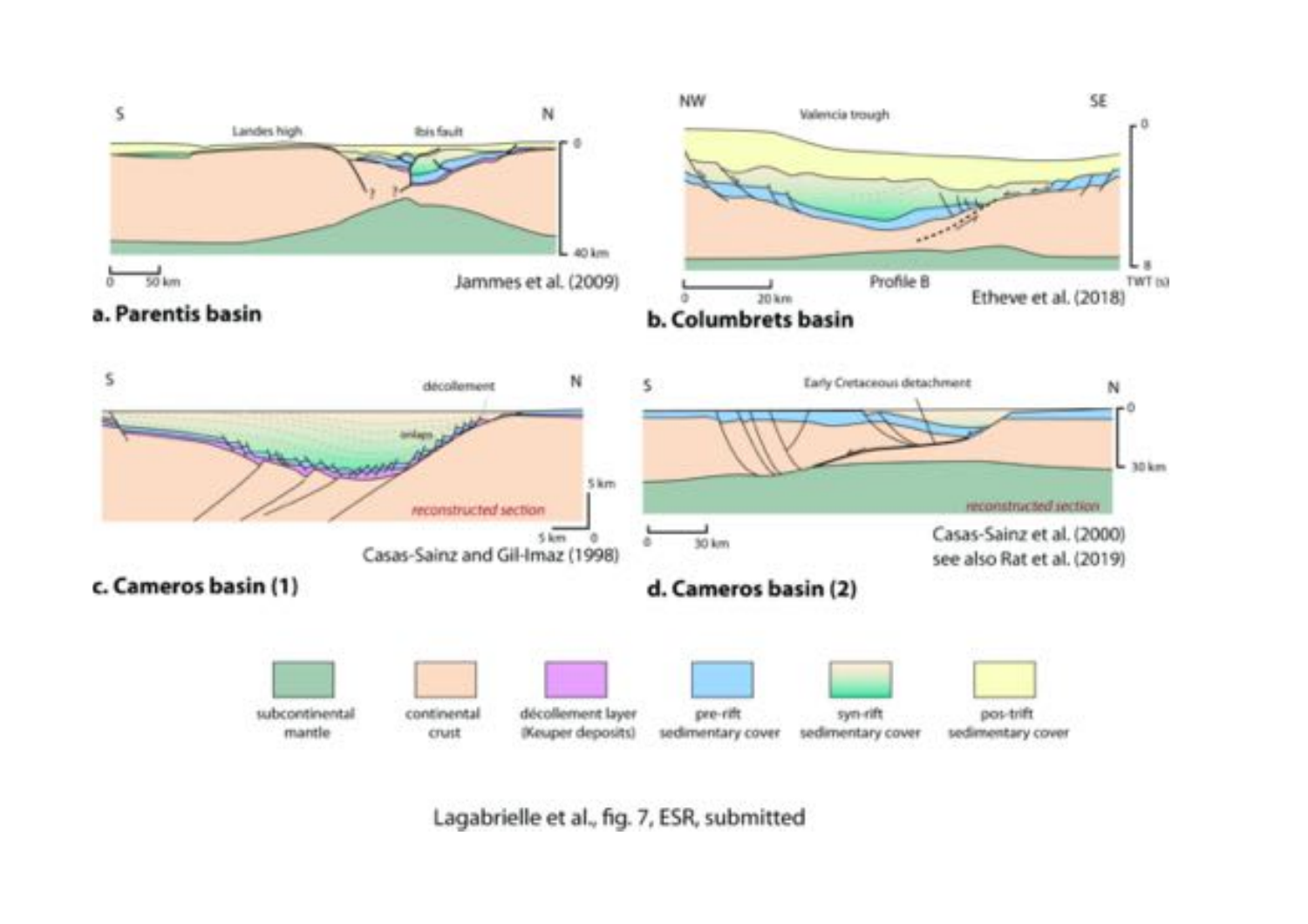

#### a. Nagel and Buck (2004)



#### d. Gartrell (1997)



e. Clerc et al. (2018)

Lagabrielle et al., fig. 8, ESR, submitted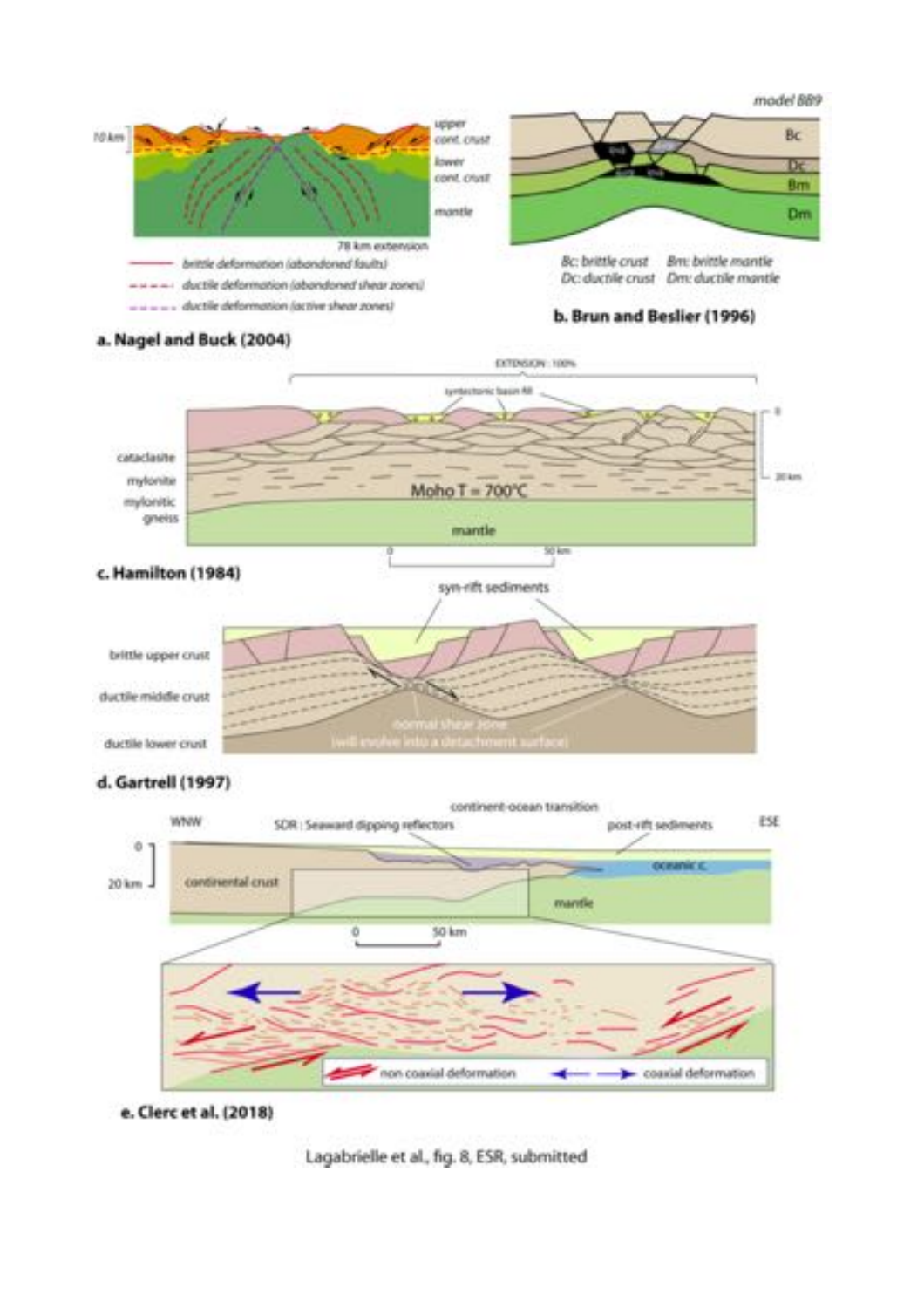

#### a. Masini et al. (2014): Mauléon basin



#### b. Lagabrielle et al. (2010): Central North Pyrenean Zone (Aulus basin, Etang de Lers)



#### c. Vauchez et al. (2013): Eastern North Pyrenean Zone (Boucheville basin)



#### d. Roca et al. (2011) : Basque-Parentis transect

Lagabrielle et al., fig. 9, ESR, submitted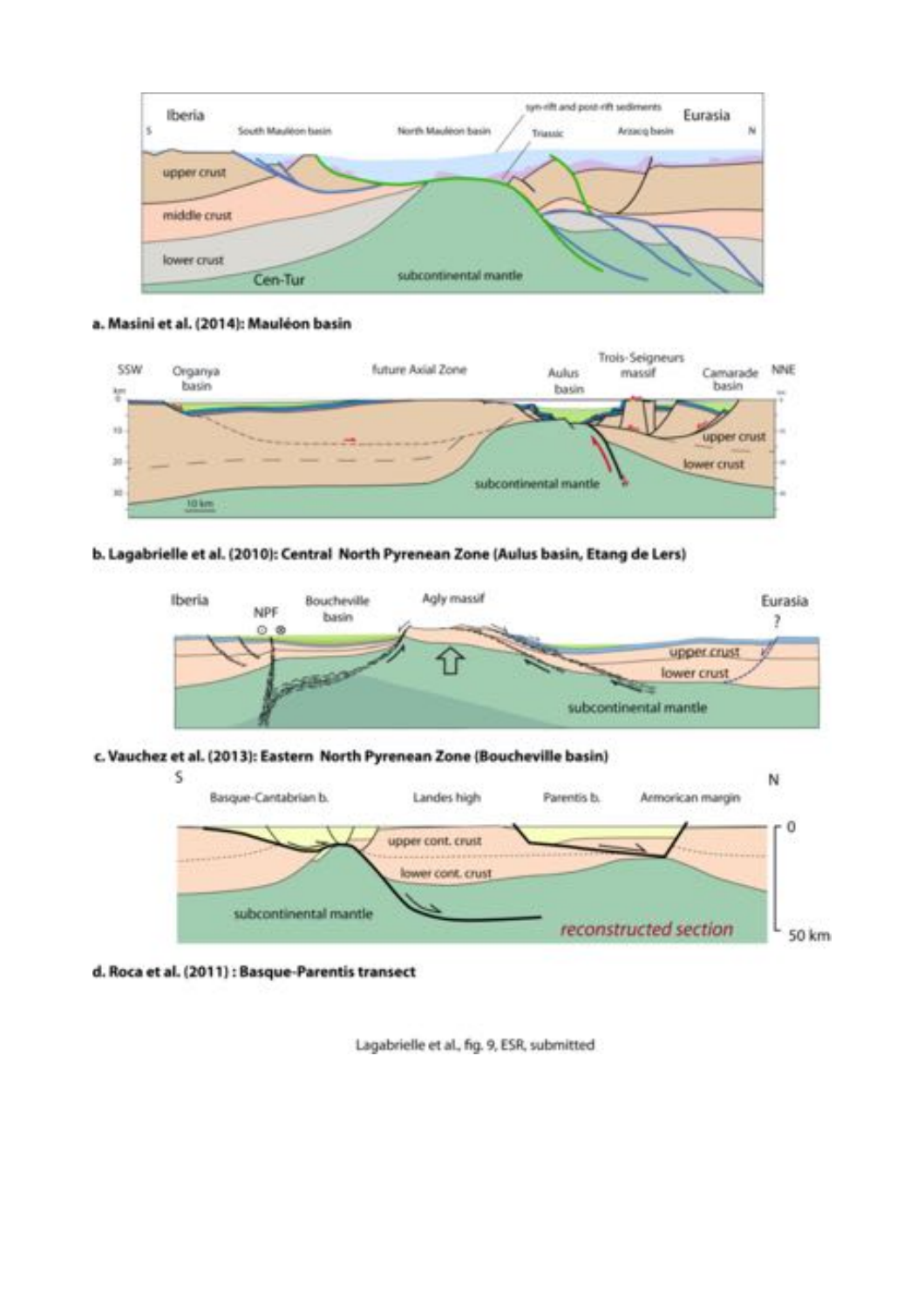

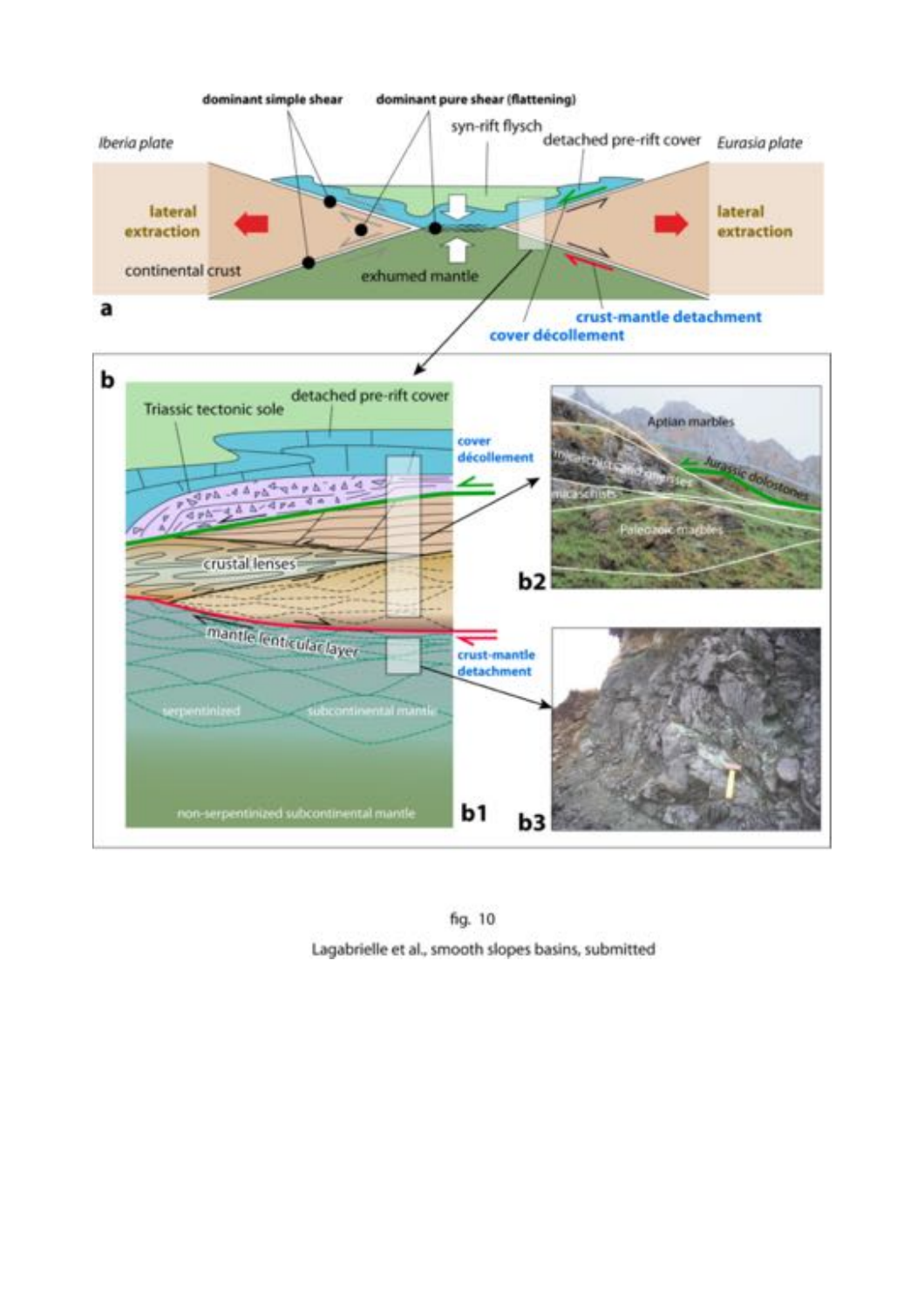

Lagabrielle et al., fig. 11, ESR, submitted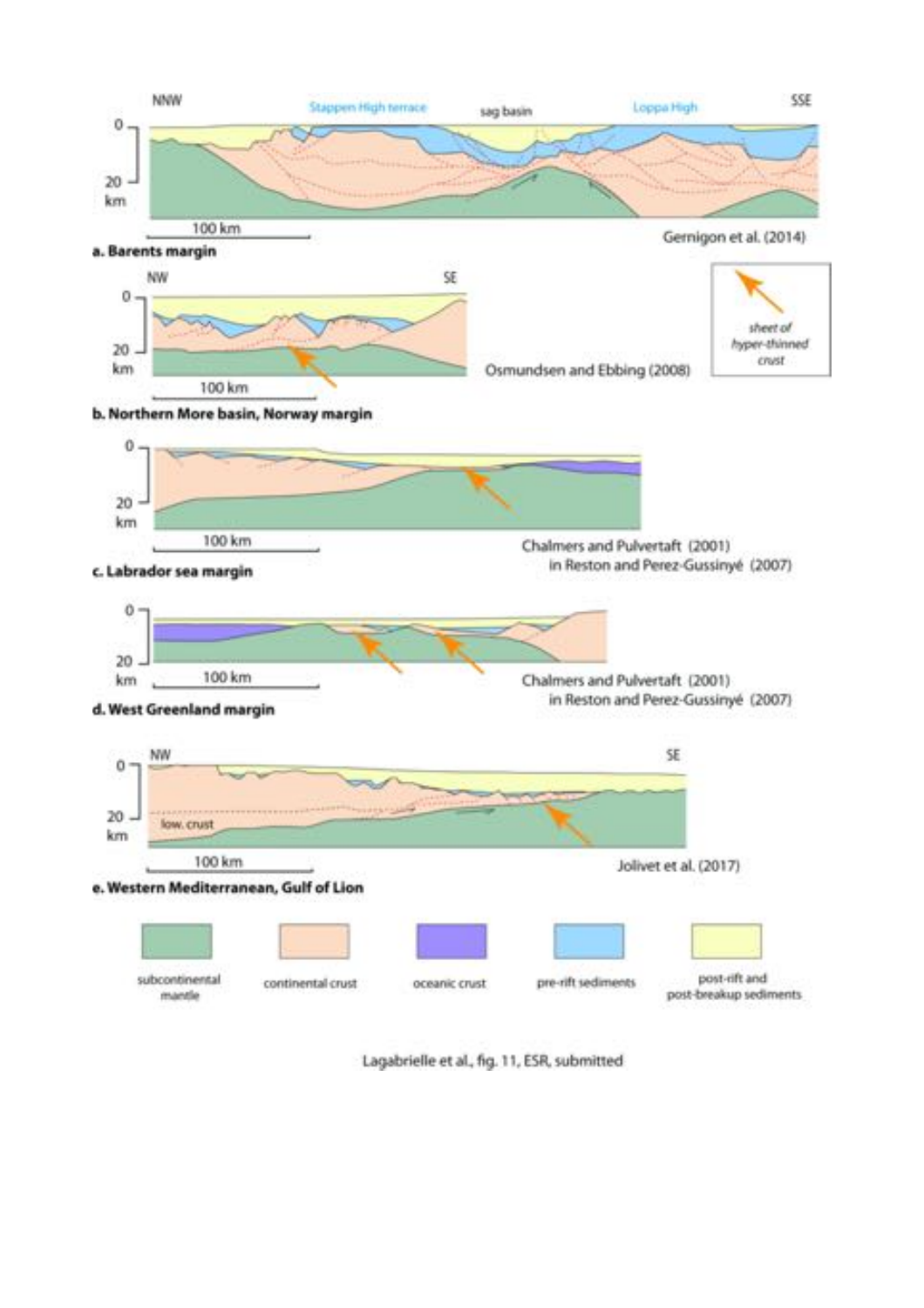

Lagabrielle et al., fig. 12, ESR, submitted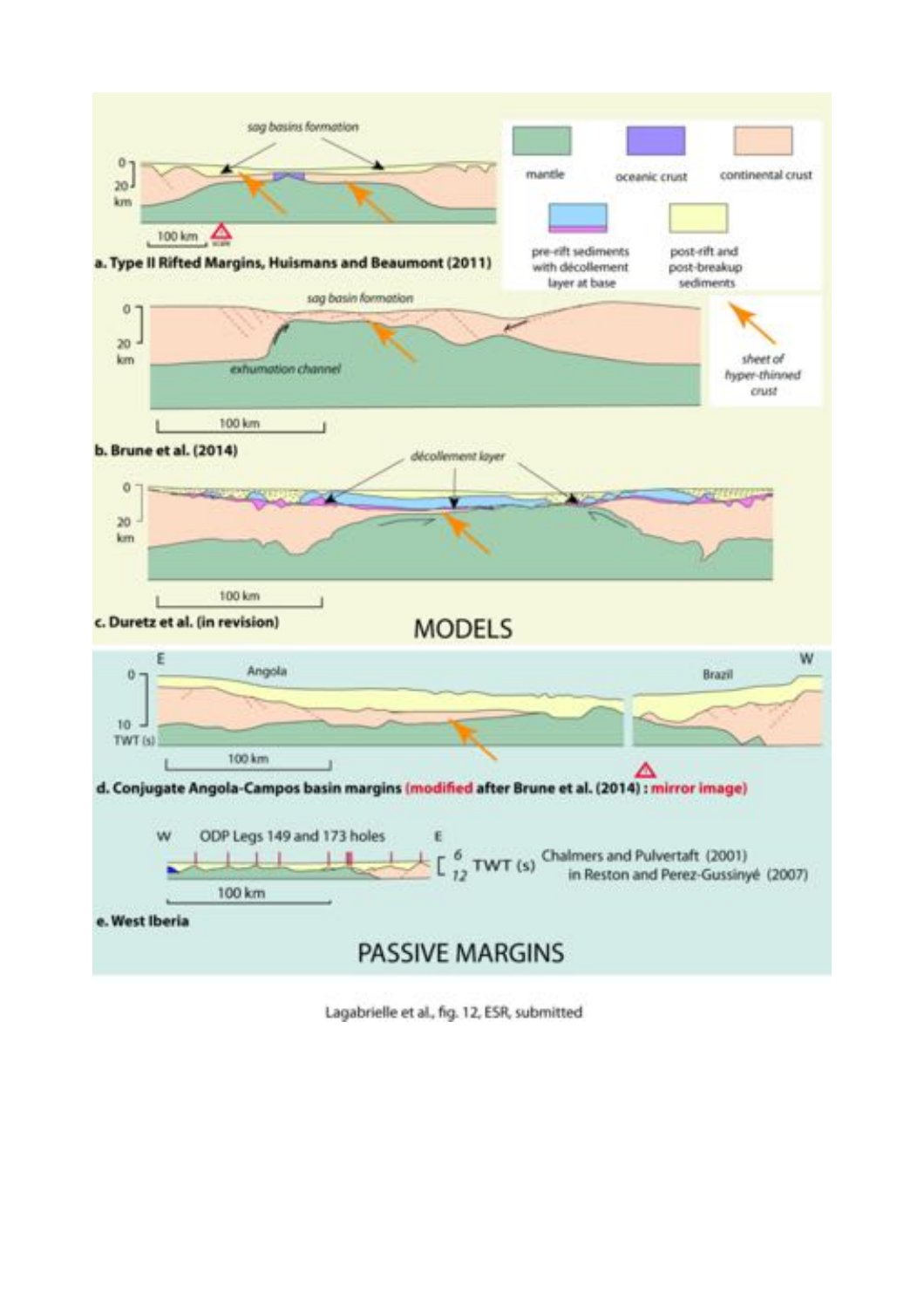

Lagabrielle et al., fig. 13, ESR, submitted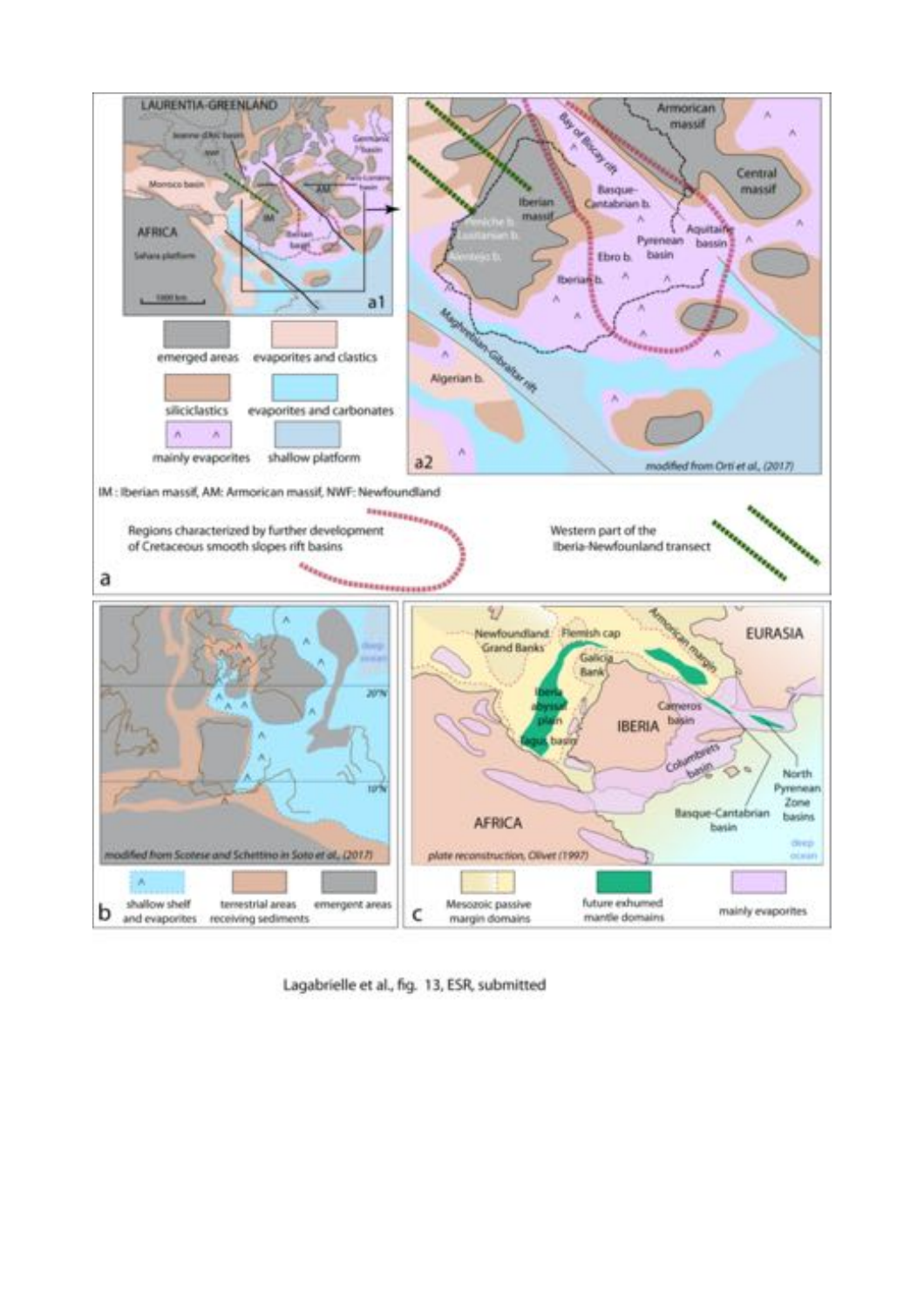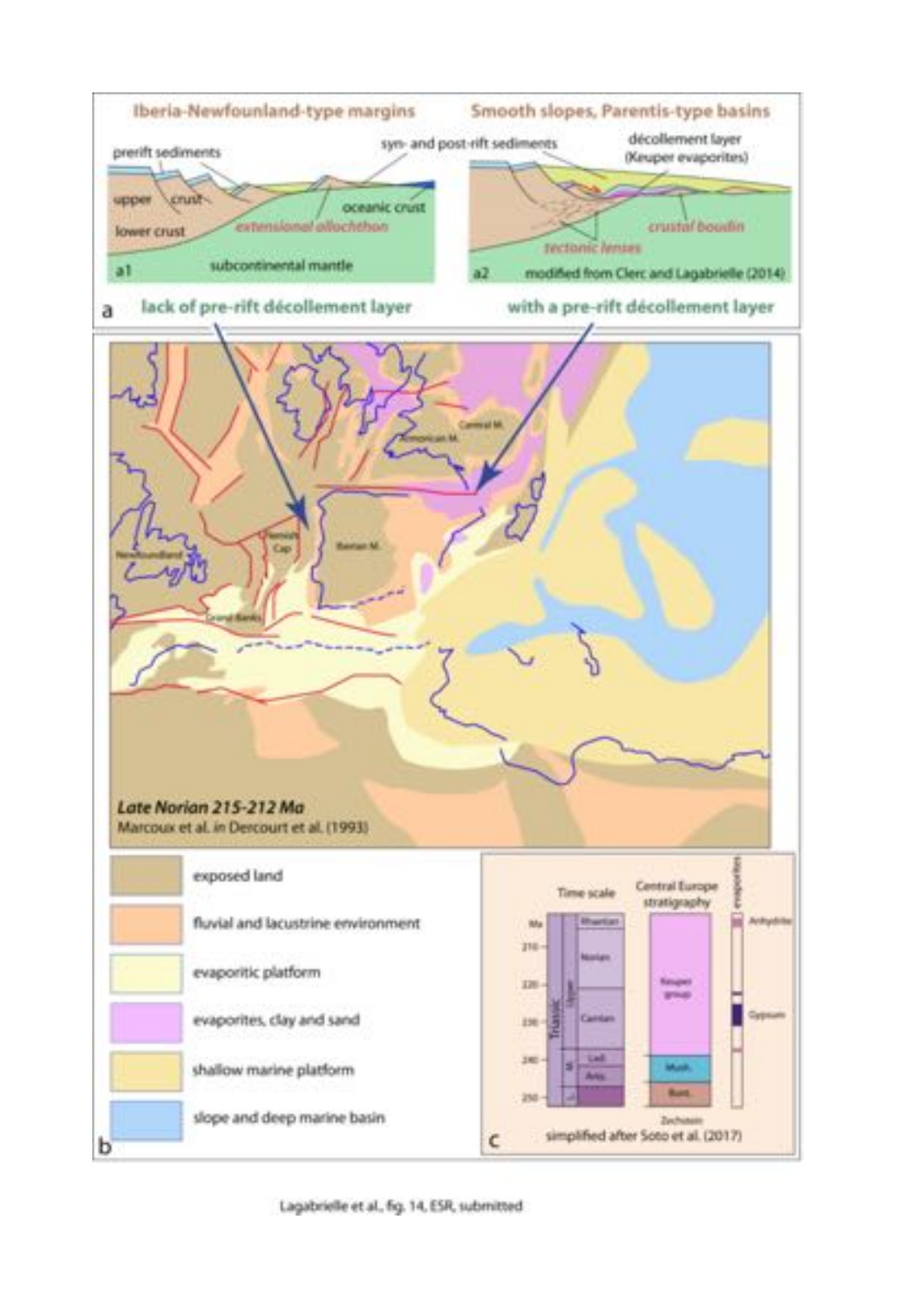

Lagabrielle et al., fig. 15, ESR, submitted